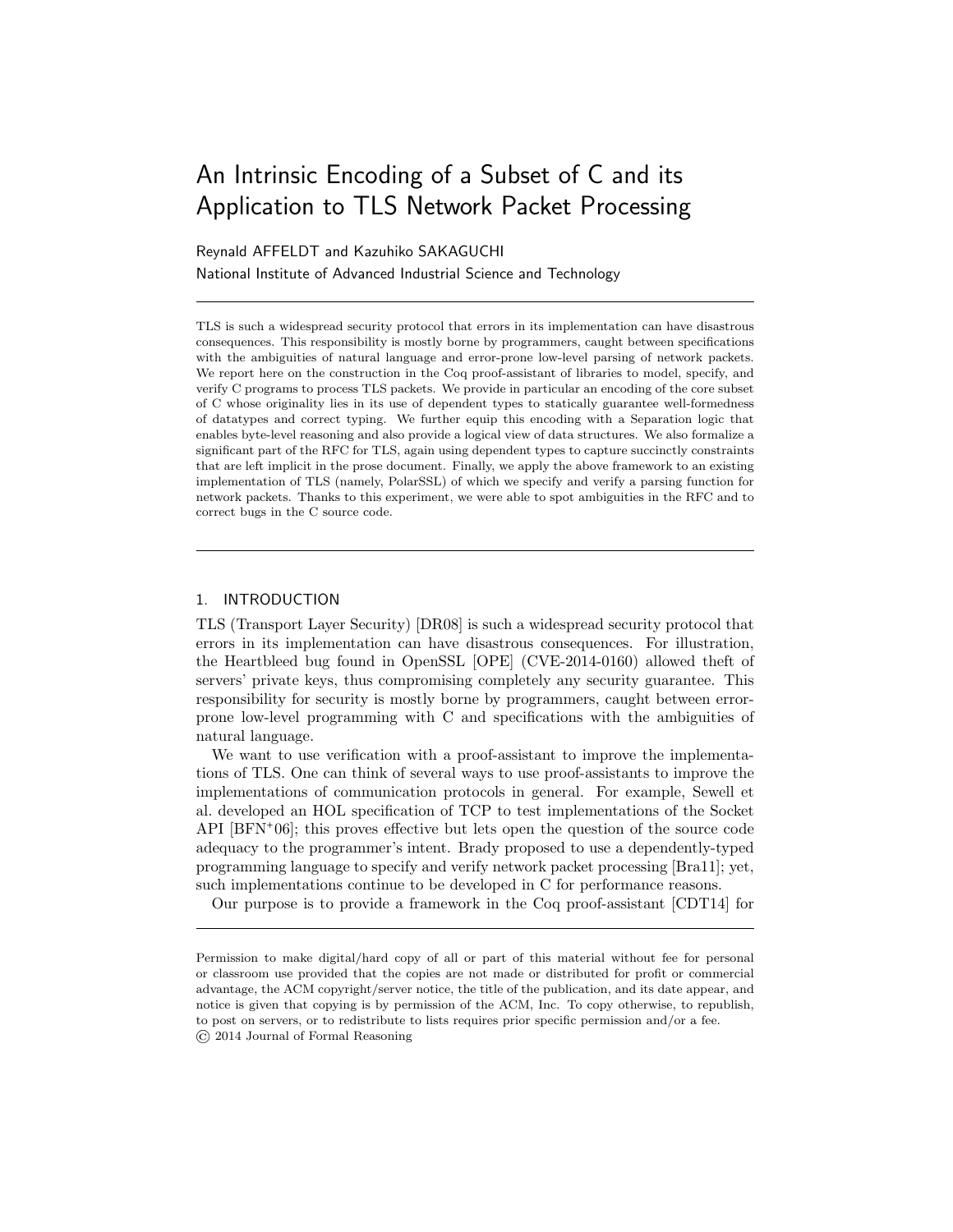the interactive verification of C programs that process TLS packets. Our viewpoint is the following. Programmers "almost" always get it right when they write a program. The problem is that when it comes to security, "almost" is everything. We believe that it should be possible to use proof-assistants to develop programs that are correct-by-construction by adding just a little overhead at programmingtime. This is a long-term goal but this is our motivation to work on interactive theorem proving rather than aiming at full automation.

The main element of our framework is a new library for the verification of the core subset of C. The originality of our encoding of C is the use of dependent types to provide what is called an "intrinsic" encoding [BHKM12], i.e., an encoding such that only correctly-typed C expressions and C commands can be represented (see Section 4). An intrinsic encoding helps its user by detecting modeling errors as soon as the target C program is modeled. It also helps during formal proof. Indeed, since the proofs that the C expressions and the C commands are correctly-typed are part of the syntax, they can be naturally hidden using Coq notations, and therefore they do not clutter the display during formal proof. An intrinsic encoding also helps when developing the verification framework because having to deal with only correctly-typed programs reduces the number of error cases to be treated when developing the semantics and the related lemmas. We do not think that there are any significant drawback to the use of an intrinsic encoding, except maybe less obvious reporting of errors when developing the framework in Coq. In order to be able to develop our intrinsic encoding of the core subset of C, we start by providing an encoding of C types parameterized with a type context (Section 2) together with functions to calculate alignment and sizeof information (Section 3).

Our verification framework is based on Separation logic [Rey02], a variant of Hoare logic that deals with pointers, the latter being pervasively used in network packet processing. We have adapted and encoded the standard Separation logic for our model of C, and equipped it with the expected lemmas such as the frame rule. Because direct manipulation of memory in terms of bytes complicates formal specification by revealing details such as padding, we also provide reasoning rules that treat C data structures in a "logical" way. This proves useful even for a simple example such as the mandatory in-place list reversal (Section 5).

The task of processing network packets is disciplined by various standards. RFCs (Requests For Comments) are published by the IETF (Internet Engineering Task Force) to document Internet-related innovations. Strictly speaking, RFCs are not standards, but many of them are authoritative documents. In practice, the RFC for TLS [DR08] acts as a de facto standard. It describes in particular the format of network packets, but in a semi-formal fashion. In order not to depart from common practice, we insist on having a formalization of the RFC for TLS that can be syntactically compared with the original document. This not only gives us formal grounds to lay down specifications of the C source code, but also has the side-effect of improving the original RFC by making precise prose-only statements (Section 6).

Finally, we apply the above framework to the formal verification of a parsing function from an existing implementation of TLS, namely PolarSSL [POL] (Section 7). This experiment was originally motivated by the observation that many security vulnerabilities of mainstream implementations of TLS are caused by incomplete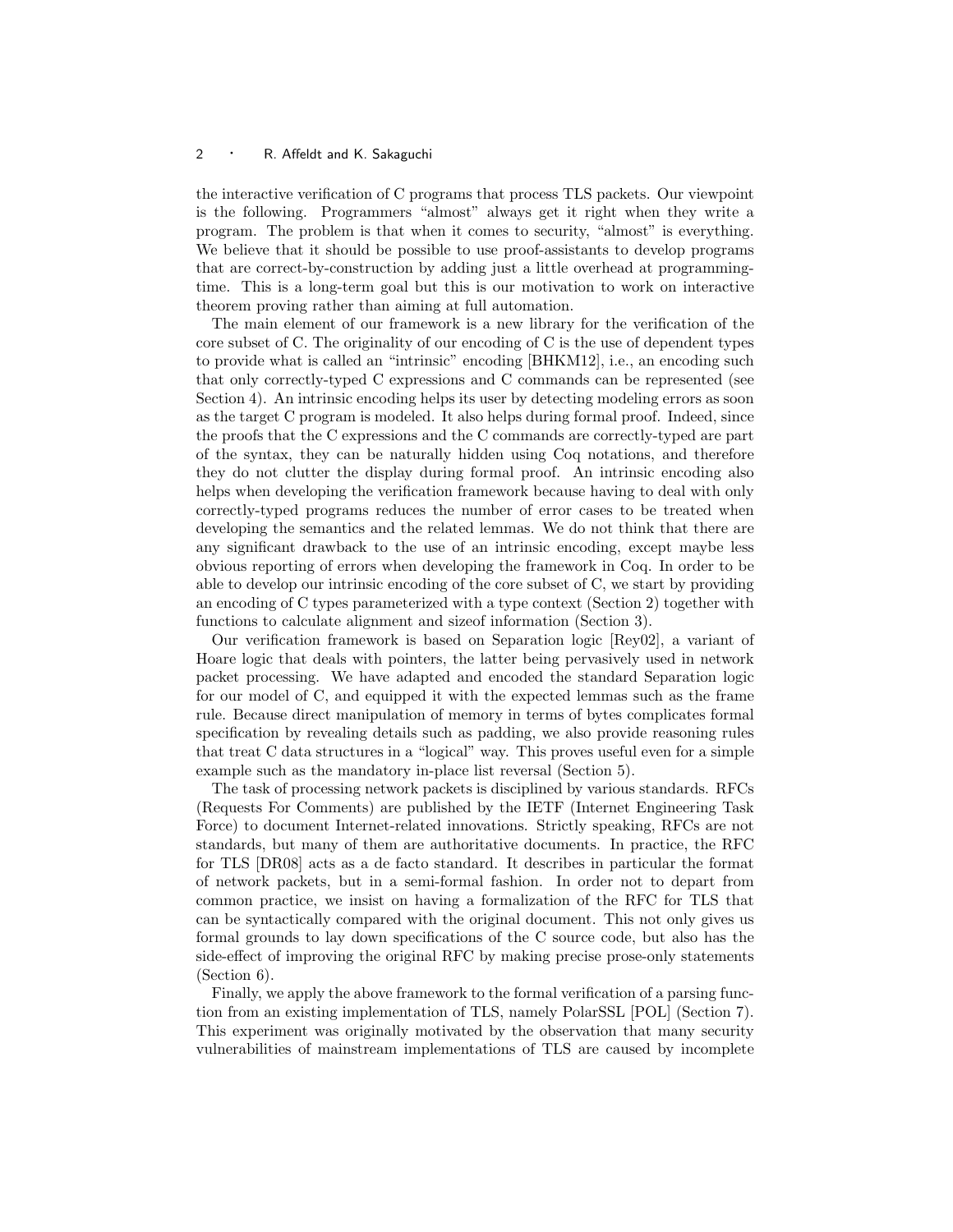parsing of network packets. It seems difficult for a programmer to implement all the checks that are specified in the RFC, in particular those regarding the length of payloads, that are partly implicit. Recently, this observation has been confirmed by security vulnerabilities with much media coverage such as the OpenSSL Hearbleed bug (CVE-2014-0160) or the GnuTLS buggy parsing of session IDs (CVE-2014- 3466). In fact, we discovered similar implementation errors while performing formal verification of a parsing function of PolarSSL. Concretely, we formalize the function from PolarSSL  $[POL]$  that parses initialization packets<sup>1</sup>, specify it w.r.t. the formal RFC, and verify it. Section 7.5 comments more specifically on the implementation errors we found.

Outline. In Section 2, we introduce a non-structural encoding of the core subset of C types. In Section 3, we explain how we formalize alignment and sizeof calculations that conform with the C standard. In Section 4, we use the encoding developed in the previous sections to build a dependently-typed encoding of the core subset of C. In Section 5, we provide an encoding of Separation logic for reasoning about C programs. In Section 6, we provide an encoding of the RFC for TLS [DR08] that helped us find ambiguities in the original prose document. In Section 7, we apply the above framework to the formal verification of a parsing function of PolarSSL [POL], in the source code of which we managed to find implementation errors. We review related work in Section 8 and conclude in Section 9.

About notations in this paper. We display the Coq formalization almost as it is, using only a few obvious non-ascii symbols to ease reading. Since we work with the SSREFLECT extension [GM10] of Coq, we explain, when they appear, SSREFLECT's idiosyncrasies, as well as notations and definitions that are specific to SSREFLECT.

#### 2. AN ENCODING OF C TYPES USING TYPE CONTEXTS

In C, recursive references in types can only appear as pointers, so as to ensure that all types have a finite size. This can be modeled with a structurally-recursive definition of types [Ler12], but at the price of an indirect encoding of mutually recursive types. We choose to refer to C structures by names, using a type context. The result is a direct type representation, but also a more involved mechanization because termination of type traversal is not structural. The next section (Section 3) completes our model of C types by providing alignment and size calculations.

#### 2.1 Encoding of Type Contexts

We define our subset of the C types as an inductive type<sup>2</sup>:

```
Inductive tag := mkTag : string \rightarrow tag.
Inductive integral : Set ∶= uint | sint | uchar | schar | ulong .
Inductive typ : Set ∶= ityp of integral | ptyp of typ | styp of tag.
```
 $^1\rm{Even}$  recent security bugs can be found in such apparently well-scrutinized functions (e.g., CVE-2011-0014 for ClientHello in OpenSSL).

<sup>&</sup>lt;sup>2</sup>We have also extended typ to deal with arrays of structures (see [AMS14]) but since we do not rely on this extension in our case study we skip this explanation.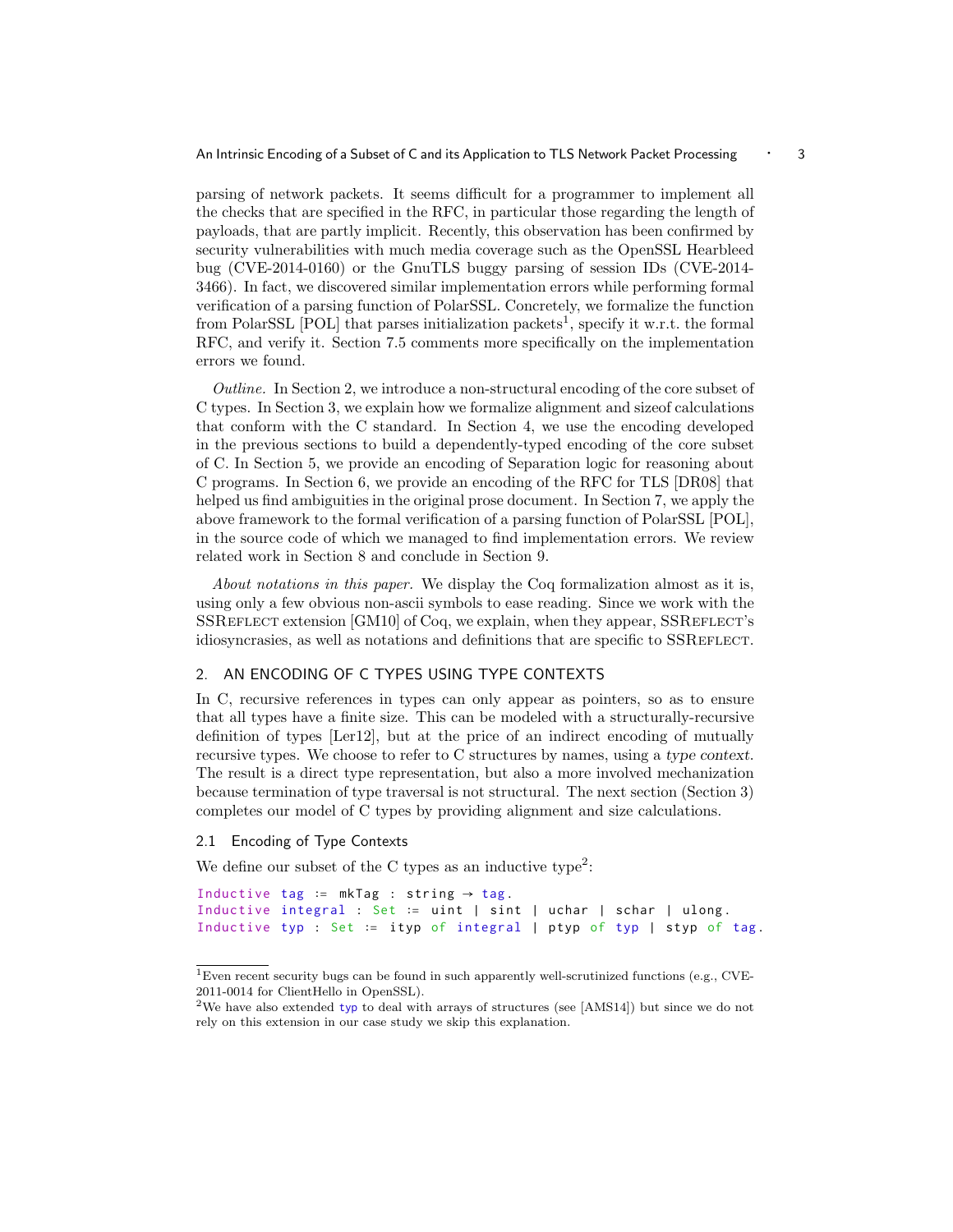The type typ models: main integral types ityp (defined in integral: unsigned and signed integers, unsigned characters, and unsigned long integers), pointers types ptyp, and structure types styp (identified by a tag).

To each structure tag, we want to associate a list of pairs of a string and a typ that models the fields of C structures:

Module Fields <: finmap . EQTYPE . Definition A ∶= [ eqType of seq ( string \* typ )]. End Fields .

([eqType of t] is the type t with a decidable equality; we borrow this definition from the SSREFLECT library.)

Type contexts are finally obtained by instantiating a module for finite maps: Module  $\Gamma$  := compmap TagOrder Fields (TagOrder is a module that equips tag with the lexicographical order).

We say that a type is covered when all the tags it contains are included in the domain of the type context (otherwise it is "incomplete" in C parlance). Put formally:

Definition cover ( $g : \Gamma.t$ ) (t : typ) := inc (tags t) ( $\Gamma$ .dom g).

(The function tags collects the tags in a typ.)

#### 2.2 Well-formedness of Type Contexts

In C, a type context is well-formed when  $(1)$  it is *complete*,  $(2)$  it has no empty structure, and (3) recursion only goes through pointers.

(1) Completeness A context is said to be complete when all the types in its codomain are covered. Completeness can therefore be decided by checking whether the set of tags in the codomain of the context is included in the domain:

```
Definition complete g ∶=
  \forall tg flds, \Gamma. get tg g = | flds | →
    ∀ t , t ∈ unzip2 flds →
       \forall tg', tg' ∈ tags t →
          \exists flds', \Gamma. get tg' g = \vert flds' \vert.
```
(The notation  $|f|$  stands for Some f; the function unzip2 retrieves the second projections of a list of pairs.)

(2) Non-emptiness Contrary to C++, C forbids empty structures:

Definition no\_empty g :=  $\forall$  flds, flds  $\in$   $\Gamma$ . cdom g  $\rightarrow$  size flds  $\neq$  0.

(3) No cycle No structure can be defined in terms of itself, even indirectly, unless recursion goes through a pointer. To define this property, we introduce the notion of nesting of tags:

```
Definition nested g tg<sub>1</sub> tg<sub>2</sub> :=
   if \Gamma. get tg<sub>1</sub> g is | 1 | then
      has (fun x \Rightarrow match x.2 with
                            | styp tg \Rightarrow tg<sub>2</sub> == tg | _ \Rightarrow false
                            end \lambda 1
   else false .
```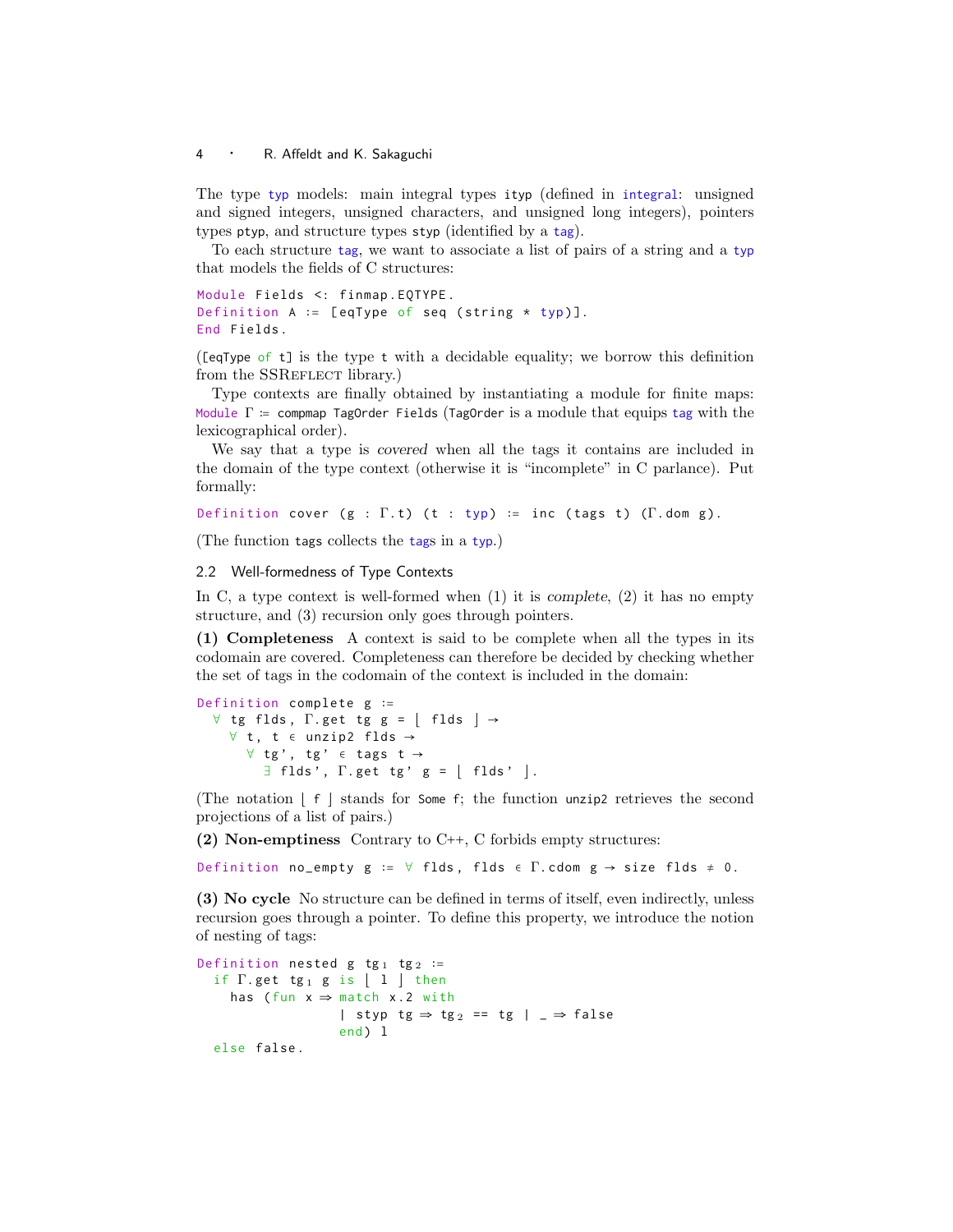An Intrinsic Encoding of a Subset of C and its Application to TLS Network Packet Processing ⋅ 5

(The construct if t1 is p then t2 else t3 matches the term t1 against the pattern p and reduces accordingly to t2 or t3; it is an extension of Coq provided by SSREFLECT. The notation  $x.2$  (resp.  $x.1$ ) is for the second (resp. first) projection of the pair  $x$ . The notation  $=$  is for the boolean equality of types with a decidable equality.) This computable relation states that the tag  $tg_1$  refers to a structure with at least one field whose type is a structure with tag  $tg_2$ . Using this relation, we build the set of all paths of nested tags:

```
Module PathNested .
Record t g n : Type := mkt {
  p :> {:n+1.-tuple tag} ;
 Hp1 : thead p ∈ Γ. dom g ;
  Hp : path (nested g) (thead p) (behead p) }.
End PathNested .
```
(The notation  $\{\cdot\}$ n+1.-tuple tag} is for the type of lists of tags of size n+1. The head (resp. tail) of such a non-empty list can be taken using the function thead (resp. behead). A path is a non-empty sequence that obeys a progression relation. We borrow these datatypes from the library of SSREFLECT.

Finally, there is no cycle in a type context when all possible paths (of any size) do not contain twice the same tag (this is the meaning of the uniq predicate from the SSREFLECT library):

```
Definition no_cycle g := ∀ n (p : PathNested.t g n), uniq p.
```
So, formally, a well-formed context is defined as follows:

Definition wf\_ctxt  $g := no\_cycle$  g  $\wedge$  complete  $g \wedge no\_empty$ g.

#### 2.3 Deciding Well-formedness of Type Contexts

The well-formedness property in the previous section is a proposition of type Prop. We also provide a computational version to make Coq automatically enforce wellformedness of type contexts.

Providing a computational version is a bit involved for (3) No cycle, essentially because of the universal quantification over the paths' size in the predicate no\_cycle. We observe that if a path has no cycle then its size is bounded by the size of the type context. Therefore, to decide the absence of cycles, one only needs to check a finite number of paths, as provided by the following function, which provably enumerates all the paths of a given size:

```
Fixpoint compute_paths (g : \Gamma.t) n : seq {:n+1.-tuple tag} := ...
Definition all_nestedpaths_in g n (s : seq {:n+1.-tuple tag}) :=
  \forall (p : PathNested.t g n), PathNested.p _ _ p \in s.
Lemma compute_paths_complete g n :
  all_nestedpaths_in g n (compute_paths g n).
```
We can now build a boolean predicate no\_cycleb that checks that there is no path as long as the type context, which implies the uniqness of all the paths and thus the absence of cycles:

```
Definition no_cycleb g := compute_paths g (size (\Gamma.dom g)) == nil.
Lemma no_cycleb_sound g : no\_cycleb g \rightarrow no\_cycle g.
```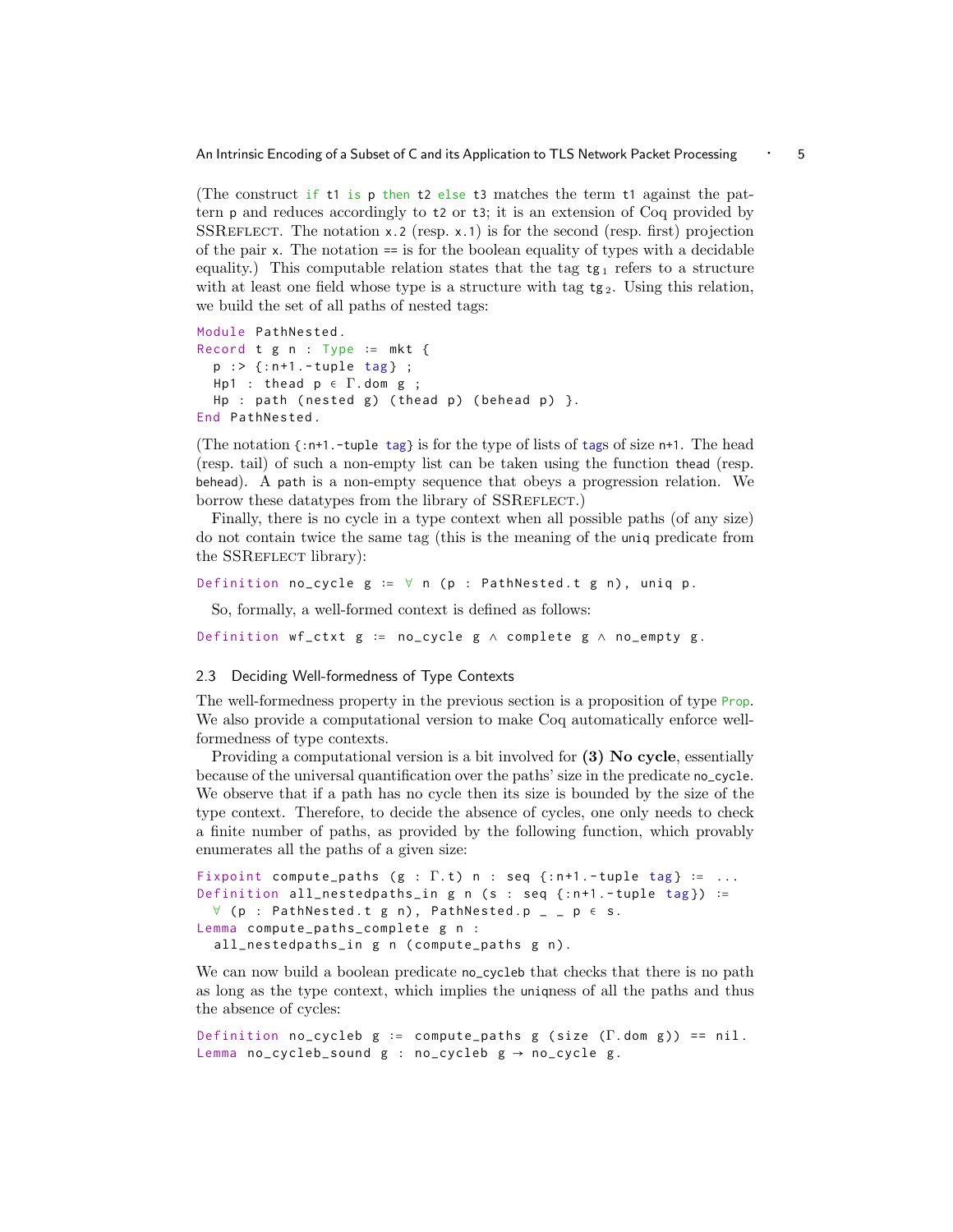(Note that no\_cycleb g should actually be read as no\_cycleb  $g = true$ . In fact, SS-REFLECT systematically injects booleans into propositions using a coercion.) Similarly, we provide computational versions of  $(1)$  and  $(2)$  as the boolean predicates completeb and no\_emptyb, and arrive at a provably sound boolean predicate to check well-formedness of type contexts:

Definition wf\_ctxtb g ∶= no\_cycleb g && completeb g && no\_emptyb g . Lemma wf\_ctxtb\_sound  $g : wf_c$ ctxtb  $g \rightarrow wf_c$ ctxt  $g$ .

We finally encode well-formed contexts as dependent pairs. By combining Coq lazy-parsing rules and the above soundness lemma, we even provide a notation that automatically enforces well-formedness:

```
Record wfctxt ∶= mkWfctxt {
  wfctxtg : \Gamma.t ;
  Hwfctxtg : wf_ctxt wfctxtg }.
Notation "\wfctxt{ g }" := (mkWfctxt g (wf_ctxtb_sound g erefl)).
```
#### 2.4 Formalization of C Types using Well-formed Type Contexts

We formalized C types as dependent pairs of a type and a proof that the type is covered by a well-formed type context (i.e., the type is a "complete" type in C parlance):

```
Module Ctyp .
Record t (g : wfctxt) : predArgType := mk {
 ty : typ :Hty : cover g ty }.
End Ctyp .
Notation "g '.-typ:' ty " := (Ctyp.mk g ty erefl).
```
We also note "ityp: t" the construction of an integral arithmetic C type and ":∗t" the construction of a pointer C type (provided the type context can be automatically inferred).

Example of Type Declaration. Let us consider two self-referential C structures:

```
{ struct cell ;
 struct header { struct cell *first; };
 struct cell { char data; struct header *head; }; }
```
To model these C types, we first define two structure tags:

```
Definition cell_tg ∶= mkTag " cell ".
Definition header_tg ∶= mkTag " header ".
```
For each of these structure tags, we define the associated lists of fields together with their types:

```
Definition cell_flds ∶=
 ("data", ityp uchar) :: ("head", ptyp (styp header_tg)) :: nil.
Definition header_flds := ("first", ptyp (styp cell_tg)) :: nil.
```
These definitions provide us with enough information to define a type context g that consists of the cell and header structures and to automatically check that it is well-formed: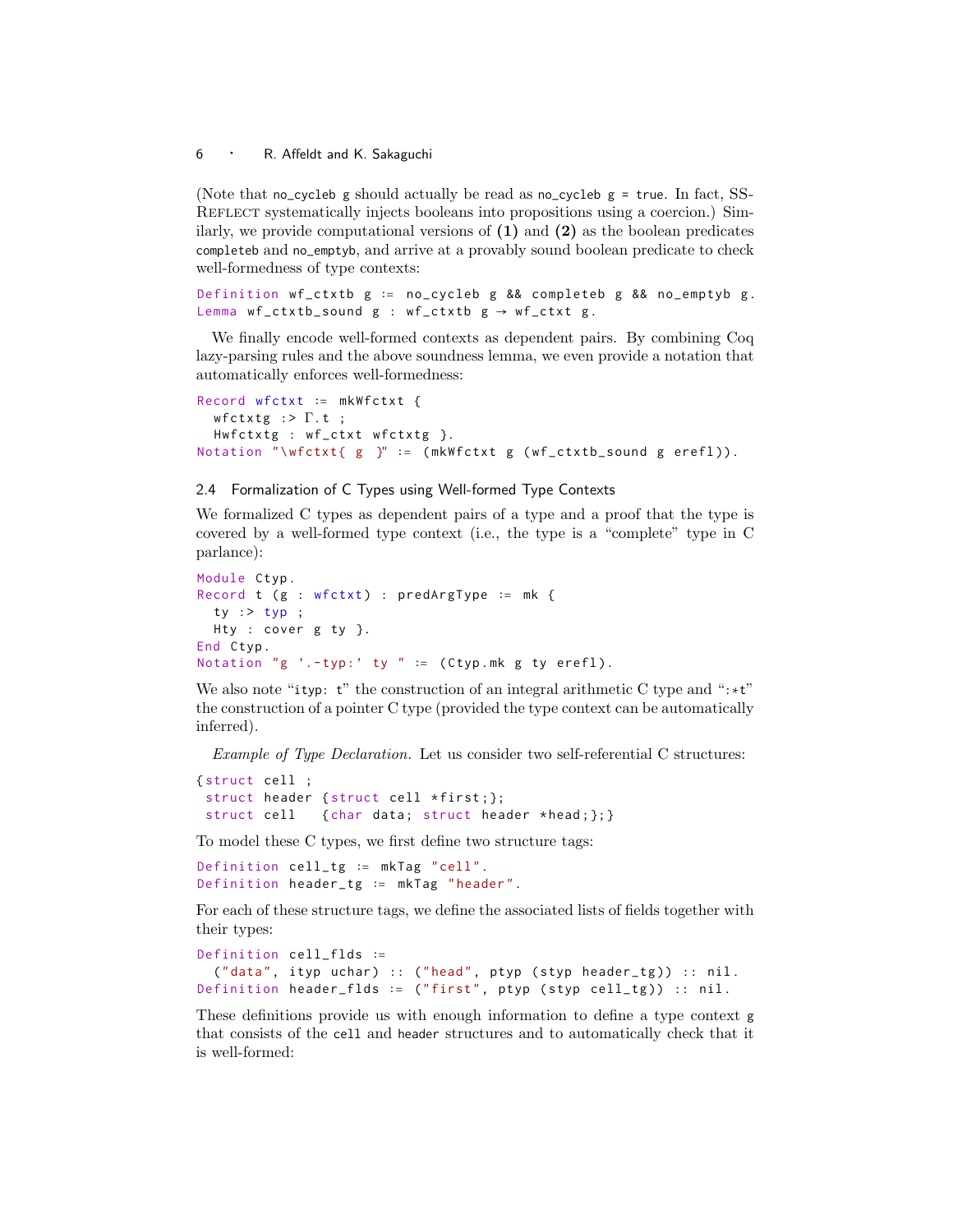An Intrinsic Encoding of a Subset of C and its Application to TLS Network Packet Processing • 7

```
Definition g ∶=
  \ wfctxt { " cell " ▹ cell_flds , " header " ▹ header_flds , ∅ }.
```
(The notation  $\triangleright$  is for  $\Gamma$ .add, that adds a pair tag/fields to a type context, and  $\varnothing$  is for Γ.emp, the empty type context.)

Eventually, we can define out of the type context g the model of the cell and header types (using the notation for the constructor Ctyp.mk introduced just above):

```
Definition cell := g.-typ: styp cell_tg.
Definition header ∶= g . -typ: styp header_tg .
```
We will pursue this example in Section 3.2 by providing sizeof calculations.

#### 3. ALIGNMENT AND SIZE OF C TYPES

In hardware, a memory access is faster when the address is a multiple of the alignment of the data. This fact has triggered particular attention for aligned memory footprints for C types in the C standard. As a consequence, in the case of structures, preserving alignment of the data often requires to add padding bytes between fields. For our encoding of C to be realistic, we need to compute alignment and correct size information for all types. For this purpose, we program a generic traversal function for C types. This function will also later be used as a part of a pretty-printer for C programs (Section 4.4).

#### 3.1 A Generic Traversal Function for C Types

Our goal is to produce a function typ\_traversal that traverses objects of type g.-typ to compute some result, such as alignment or sizeof. For arithmetic types or pointers, this is simple: alignments and sizes are given by definition. But for structures, one needs to recursively go through all the fields, and since it is not structural because of the use of a context, termination must be formally established.

Before all, let us parameterize typ\_traversal with a record so that it can be later instantiated to perform different computations:

```
Variable g : wfctxt .
Record config { Res Accu : Type } ∶= mkConfig {
  f_ityp : integral \rightarrow Res ;
  f<sub>-</sub>ptyp : typ \rightarrow Res ;
  f_styp_iter : Accu \rightarrow string * g.-typ * Res \rightarrow Accu ;
  f_styp_fin : tag * g.-typ \rightarrow (Accu \rightarrow Accu) \rightarrow Res }.
```
The functions f\_ityp and f\_ptyp treat the cases of the integral types and of the pointer types. For structures, we will perform a (left-)fold over the fields with f\_styp\_iter as the iterator function and f\_styp\_fin as a "finalizer function" whose first argument is the structure currently treated.

Although Coq natively accepts only structurally-recursive functions, its standard library provides well-founded recursion from a well-founded ordering by the Fix construct from the module Coq.Init.Wf.

Hereafter, let us assume that Res is the return type of the traversal function typ\_traversal, that Accu is the auxiliary type used by the fold on structures, and that c is a computation configuration:

Variables Res Accu : Type .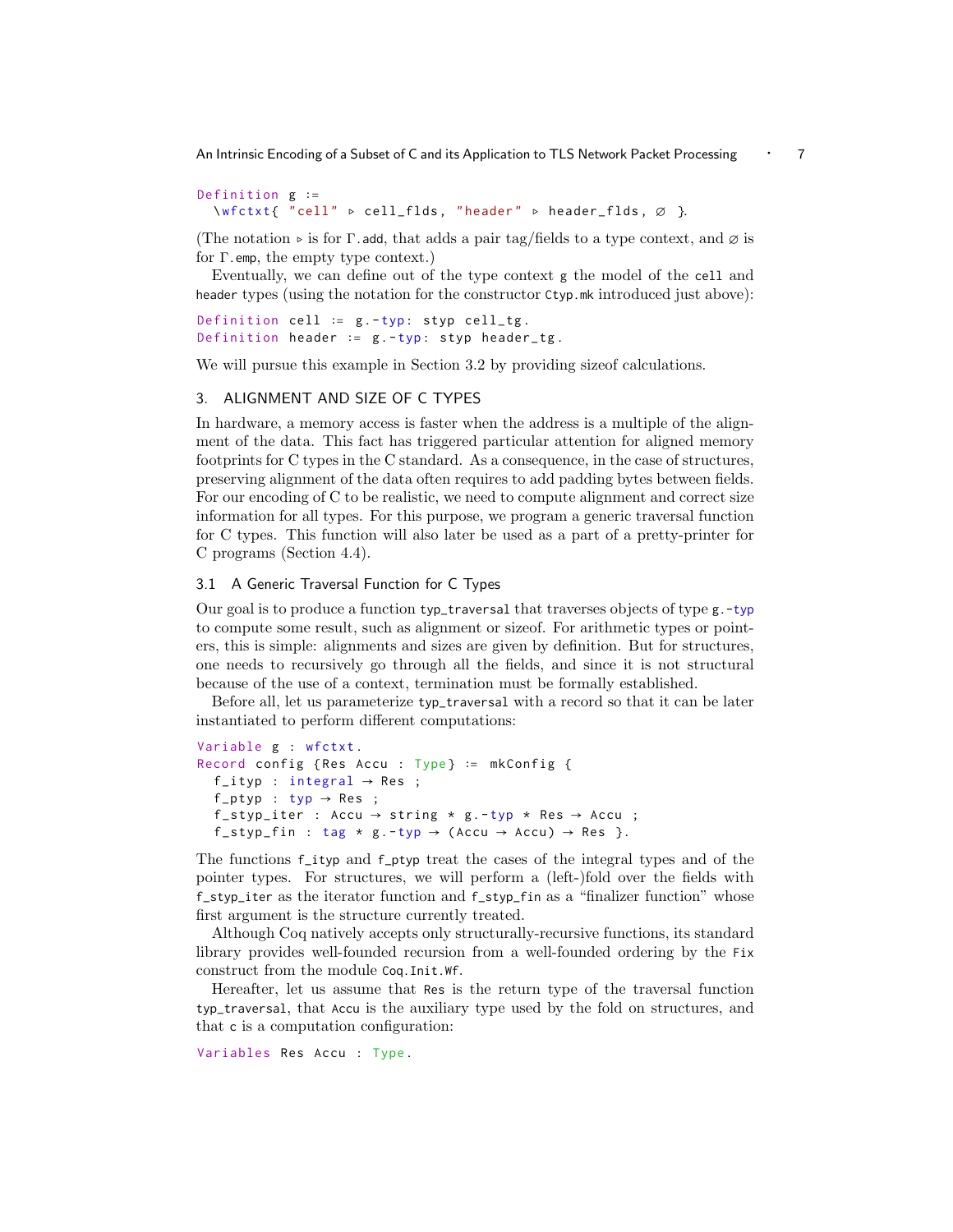Variable c : @config Res Accu .

We now produce a function styp\_frec0 such that recursive traversal for structures will be obtained by using Fix.

```
Record Trace : Type ∶= mkTrace {
  trace_size : nat ;
  trace :> PathNested.t g trace_size }.
Definition remains t := size (\Gamma. dom g) - trace_size t.
Program Definition styp_frec0 (t : Trace)
  (f : \forall t', remains t' < remains t \rightarrow Res) : Res := ...
```
The function styp\_frec0 has its argument packed in a dependent record of type Trace: the field trace is the path (of size trace\_size) representing the previous nested calls of the function (with the next structure tag to proceed as the last element of the path). As observed in Section 2.2, such a path is bounded by the size of the type context. By defining styp\_frec0's argument measure as the difference between the current path and its bound (definition remains above), we can prove that any recursive call will terminate. This gives us the recursive function styp\_frec for structure traversal, that we use to define the traversal function typ\_traversal for any typ traversal:

```
Definition styp_frec ∶=
  Fix well_founded_remains (fun \Rightarrow Res) styp_frec0.
Program Definition typ_traversal ( ty : g . -typ) : Res ∶=
  match Ctyp.ty _ ty with
    | ityp i \Rightarrow c.(f_ityp) i
    | ptyp p \Rightarrow c.(f_ptyp) p
    | styp tg ⇒ styp_frec ( mkTrace 0 _ )
end .
```
## 3.2 Standard-compliant Calculations of Alignment and Size for C Types

Here follows the instantiation of typ\_traversal to compute alignment:

```
0 Definition align_ptr ∶= 4.
1 Definition align_integral t ∶=
2 match t with uint \Rightarrow 4 | sint \Rightarrow 4 | uchar \Rightarrow 1 | ulong \Rightarrow 8 end.
3 Definition align_config g ∶= mkConfig g
4 align_integral
5 ( fun \Rightarrow align_ptr)
6 ( fun a x \Rightarrow maxn x.2 a)
    (fun \_ x \Rightarrow x 1).8 Definition align { g } ∶= typ_traversal g ( align_config g ).
```
This construction respects the C standard. For example, the fact that the "alignment requirement for a structure type will be at least as stringent as for the component having the most stringent requirements" [IJ02, p. 158] is encoded by taking the maximal alignment of the structure's fields types (line 6 above).

To compute the size of a structure, one needs to compute the padding, as the C standard requires to have all the fields aligned. We therefore need to use the previous align function together with a padding function: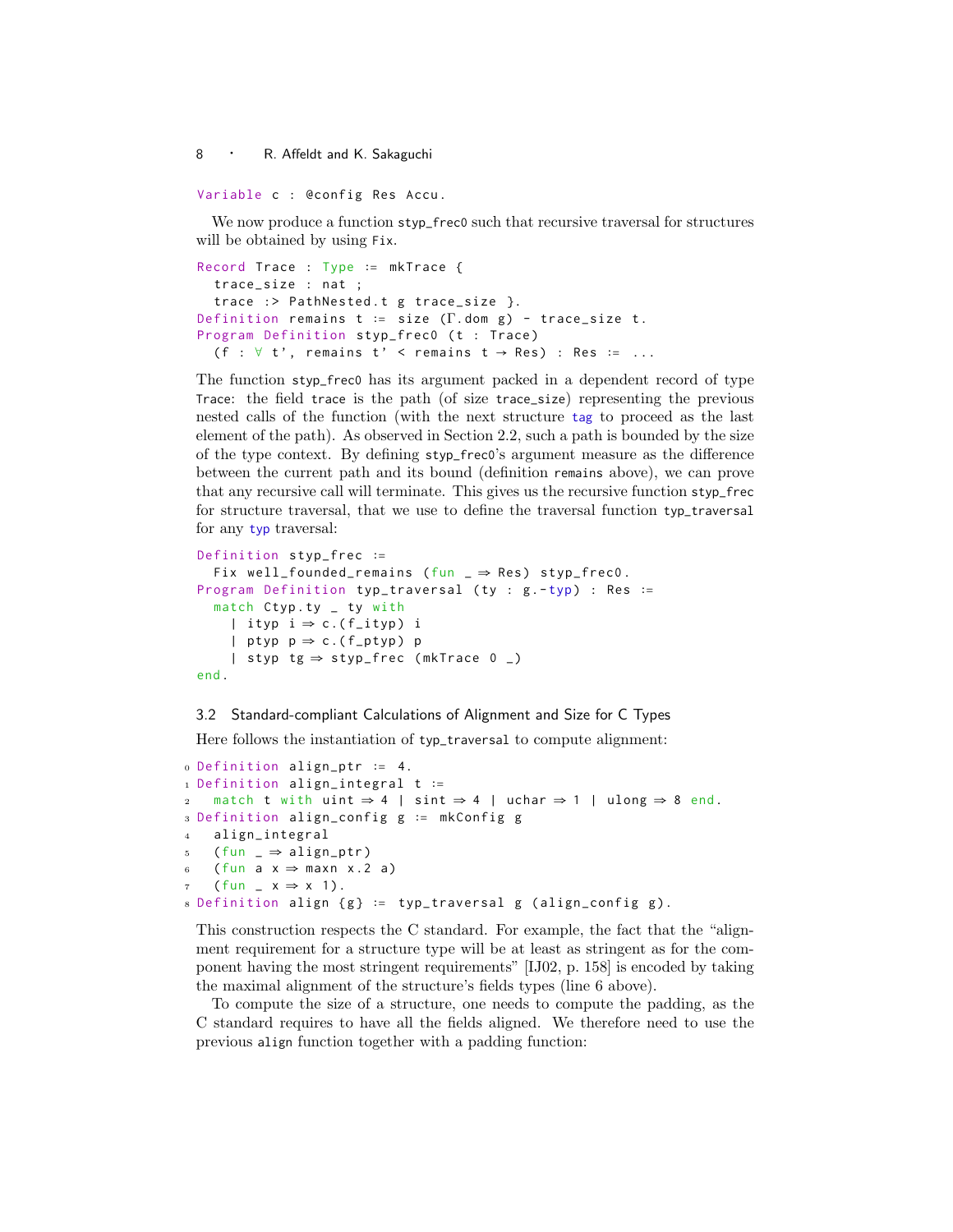An Intrinsic Encoding of a Subset of C and its Application to TLS Network Packet Processing • 9

```
Definition padd addr ali ∶=
 let r ∶= addr % ali in
   if r = 0 then 0 else ali - r.
```
Here follows the instantiation of typ\_traversal to compute the size of datatypes:

```
0 Definition sizeof_ptr : nat ∶= 4.
1 Definition ptr_len ∶= sizeof_ptr * 8.
2 Definition sizeof_integral t ∶=
3 match t with uint \Rightarrow 4 | sint \Rightarrow 4 | uchar \Rightarrow 1 | ulong \Rightarrow 8 end.
4 Definition sizeof_config g ∶= mkConfig g
5 sizeof_integral
6 ( fun \Rightarrow sizeof_ptr)
   ( fun a x \Rightarrow a + padd a ( align x.1.2) + x.2)
   ( fun ty a \Rightarrow a 0 + pad ( a 0) ( align ty .2)).
9 Definition sizeof {g} := typ_traversal g (sizeof_config g).
```
This rigorously models the C standard. For example, for structures, the "rule is that the structure will be padded out to the size the type would occupy as an element of an array of such types" [IJ02, p.158]. This is achieved by the finalizer function at line 8.

The above definitions let us prove in Coq the expected properties of alignment and sizeof, for example the fact that the size is never zero or that alignment always divides the size:

```
Lemma sizeof_gt0 (t : g.-typ) : 0 < sizeof t.
Lemma align_sizeof (t : g.-typ) : align t | sizeof t.
```
Lemmas about alignment and size are used in particular to prove the properties of pointer arithmetic (whose evaluation is defined using sizeof—see Section 4.2.3) and to reason about access to the fields of structures (field access, as defined in Section 4.2.1, returns addresses computed using sizeof, see [AMS14] for details). The formal verification of our case study (Section 7) requires reasoning using such properties because the target source code features accesses to fields of structures and to arrays via pointer arithmetic.

Examples of Alignment and Sizeof Calculations. Let us illustrate with the example of Section 2.4 the results of sizeof. For example, it will correctly compute the 3 bytes of padding between the "data" and the "head" fields of cell structures, whereas header structures have the same size as the pointer they carry:

```
Goal (sizeof cell = 1 + 3 + 4). by []. Qed.
Goal (sizeof header = 4). by []. Qed.
```
The efficiency of the computation of the size of datatypes seems reasonable in the context of interactive formal verification. Above computations (sizeof cell, sizeof header) take about 0.1 second. In our case study (Section 7), the computation of the size of the main data structure (13 fields including two nested structure with 5 fields each—see Section 7.1) takes 2 seconds.

## 4. A DEPENDENTLY-TYPED ENCODING OF THE CORE SUBSET C

The salient feature of our encoding of the core subset of C is the use of a dependentlytyped syntax to ensure that only well-typed C programs can be modeled. This is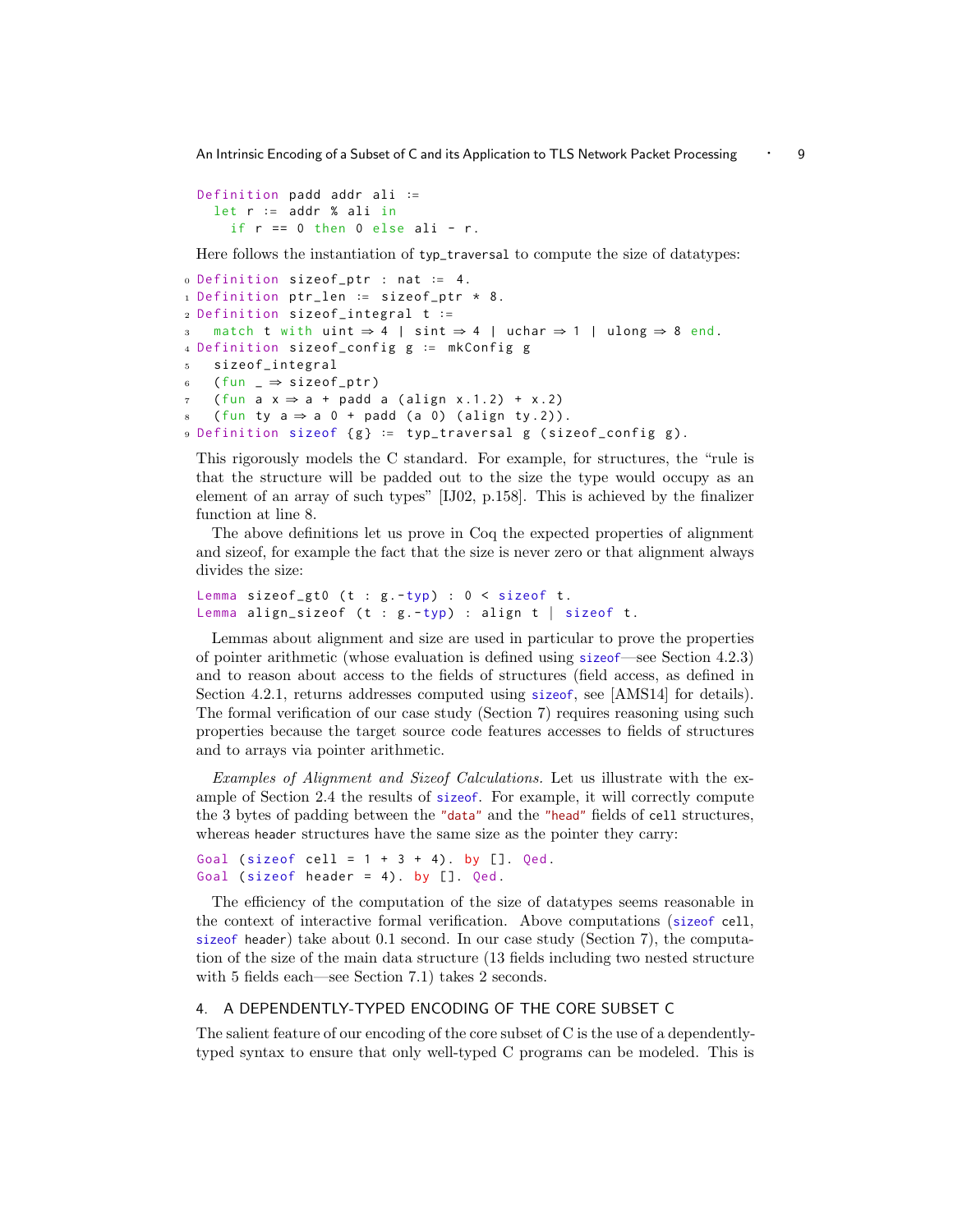made possible by the encoding of C types that we introduced in Sections 2 and 3. This encoding strategy comes in contrast to the standard approach of developing Separation logics for typed programming languages (e.g., [AB07]) in which values usually are a tagged union of integers, pointers, etc. In our setting, values are lists of bytes whose size corresponds to the sizeof of some C type (Section 4.1) and expressions are dependently-typed with C types (Section 4.2). This dependentlytyped syntax rejects C programs that are ill-typed, and thus expression evaluation need not fail because of type mismatch. We take advantage of this fact by modeling expression evaluation as a total function, without resorting to option types that usually model typing errors (see Section 4.2.3). This dependently-typed encoding of expressions naturally extends to C commands. We demonstrate this in Section 4.3 by extending previous work on formal verification of an assembly language [ANY12]. Last, we equip our formalization with pretty-printing functions developed in Coq so that verified programs can be compiled with a standard C compiler (Section 4.4).

#### 4.1 The Physical View of C Values

The semantics of C exposes details at the byte-level. A value for C is therefore essentially a list of bytes, whose size ought to correspond to some type. We therefore define physical values as any list of bytes (machine integers of size 8 bits, type int 8) whose size corresponds to a valid C type, as defined by the following dependent record:

```
Record phy \{g\} (t : g . - typ) : Type := mkPhy {
  phy2seq : > seq (int 8);
  Hphy : size phy2seq = sizeof t }.
```
We note t.-phy the Coq type of physical values of C type t.

It is nevertheless necessary to switch between physical values and list of bytes (e.g., to perform memory updates, see Section 4.3) or machine integers (to perform arithmetic operations, casts, etc.). For that purpose, we provide functions for conversions between lists of bytes and machine integers (e.g.,  $ptr \triangleleft 8$  turns a list of bytes to a machine integer of pointer size, i32 ◃ i8 turns a list of bytes to a machine integer of size 32, etc.) as well as functions for conversions between machine integers and mathematical integers ( $\mathbb{Z}$ u interprets a machine integer as an unsigned (positive) integer,  $\mathbb{Z}$  is interprets a machine integer as a signed integer,  $\mathbb{N}$  is converts a machine integer to a natural number, etc.).

The following notations allow for switching directly between physical values and machine integers. We denote by  $\lceil i \rceil$  i  $\lceil p \rceil$  the physical value corresponding to a machine integer i that represents an integral type (C type automatically inferred by Coq). For pointers, phy $\bullet$ ptr i is the physical value corresponding to a machine integer i of pointer size (int ptr\_len) and ptr◂phy converts a physical value back to a pointer.

We will use physical values in particular to define the evaluation of C expressions and the execution of C commands (Sections 4.2.3 and 4.3).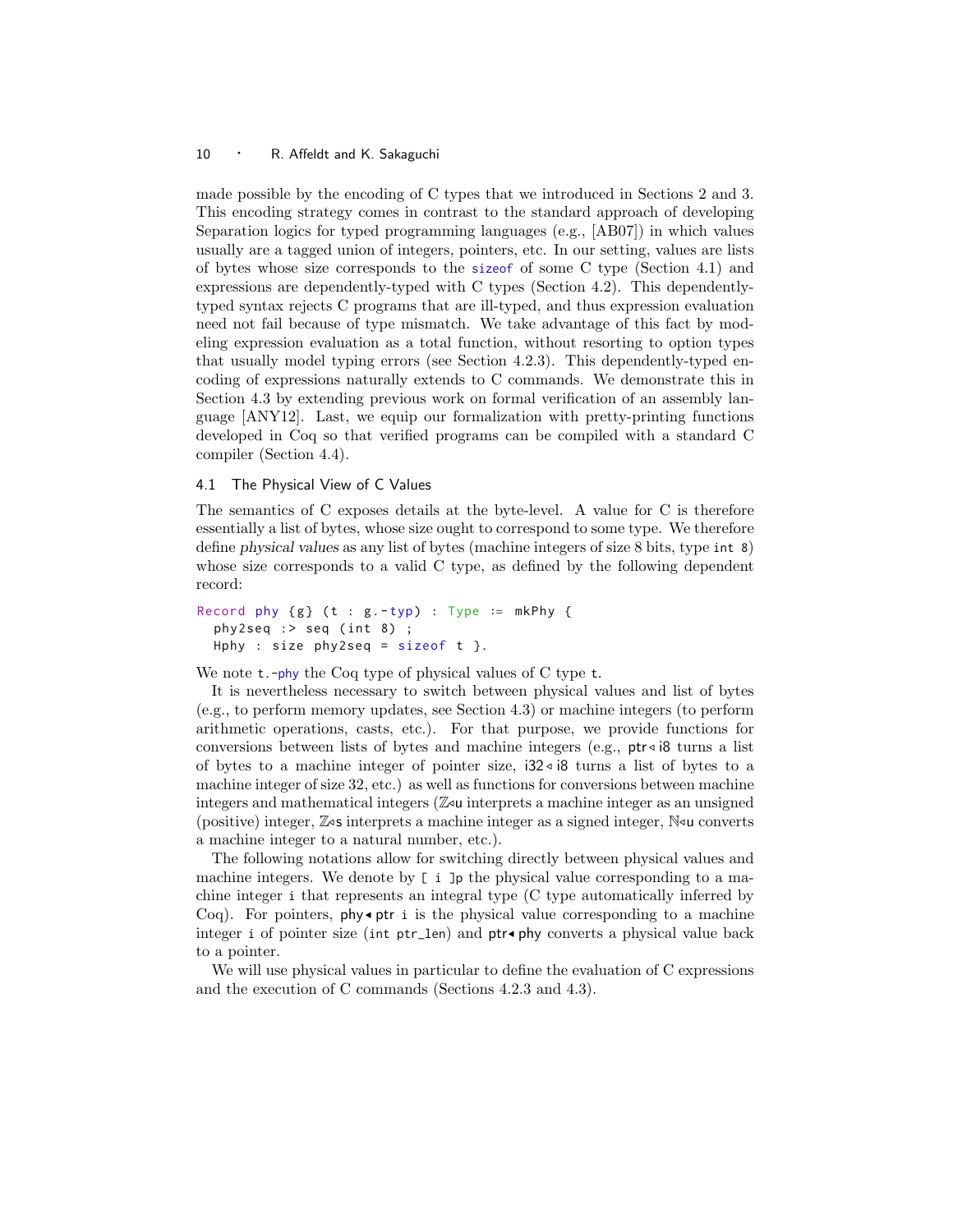An Intrinsic Encoding of a Subset of C and its Application to TLS Network Packet Processing ⋅ 11

#### 4.2 Dependently-typed C Expressions

Our encoding of C expressions is an inductive type exp indexed by a C type that varies in the result types of the different constructors. This makes it possible to build the typing rules into the definition of the syntax, so that terms are well-typed by construction.

Before giving the complete formal definition of C expressions, let us explain the idea of this "intrinsic" encoding [BHKM12] using an example. In our formal development, the constant 1 seen as a signed integer (the default type in C) is an expression of type exp (ityp: sint). Let us assume that we are given a variable buf, noted %"buf" when considered as an expression, of type exp (:∗(ityp: uchar)). First, we define addition, multiplication, etc. for arithmetic types using the following constructor:

```
| bop_n : ∀t , binop_ne (* numerical operators *) →
  exp (ityp: t) \rightarrow exp (ityp: t) \rightarrow exp (ityp: t)
```
For example, the addition is "bop\_n add\_e" (noted +), the multiplication "bop\_n  $mul_e$ " (noted ∗), etc. Then, we define pointer arithmetic using the following constructor:

| add\_p :  $\forall$  t, exp (:\* t) → exp (ityp: sint) → exp (:\* t)

(The notation + is overloaded to represent both addition of integral types and pointer arithmetic, see below.)

Then, %"buf"  $*$  [ 1 ]<sub>sc</sub> is forbidden by typing, but %"buf" + [ 1 ]<sub>sc</sub> is allowed, and moreover deemed to have type exp (:∗(ityp: uchar)), as desired.

Here follows a more exhaustive definition of C arithmetic and pointer expressions (to be completed in Sections 4.2.1 and 4.2.2 with structure field access and  $\text{casts}^3$ ) (g is a type context and  $\sigma$  is an environment that associates variables to types):

```
Variables (g : wfctxt) (\sigma : g.-env).
Inductive exp : g.-typ \rightarrow Type :=| var_e : \forall str t, env_get str \sigma = | t | \rightarrow e^{i\phi} t
\vert cst_e : \forall t, t.-phy \rightarrow exp t
| bop_n : \forall t, binop_ne (* numerical operators *) \rightarrowexp (ityp: t) \rightarrow exp (ityp: t) \rightarrow exp (ityp: t)
| bop_r : ∀ t , binop_re (* relational operators *) →
  exp (ityp: t) \rightarrow exp (ityp: t) \rightarrow exp (g.-ityp: uint)
| add_p : \forall t, exp (:* t) → exp (ityp: sint) → exp (:* t)
\vert eq_p : \forall t, exp (:* t) → exp (:* t) → exp (g.-ityp: uint)
| ifte_e : \forall t, exp (ityp: uint) \rightarrow exp t \rightarrow exp t \rightarrow exp t.
...
```
The constructor var\_e is the injection from strings to expressions for variables; the type of variables is fixed by the environment  $\sigma$ ; we note  $\ast$ str for a variable with string identifier str. cst\_e is for constants. We note  $[p \nu]_c$  for the constant built from the physical value pv. We can build constants directly from a mathematical integer z (type z in Coq):  $[z]_{\text{sc}}$  for a signed integer (in two's complement notation),  $\lceil z \rceil$  J<sub>uc</sub> for an unsigned character,  $\lceil z \rceil$ <sub>8sc</sub> for a signed character, etc. (the

<sup>3</sup>We do not model pointer subtraction and floating-point arithmetic, essentially because it is not needed by our case study (Section 7).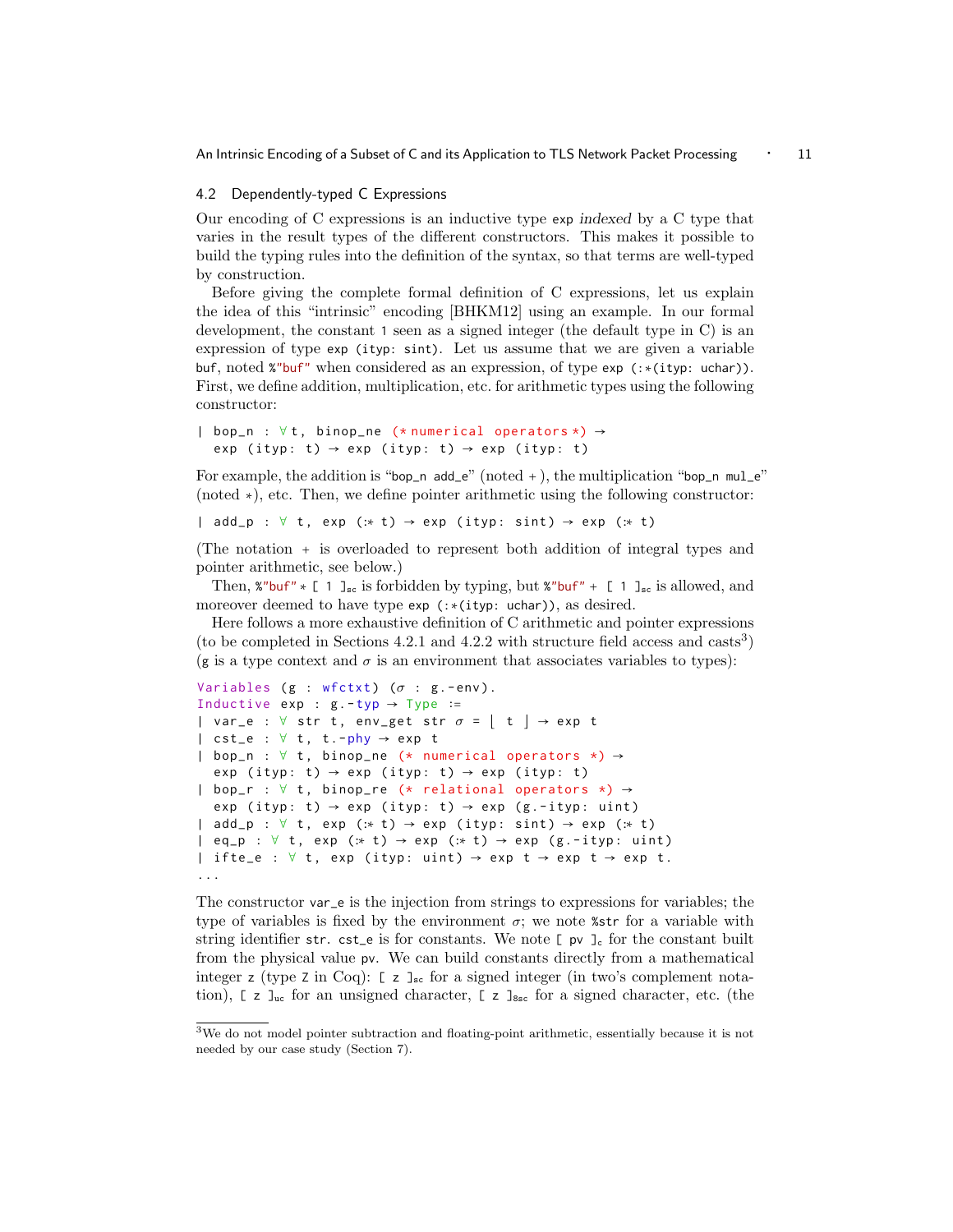bit-level representation of z is silently truncated if z is out of bounds). bop\_n is for numerical operations over integral types: addition (noted +), subtraction (−), multiplication  $(*)$ , bitwise-and  $(\&)$ , bitwise-or (|), left-shift  $(\&)$ . bop\_r is for relational operators for arithmetic types: testing for equality (noted =), inequality  $(\neq)$ , lessthan  $(\langle \cdot \rangle)$ , less-than-equal  $(\leq)$ , greater-than  $(\rangle)$ , greater-than-equal  $(\geq)$ , logical or  $(\parallel)$ , logical and  $(\&\&)$ . Relational operators return an (unsigned) integer (0 or 1). add\_p is for pointer arithmetic (also noted + using overloading, see below). eq\_p is for testing pointer equality (also noted = using overloading). ifte\_e is for conditional expressions (notation: e ? f : g).

Overloading of Notations using Canonical Structures. The C language overloads several notations: + is used to add integral types but also to increment pointers, == is used to compare integral types but also pointers, etc. This overloading can be disambiguated by looking at the type of operands. Since our Coq model of C expressions is typed, we can also provide overloading: this helps limiting the number of Coq notations we introduce for the various syntactic constructs of C we model.

We illustrate overloading of notations using the example of addition. To represent both arithmetic and pointer addition as a single construct, we use Coq's canonical structures. We first provide a dependent record with a projection that is suitable to represent the several additions one wants to overload. The notation + is actually a shortcut for this projection.

```
Structure Cadd g (\sigma : g. - env) :=
  { Cadd_t1 : {g.-typ} ;
    Cadd_t2 : g.-typ;Cadd_add : exp \sigma Cadd_t1 \rightarrow exp \sigma Cadd_t2 \rightarrow exp \sigma Cadd_t1 }.
Definition Cadd_add_nosimpl g \sigma := nosimpl (Cadd_add g \sigma).
Notation "a ' + ' b" := (Cadd_add_nosimpl = = = a b).
```
For the Coq type inference to be able to decide between the several instantiations of the above parametric addition, we declare one canonical instance for arithmetic addition, and another for pointer addition:

```
Canonical Structure Cadd_i g \sigma t :=
  Build_Cadd g \sigma (ityp: t) (ityp: t) (bop_n \sigma t add_e).
Canonical Structure Cadd_p g \sigma t :=Build_Cadd g \sigma (:* t) (ityp: sint) (add_p \sigma t).
```
This way, Coq can find out, when typing, which of the canonical structures actually fits the notation +. The same idea can be applied to other syntactic constructs such as equality.

We now complete the presentation of the syntax of C expressions of Section 4.2 with structure field access and type conversions.

4.2.1 Structure Field Access. The constructor fldp of exp is for field access:

```
0 \mid \text{fldp} : \forall \text{ f tg } (t : g.-typ) \text{ (}e : exp (::t)) \text{ (}H : styp tg = t) t',assoc_get f (get_fields g tg) = |t' | \rightarrow2 exp (:∗ t ')
```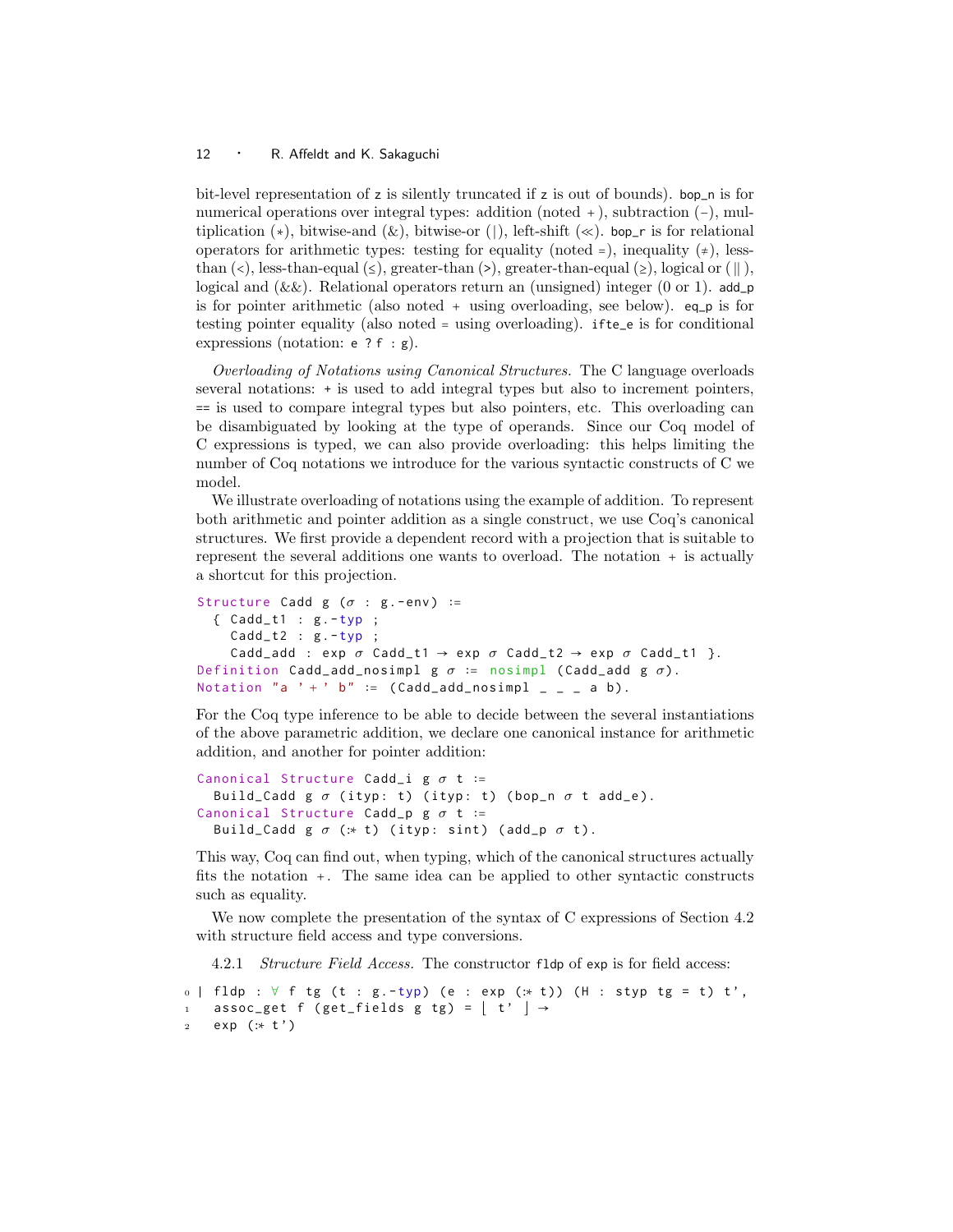We use the type of the dereferenced pointer (structure of type  $t$ , with tag  $tg$ ) to check whether the field f is indeed valid: at line 1, get\_fields g tg returns the list of fields of the C structure tagged tg so that one can check whether the accessed field f has the right type t'. This equality can in fact be automatically checked by Coq when involved expressions are ground. Checking such equalities is the purpose of the erefl proofs hidden in the notation for field access:

```
Notation "e '& \rightarrow' f" := (\thetafldp _ _ f _ _ e erefl _ erefl).
```
Note that a field access returns a pointer to the field instead of the field itself; this is because we do not support read side-effects from the heap in expressions. This is a customary simplification in mechanizations of Separation logic [Jen13, §3.4.4].

4.2.2 Type Conversions. In C, type conversions between arithmetic types may occur implicitly when necessary for execution. For example, when adding a character to an integer, the character is promoted to an integer beforehand. These conversions can lead to data loss and misinterpretations. For example, when signed integers are used in place of unsigned integers, a type conversion silently occurs that is in general unsafe when the signed integer is strictly negative.

Our encoding of C expressions supports (safe and potentially unsafe) type conversions. We provide three boolean tests to decide safety. UnConv.safe t t' holds when conversion from  $t$  to  $t'$  is safe (for example, when a small unsigned integer is converted to a larger unsigned integer). Safe type conversions are modeled by the constructor safe\_cast below. The constructor unsafe\_cast is for casts that may result in data loss or misinterpretation. The boolean test UnConv.data\_loss t t' checks whether data can be lost when converting from t to t' (for example, when a large unsigned integer is converted to a smaller integer). UnConv.misinterpret checks whether data can be misinterpreted as a result of conversion (for example, when unsigned integers are converted to the corresponding signed integers—the higher-order bit becomes the sign bit):

```
| safe_cast : \forall t t', exp (ityp: t) \rightarrowUnConv.safe t t' \rightarrow exp (ityp: t')
| unsafe_cast : \forall t t', exp (ityp: t) \rightarrowUnConv.data_loss t t' || UnConv.misinterpret t t' \rightarrowexp (ityp: t')
```
See the Coq formalization [AMS14] or standard literature (e.g., [Sea06, p. 162–163]) for the precise definitions of safe and unsafe casts.

We have chosen to make visible implicit type conversions. We write casts using notations that hide the boolean tests, the latter being automatically checked by Coq since they are part of our model of the C syntax (similarly to what we do for field accesses—see Section 4.2.1). We write unsafe casts with uppercases, e.g., "(UINT) e". In particular, "(int) e" is for safe casts to (signed) integers. To illustrate, the addition of a character and an integer is written (int) ([  $\frac{5 \text{ J}_{8\text{sc}}}{1 \text{ J}_{8\text{c}}}$ ) + [  $\frac{5 \text{ J}_{8\text{c}}}{1 \text{ J}_{8\text{c}}}$ 

4.2.3 Evaluation of Expressions. Since expressions are well-typed by construction, their evaluation need not fail because of type mismatch. We take this opportunity to model evaluation as a total function, thus avoiding option types and proofs that expressions are well-typed that might clutter formal proofs. Evaluation of an expression of type t always succeeds by returning a physical value of type t.-phy.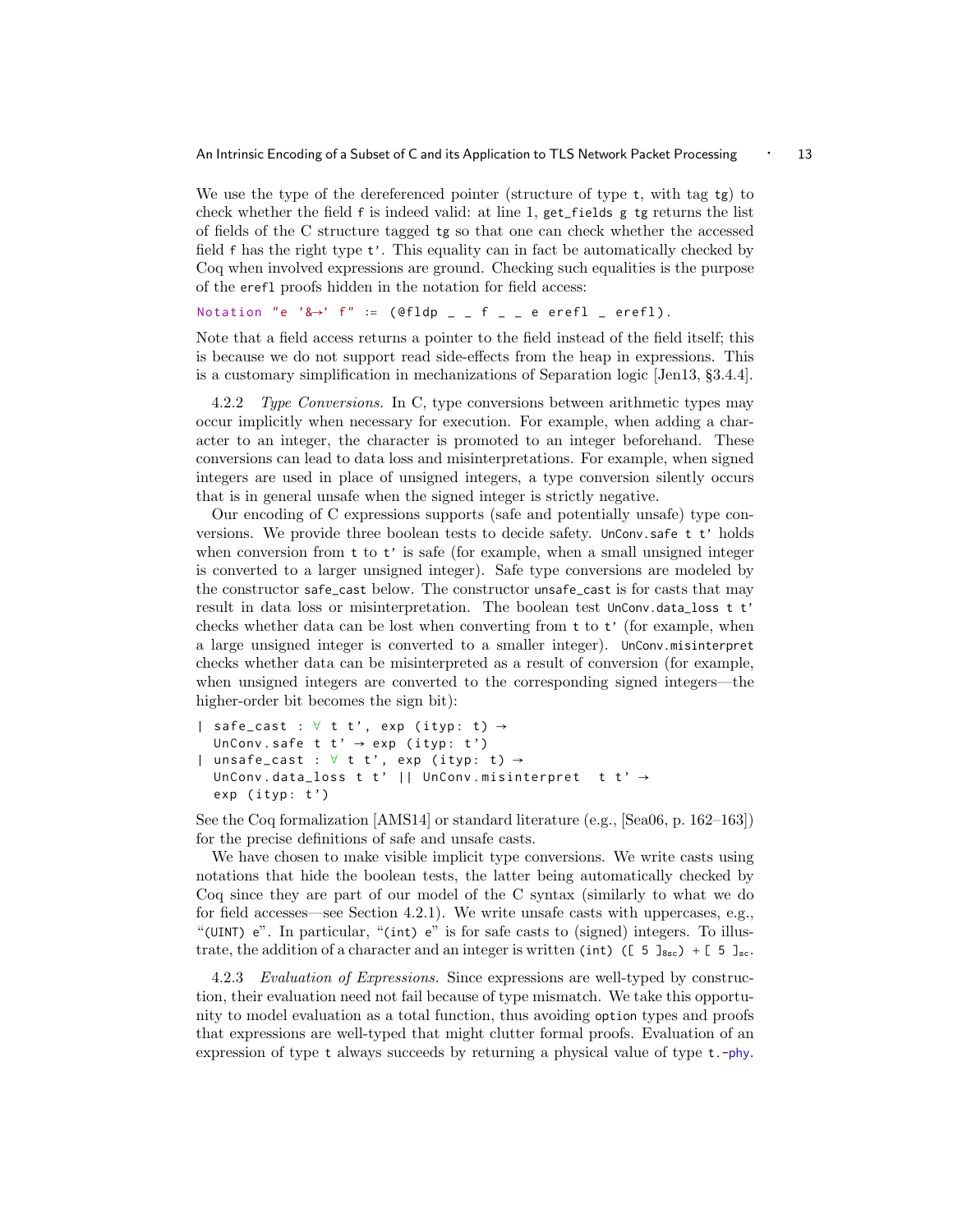Regarding undefined evaluation results, we rely on the underlying formalization of machine integers. Concretely, well-typed arithmetic expressions are evaluated according to the semantics of the type int of machine integers. Operations with this type are formalized as a module interface with a closed implementation that does not reveal the meaning of offending operations. For example, the interface reveals the overflow result of unsigned addition but not the one of signed addition, which is undefined according to the C standard. As a consequence, nothing can be formally proved about the evaluation of well-typed arithmetic expressions that ought to result in an undefined behavior.

Evaluation of an expression is performed w.r.t. a store, which in essence extends the type environment by adding to each variable a physical value compatible with its type. We note  $\lbrack \mathfrak{e} \rbrack$  =  $\lbrack \mathfrak{e} \rbrack$  s the evaluation of  $\mathfrak{e} \mathfrak{w.r.t.}$  store s. The complete definition is a bit long, so for the sake of clarity we just content ourselves with the example of pointer arithmetic (the complete definition can be found online [AMS14]). Suppose that  $e_1 + e_2$  is of type "pointer to t". Dependent types impose that  $e_1$  is also a pointer to t and that  $e_2$  is an integer; in other words,  $e_1 + e_2$  is actually add p t  $e_1$  e<sub>2</sub>. First, we evaluate  $e_1$  and convert the result to a machine integer of pointer size (conversion  $ptr\triangleleft i8$ ). Second, we evaluate e<sub>2</sub> and convert the result to a machine integer of 32 bits (conversion  $32 \times 8$ ). The latter is further interpreted as a signed integer (conversion  $\mathbb{Z}^d$ s). Finally, the pointer is added the product of the size of the type t and k and converted back to a physical value (conversion  $\mathsf{phy}\cdot\mathsf{ptr}$ ):

```
Fixpoint eval {g \, \sigma \, t} (s : store \sigma) (e : exp \sigma \, t) : t.-phy :=
   match e with ...
| add_p t e<sub>1</sub> e<sub>2</sub> \Rightarrowmatch [ e_1 ]\_s, [ e_2 ]_<s with
      | mkPhy 1_1 H<sub>1</sub>, mkPhy 1_2 H<sub>2</sub> \Rightarrowlet p := ptr<i8 l<sub>1</sub> H<sub>1</sub> in
         let k := i32∢i8 l<sub>2</sub> H<sub>2</sub> in
          phy\triangleleftptr t (add_prod p (sizeof t) (\mathbb{Z}4s k))
   end ...
```
4.2.4 Boolean Expressions. Boolean expressions are formalized using arithmetic expressions by the following inductive type:

```
Inductive bexp {g} (\sigma : g.-env) :=
| exp2bexp of exp \sigma (g.-ityp: uint)
| bneg of bexp \sigma.
```
The intent is that an arithmetic expression is interpreted as "true" when its evaluation is not 0. exp2bexp e (notation:  $\mathbf{b}$  e) injects an arithmetic expression into boolean expressions and bneg b (notation:  $\neg$  b) is the logical negation of b.

#### 4.3 Syntax and Semantics of The Core Subset of C

The core subset of C that we formalize is a while-language (the control-flow is expressed using sequences, while-loops, and structured branching) with assignment, lookup (memory dereference), and mutation (destructive update). It is defined in such a way that accesses to uninitialized memory are treated as failures. This is important for our case study (Section 7) because such dangerous memory accesses are the main source of bugs one can expect from a C implementation of network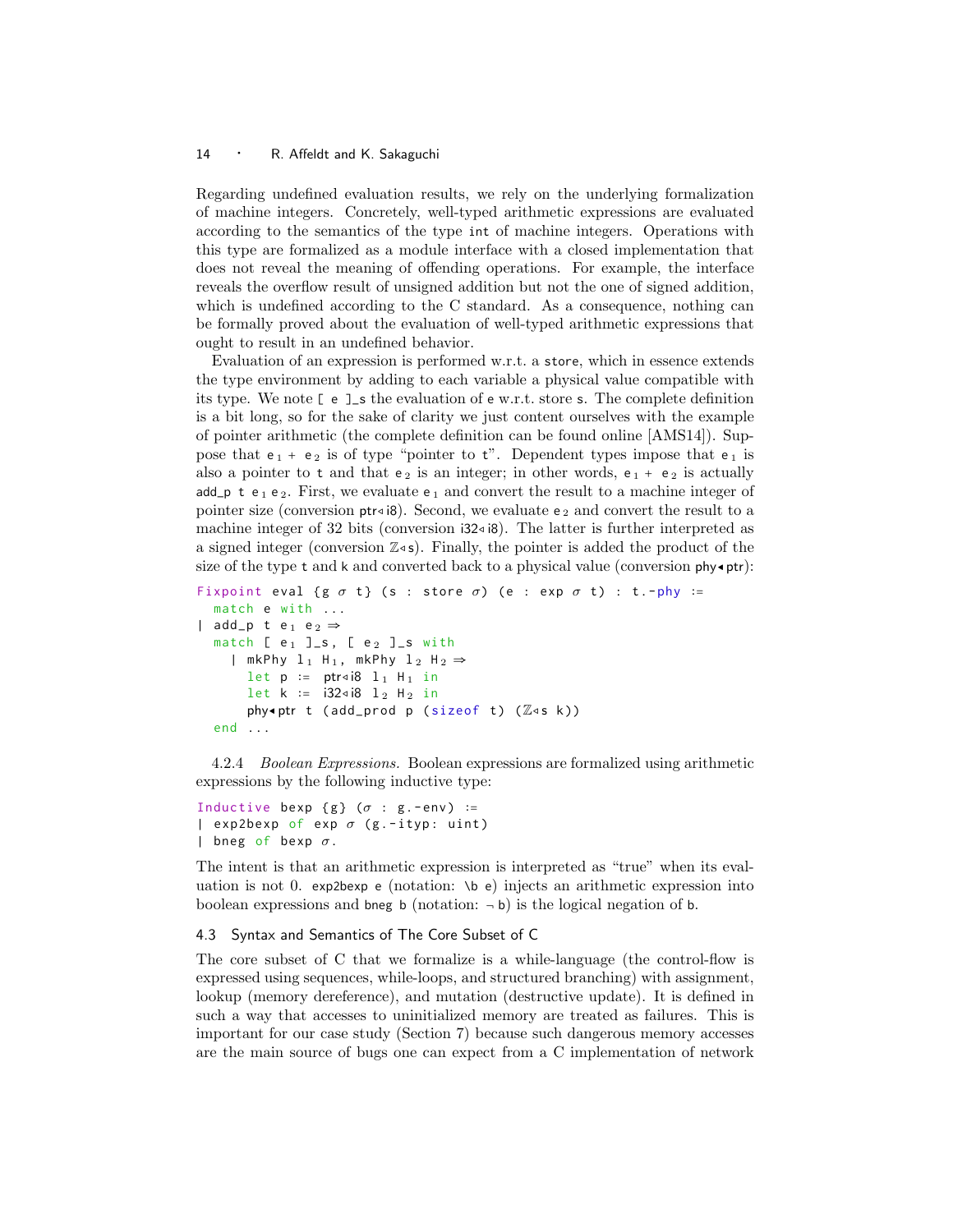packet parsing (see Section 7.5 for concrete examples). We do not provide a malloc command because it was not required by our case study. Yet, we see no reason why its addition to our intrinsic encoding could cause any problem (except the anticipated technicalities of the related Separation logic rules). Also, we do not provide goto commands and function calls because it is reasonable to encode them in our case study: there is only one goto command that can be encoded using an additional local variable and structured control-flow, and function calls can be inlined (provided some care about scoping rules) since they are not recursive. We nevertheless plan to address as future work the addition of function calls to our intrinsic encoding.

We derive the syntax and the semantics (as well as various lemmas) of the core subset of C by instantiating a parameterized module adapted from previous work [ANY12]. We only need to provide the syntax and semantics for the basic commands: assignment, lookup, and mutation.

Like for expressions, the encoding of commands exploits dependent types to enforce well-typed programs by construction. For example, the lookup constructor defined below at line 3 requires that the expression to be dereferenced is of pointer type :∗t and that the destination variable is of the type t:

```
\circ Inductive cmd_0 : Type :=
1 | skip : cmd<sub>0</sub>
2 | assign : \forall t str, env_get str \sigma = | t | \rightarrow e^{i\phi} t \rightarrow cmd<sub>0</sub>
3 | lookup : \forall t str, env_get str \sigma = | t | \rightarrow exp \ \sigma (:* t) \rightarrow cmd<sub>0</sub>
4 | mutation : \forall t, exp \sigma (:* t) \rightarrow exp \sigma t \rightarrow cmd<sub>0</sub>.
```
We refer to the complete language (with control-flow) as the type cmd. The type constraints can be automatically checked when we write down concrete programs, so that we can hide them in user-friendly notations:

```
Notation "x '∶=' e" ∶= ( @assign _ x erefl e ).
Notation "x ' ∶=∗ ' e" ∶= ( @lookup _ x erefl e ).
Notation "e_1 ' *= ' e_2" := (@mutation _ e<sub>1</sub> e<sub>2</sub>).
```
The operational semantics for the basic commands is given in Figure 1. It is a relation between an optional state (a pair of a store s and a heap h) ( $\perp$  represents an execution error). The effect of an assignment (constructor exec\_assign) is to update the store. It never fails. In particular, it cannot fail as a result of a type mismatch because the constructor assign has been defined so that the types of the assigned variable and of the expression agree. Also, assignment cannot fail as a result of a memory access since expressions have no side-effect. A lookup (exec\_lookup) evaluates the expression to be dereferenced, turns the resulting physical value into an address, then uses this address to get a chunk of memory of the appropriate size from the heap (function heap\_get); eventually, the value obtained is saved in the store (function store\_upd). Since lookup accesses the memory, it fails when the accessed address is not initialized (constructor exec\_lookup\_err). The constructors for mutation should now be self-explanatory.

#### 4.4 Example of Formalization of a C Program: In-place Reverse-list

In this section, we model the mandatory example of Separation logic: in-place reverse-list. We also take this opportunity to introduce pretty-printing functions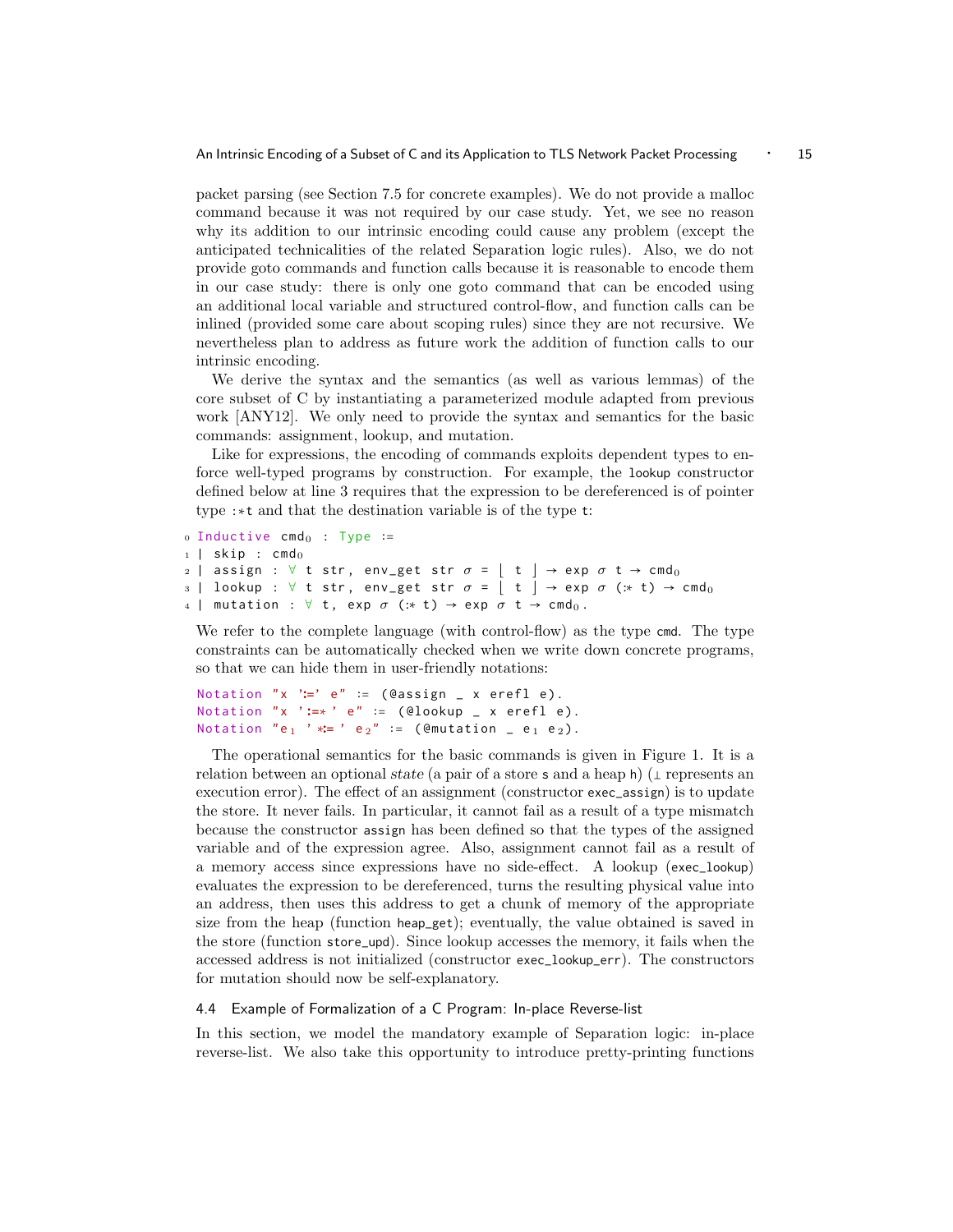```
Inductive exec_cmd<sub>0</sub> : option state \rightarrow cmd<sub>0</sub> \rightarrow option state \rightarrow Prop :=
\vert exec_skip : \forall s, \vert s \vert \rightarrow skip \sim \vert s \vert| exec_assign : ∀ s h t str Hstr e ,
   | s, h | > @assign t str Hstr e \rightsquigarrow | store_upd Hstr [ e ]_s s, h |
| exec_lookup : ∀ s h t str Hstr e v ,
   let a := N \triangleleft u (ptr\negphy [ e ]_s) in
   heap_get t a h = | v | \rightarrow⌊ s , h ⌋  @lookup _ str Hstr e ; ⌊ store_upd Hstr v s , h ⌋
| exec_lookup_err : ∀ s h t str Hstr e ,
   let a := \mathbb{N}⊲u (ptr∢phy [ e ]_s) in
   heap_get t a h = \perp \rightarrow| s, h | ≻ @lookup t str Hstr e \sim ⊥
| exec_mutation : \forall s h t e<sub>1</sub> e<sub>2</sub> v,
  let a := \mathbb{N}⊲u (ptr∢phy [ e<sub>1</sub> ]_s) in
   heap_get t a h = |v| \rightarrow\; \; \mid \; s, h \; \mid \; \succ @mutation t e_1 e_2 \sim \; \mid \; s, heap_upd t a [ e_2 ]_s h \; \mid \;| exec_mutation_err : \forall s h t e<sub>1</sub> e<sub>2</sub>,
  let a := \mathbb{N}⊲u (ptr∢phy [ e<sub>1</sub> ]_s) in
  heap_get t a h = \perp \rightarrow\vert s, h \vert ≻ @mutation t e<sub>1</sub> e<sub>2</sub> \rightsquigarrow ⊥
where "s \succ c \rightsquigarrow t" := (exec_cmd<sub>0</sub> s c t).
```
Fig. 1. Big-step operational semantics of basic commands of the core subset of C

to display Coq models of C programs in their usual concrete syntax. First, we model the following C type of singly-linked lists:

```
struct Clst {
  unsigned int data ;
  struct Clst (*next); };
```
This is achieved in the same way as we modeled the self-referential C structures in Section 2.4. We define a structure tag, then the list of typed fields, that we wrap up in a context, to be used as the parameter of models of C types:

```
Definition Clst_tg ∶= mkTag " Clst ".
Definition Clst_flds ∶=
  ("data", ityp unit) :: ("next", ptyp (style Clst_tg)) :: nil.Definition g := \Wfctxt { "Clst" ⊳ Clst_flds, \emptyset }.
Definition Clst := g.-typ: (styp Clst_tg).
```
One can check that Clst indeed models the intended type declaration by prettyprinting:

```
Eval compute in ( typ_to_string_rec g Clst "" "")% string .
 = " struct Clst { unsigned int data; struct Clst (*next); } "
  : string
```
Now that the type of singly-linked lists is modeled, we set up an environment of typed variables for the in-place reverse-list program. More precisely, we declare three variables "i", "ret", and "rem" that are pointers to singly-linked lists:

```
Definition \sigma : g. -env :=
```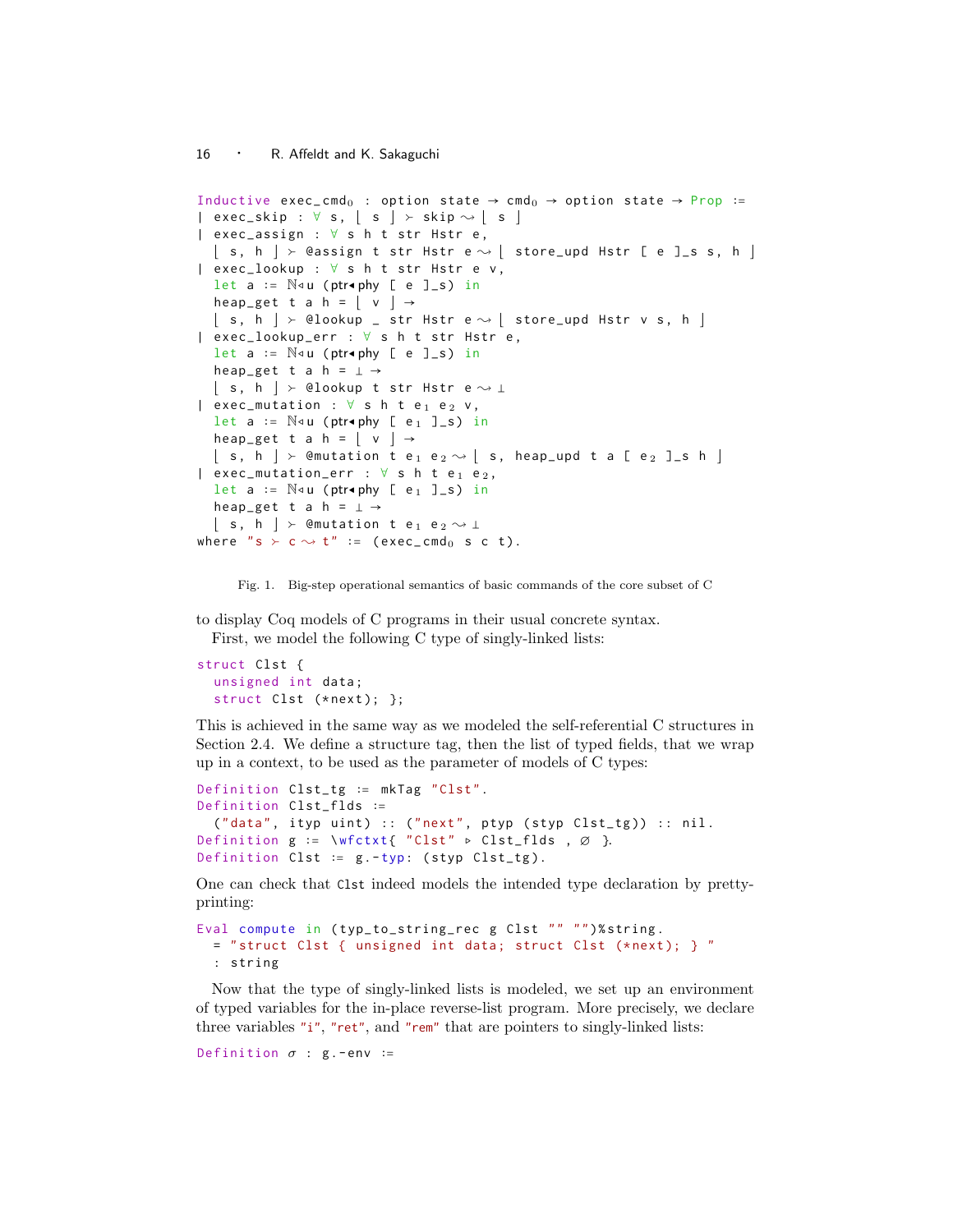An Intrinsic Encoding of a Subset of C and its Application to TLS Network Packet Processing ⋅ 17

("i", :\* Clst) :: ("ret", :\* Clst) :: ("rem", :\* Clst) :: nil.

One can again check by pretty-printing that the modeled environment is the right one:

```
Eval compute in (foldl (fun s p \Rightarrow s ++ typ_to_string
  (C_t^t)ypes. Ctyp.ty _ (snd p)) (fst p) (line ";")) "" \sigma).
= " struct Clst (*i);
   struct Clst (*ret);
   struct Clst (*rem);" : string
```
Given this environment  $\sigma$ , we instantiate a parameterized module that provides us with a syntax and a semantics (and also a Separation logic, see Section 5) to write programs using this environment. Eventually, we can use the syntax introduced in the previous sections to write the in-place reverse-list program:

```
Definition reverse_list ∶=
  " ret " ∶= NULL ;
  While (\neg (\bmod 8" i" = NULL)) {
    " rem " ∶=∗ (%"i" &→ " next ") ;
    (%"i" &→ " next ") ∗∶= %"ret" ;
    " ret " ∶= %"i" ;
    "i" ∶= %" rem " }.
```
Coq notations arguably provide us with a convenient syntax. The dependentlytyped encoding does not clutter Coq's output with uninformative proofs (checking the validity of field accesses, the fact that the type of variables and the type of dereferenced/assigned expressions agree) because they are hidden in Coq notations. As a matter of fact, we have successfully used this syntax to carry out the case study of Section 7. We can again check the adequacy of the Coq model by pretty-printing to C's concrete syntax. The script

```
Goal PrintAxiom _ (pp_cmd 0 reverse_list "").
  compute -[ pp_Z append Z . add Z . sub Z . mul ].
  rewrite ! Z2uK //=.
```
outputs the proof goal

```
============================
 PrintAxiom string "ret = NULL;
                        while (!(((i) == (NULL)))) {
                             rem = *(i) \rightarrownext;
                             *(i) \rightarrow next = ret;ret = i;i = rem; \mathcal{V}'
```
from which the C program can be for example copy-pasted for compilation.

We pursue the in-place reverse-list example in Section 5.3.2 by providing the specification of singly-linked lists in Separation logic.

## 5. SEPARATION LOGIC FOR THE CORE SUBSET OF C

In this section, we introduce a Separation logic for the core subset of C that we formalized in the previous section. We start by providing a Hoare logic (Section 5.1).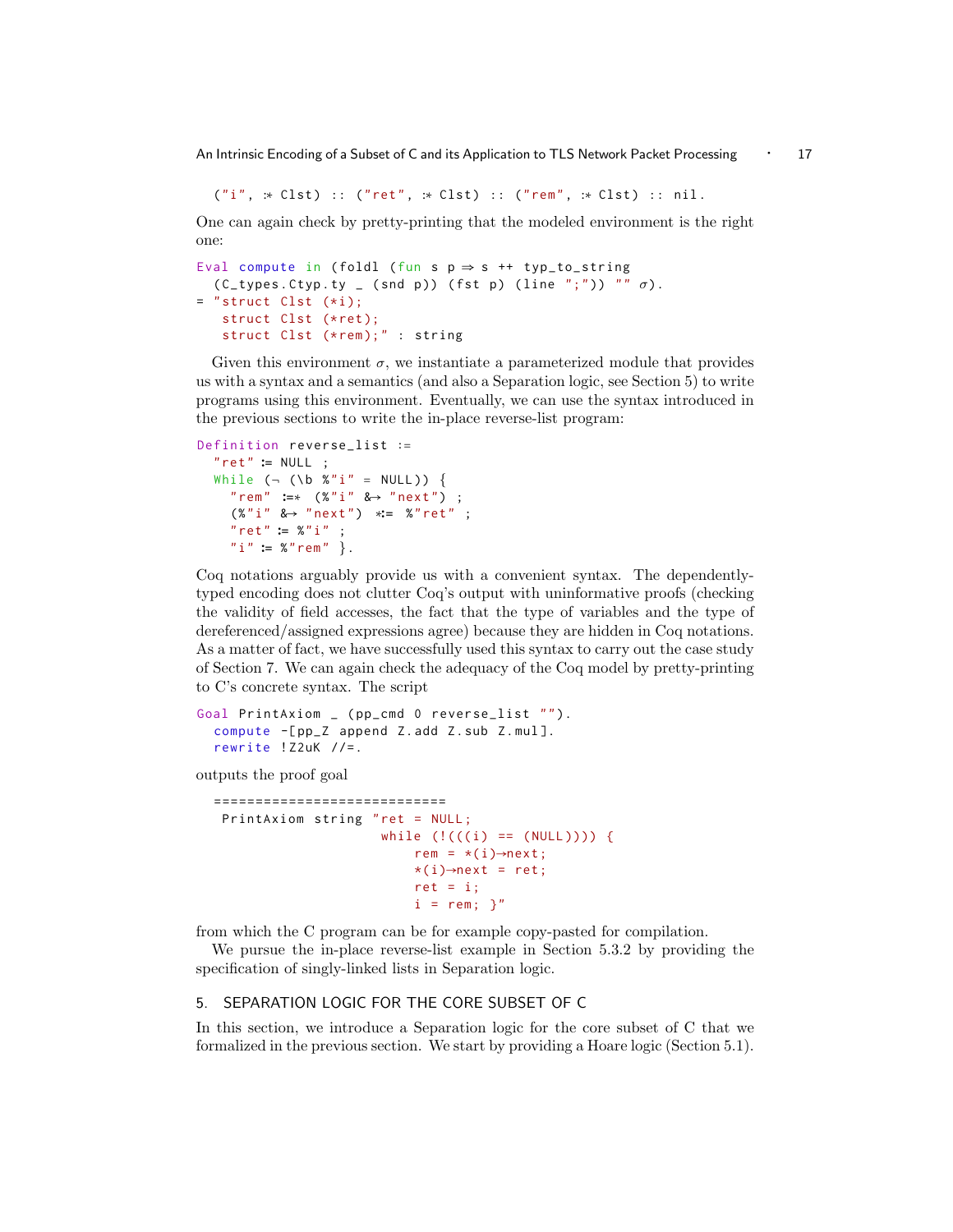Then, we propose a formalization of the mapsto connective of Separation logic and illustrate how we formalize the accompanying Separation logic rules (Section 5.2). This mapsto connective uses physical values and, therefore, when it deals with structures, it exposes their padding. To hide padding, we introduce a notion of "logical view" of C values (duly illustrated with the example of singly-linked lists) for which we also provide Separation logic rules connecting with the physical values (Section 5.3). We conclude this section with an overview of the formalization of the core subset of C (Section 5.4).

#### 5.1 Hoare Logic for the Core Subset of C

Like for the syntax and the semantics of the core subset of C, the Hoare logic and its properties are obtained using parameterized modules from previous work [ANY12]. To instantiate these modules, we essentially need to provide the Hoare triples for the basic commands (assign, lookup, mutation), a proof that they are sound w.r.t. the operational semantics given in Section 4.3 (so that the module can provide a soundness proof for the whole Hoare logic with structured control-flow), and a proof that the weakest liberal precondition is a valid precondition for basic commands (so that the module can provide a (relative) completeness proof for the whole Hoare logic). See the Coq formalization [AMS14] for details about soundness and completeness. Let us briefly comment on the Hoare triples for the basic commands (inductive relation hoare0, Figure 2). For example, the assignment rule

## $\overline{\{P\{e/x\}\}\}x \leftarrow e\{P\}}$

is encoded by the constructor hoare0\_assign. Its precondition is expressed using the predicate transformer wp\_assign. Assertions are shallow-encoded: they have type assert defined as store  $\rightarrow$  heap  $\rightarrow$  Prop. Because of the shallow encoding, substitution is encoded by updating the store using store\_upd. Other Hoare rules should be self-explanatory since they follow the operational semantics explained in Section 4.3.

#### 5.2 The Mapsto Connective and Separation-logic Triples

5.2.1 The Mapsto Connective of Separation Logic for C. Regarding the encoding of Separation logic, what is new is not the separating conjunction  $\star$  or the separating implication  $\star$  (their encoding is as usual, see for example [ANY12]), but rather the primitive mapsto connective. The mapsto connective is usually noted  $e \mapsto e'$  and holds for a heap containing one cell with contents  $e'$  at address e. For the archetypal language of textbook Separation logic, a cell consists of an (arbitraryprecision) integer. For C, it would not be practical to make every memory byte a cell. A cell ought rather be a C (physical) value and the address on the left-hand side of the mapsto be the starting address of this physical value. This amounts to provide a version of mapsto parameterized with the accessed type (like the "chunks" in Appel and Blazy's Separation logic [AB07]).

The physical values of Section 4.1 bear no relation with the memory of the computer, but C has strict requirements regarding storage. In order to define a meaningful mapsto connective for C, one needs for example to abide by alignment rules and to guarantee the absence of the null pointer in allocated areas. Before defining the mapsto connective for C, we first provide a relation phy\_mapsto (between a physical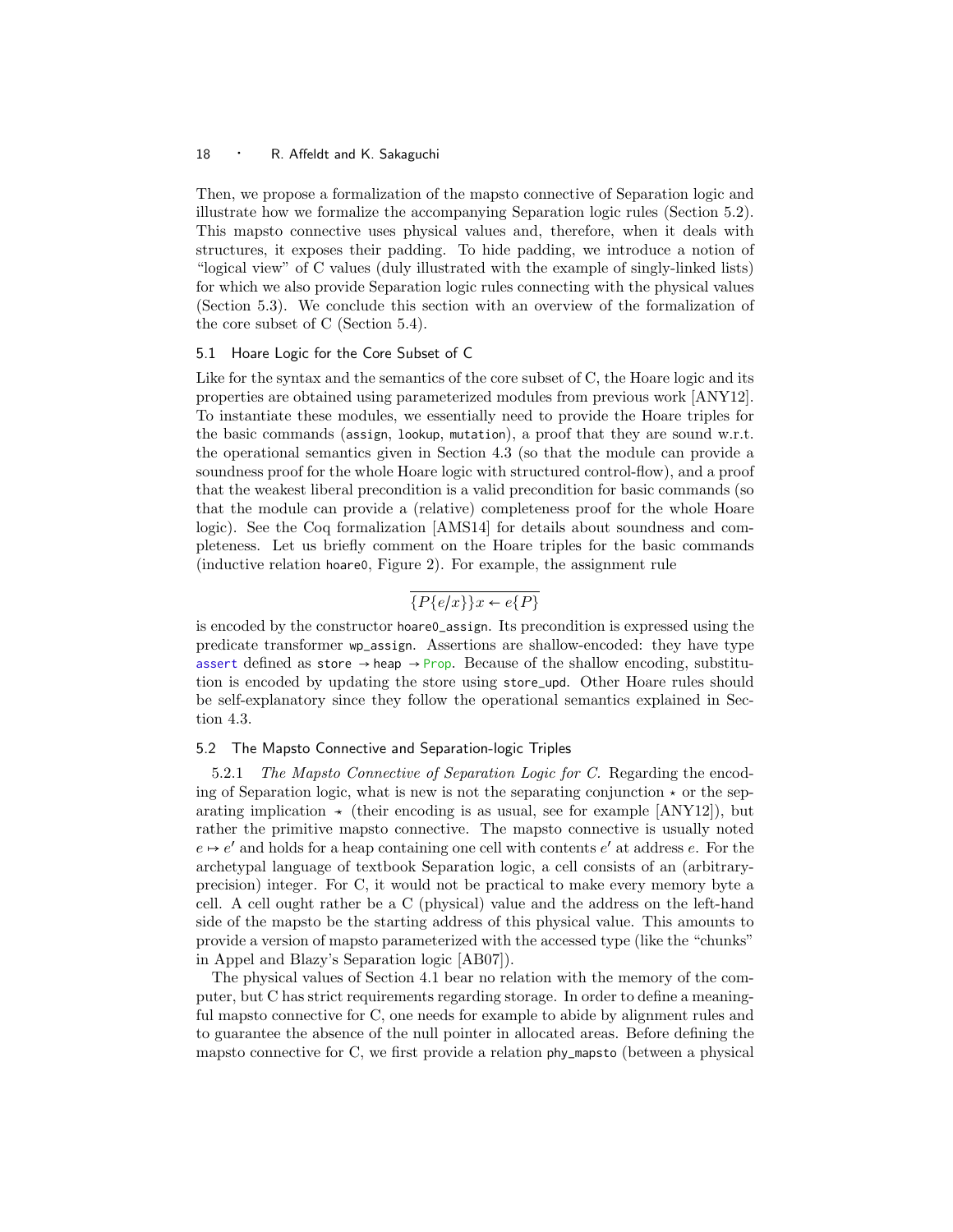An Intrinsic Encoding of a Subset of C and its Application to TLS Network Packet Processing 
∴ 19

```
Inductive wp_assign { str t } Hstr e P : assert ∶=
| wp_assign_c : \forall s h, P (@store_upd _ _ str t Hstr [ e ]_s s) h \rightarrowwp_assign Hstr e P s h .
Inductive wp_lookup {str t} Hstr (e : exp \sigma (:* t)) P : assert :=
| wp_lookup_c : ∀ s h pv ,
  heap_get t (\mathbb{N}⊲u (ptr\bulletphy [ e ]_ s)) h = | pv | →
  P (@store\_upd \_ str t Hstr pv s) h \rightarrowwp_lookup Hstr e P s h .
Inductive wp_mutation {t} (e<sub>1</sub> : exp \sigma (:* t)) e<sub>2</sub> P : assert :=
| wp_mutation_c : ∀ s h v , let a ∶= N◃u (ptr◂phy [ e 1 ] _s ) in
  heap_get t a h = | v | \rightarrowP s (heap_upd t a [ e _2 ] \leq h) \rightarrowwp_mutation e_1 e_2 P s h.
Inductive hoare0 : assert \rightarrow cmd<sub>0</sub> \rightarrow assert \rightarrow Prop :=
| hoare0_skip : ∀ P , hoare0 P skip P
| hoare0_assign : ∀ P t str Hstr e ,
  hoare0 (wp_assign Hstr e P) (@assign t str Hstr e) P
| hoare0_lookup : ∀ P t str Hstr e ,
  hoare0 (wp_lookup Hstr e P) (@lookup t str Hstr e) P
| hoare0_mutation : \forall P t e<sub>1</sub> e<sub>2</sub>,
  hoare0 (wp_mutation e<sub>1</sub> e<sub>2</sub> P) (@mutation t e<sub>1</sub> e<sub>2</sub>) P.
```
Fig. 2. Hoare logic for basic commands of the core subset of C

value v, an address a, and a heap h) that specifies what it means for a physical value to be correctly stored in memory. The following inductive predicate specifies that the heap h contains exactly the bytes of the physical value  $\vee$  (line 3), that it maps the sequence of addresses  $a, a + 1, \ldots, a + sizeof t - 1$  (written iota a (sizeof t) in SSREFLECT) where t is the type of the physical value  $\nu$  (line 4), that this area does not overrun the memory (as guaranteed by C's malloc) (line 5), and that the physical value v is aligned at the address a (line 6):

```
0 Inductive phy_mapsto { g } { t : g . - typ} :
1 t . -phy \rightarrow nat \rightarrow hp . t \rightarrow Prop :=
2 \mid mkPhy_mapsto : \forall a (v : t.-phy) h,
     hp. cdom h = v \rightarrowhp.dom h = iota a (sizeof t) \rightarrow5 \tZ\triangleleft\mathbb{N} a + \mathbb{Z}\triangleleft\mathbb{N} (sizeof t) < 2<sup>o</sup>ptr_len \rightarrow6 align t | a \rightarrow7 phy_mapsto v a h .
```
 $(\mathbb{Z} \triangleleft \mathbb{N})$  injects a natural number into relative integers.) phy\_mapsto gives us the basis to define (a raw form of) the mapsto connective of Separation logic,  $a \rightarrow p \nu$ (subscript "p" for "physical") that associates an address a to a (typed) physical value v:

Notation "a '  $\mapsto p'$  v" := (fun \_  $\Rightarrow$  phy\_mapsto v ( $\mathbb{N}$ ⊲u (ptr $\bullet$ phy a))).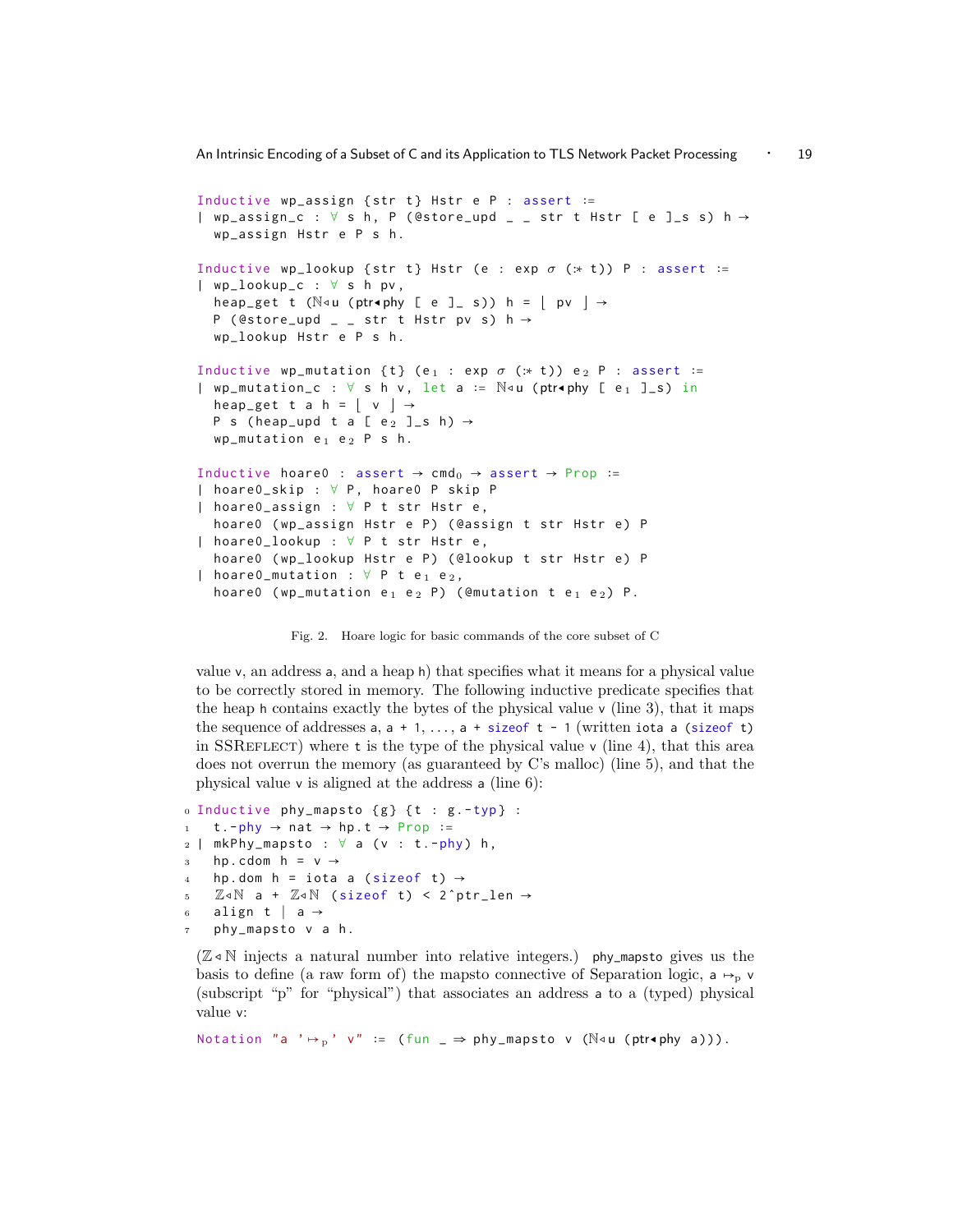5.2.2 Example of Derived Separation-logic Triple. As an example of reasoning involving the physical mapsto connective, let us consider the first backwardreasoning form for lookup [Rey08, p.88]:

$$
\{\exists v.(e \mapsto v) \star (e \mapsto v \star P\{v/x\})\} x \leftrightarrow e\{P\}
$$

Recall that  $P \rightarrow Q$  holds when the heap can be extended with a disjoint part for which  $P$  holds so that  $Q$  holds for the extended heap.

First, we provide a definition for the precondition (wp\_assign has been explained in Section 5.1):

```
Inductive wp_lookup_back {t} x H (e : exp \sigma (:* t)) P : assert :=
| wp_lkbr1 : \forall s h (v : t.-phy),
  ([ e ]_s \mapsto p v \star([ e ] s \mapsto_p v \rightarrow wp\_assign x H [ v ]_c P) s h →
  wp_lookup_back x H e P s h .
```
Then, the above rule becomes provable using the Hoare triples seen in Section 5.1:

Lemma hoare\_lookup\_back {t} x H (e : exp  $\sigma$  (:\* t)) P :  $\{ wp\_lookup\_back \times H e P \}$  lookup  $x e H \{ P \}$ .

#### 5.3 Separation Logic with Logical C Values

5.3.1 The Logical View of C Values. In the previous section, we explained how to formalize Separation logic using a physical view of C values that exposes bytelevel details such as padding. The advantage of this approach is that it makes for a simple and convincing semantics. Yet, when it comes to formal verification of portable C programs, the contents of padding are often irrelevant and it would be an inconvenience to have to deal with it in the specification or during the formal proof. To overcome this issue, we provide a "logical view" of C values. In this view, C structures are decomposed into the list of their fields, all the way down to basic datatypes. The logical view comes as an add-on to our Separation logic; it provides an alternate way to specify data structures and Separation logic reasoning rules, and its cost is just a side-condition (the correspondence between the physical and the logical value) that trivially holds for data structures with no padding.

Logical values are defined by the (mutually) inductive type log, indexed by a C type g.-typ (Figure 3). According to this definition, a logical value of an integral type is a machine integer of the appropriate size (constructors log\_of\_uint, log\_of\_sint, log\_of\_uchar, log\_of\_ulong). For any pointer type, it is a machine integer of size ptr\_len (constructor log\_of\_ptr). For a structure, it is an association list of strings (for the fields' names) and logical values (of type g.-env). Hereafter, we note t.-log for the type of logical values of type t.

We write  $pv \odot iv$  when the physical value pv and the logical value lv correspond to the same list of bytes. In particular,  $pv \odot w$  holds when pv and lv are respectively a physical and a logical value of integral types or pointers with the same underlying byte string, but, with its current definition, it may not be decidable when both values refer to structures.

Like for physical values, we define a relation between a logical value, an address, and a heap, stating that the heap contains an encoding of the logical value and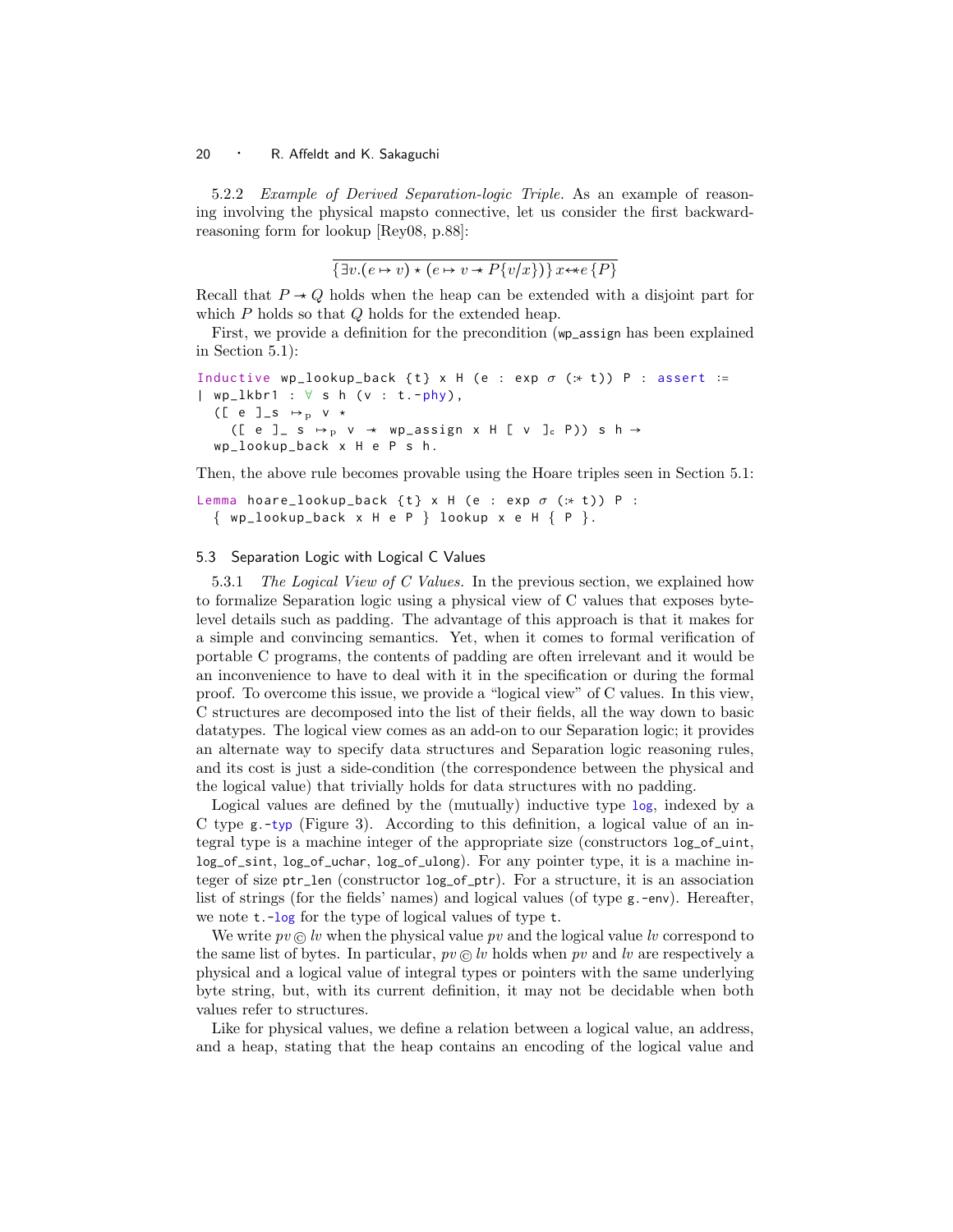An Intrinsic Encoding of a Subset of C and its Application to TLS Network Packet Processing ⋅ 21

```
Inductive log : g.-typ \rightarrow Type :=
| log_of_uint : int 32 \rightarrow \log (ityp: uint)
| log_of\_sint : int 32 \rightarrow log (ityp: sint)
| log_of_uchar : int 8 \rightarrow \log (ityp: uchar)
| log_of_ulong : int 64 \rightarrow \log (ityp: ulong)
| log_of_ptr : \forall t', int ptr_len \rightarrow log (:* t')
| log_of_styp : \forall tg, logs (get_fields g tg) \rightarrow log (styp tg)
with logs : g - env \rightarrow Type :=
| nil_logs : logs nil
| cons_logs : \forall hd tl, log hd.2 \rightarrow logs tl \rightarrow logs (hd :: tl).
```
Fig. 3. Logical view of C values

that this encoding is correctly stored. This relation is defined by the (mutually) inductive predicate log\_mapsto (Figure 4). Logical and physical values for integral types and pointers are the same (phy\_of\_log just performed a type cast). The difference between logical and physical values is that logical values leave undefined the contents of the interleaving padding, if any. This can be observed in the constructors for structure types (log\_of\_styp\_mapsto and cons\_logs\_mapsto) where that part of the heap that corresponds to padding (pad) is universally quantified and only constrained by its size (pad\_sz) (the notation ⊎ is for concatenation of disjoint heaps).

Like its physical counterpart phy\_mapsto, the predicate log\_mapsto gives rise to a "logical mapsto" connective for Separation logic:

Notation "a '  $\mapsto_1$ ' v" := (fun \_  $\Rightarrow$  log\_mapsto v (N<u (ptr $\bullet$ phy a))).

5.3.2 Example: Singly-linked Lists. We saw in Section 4.4 the formal model Clst of singly-linked lists, a data structure containing two fields: "data" of type uint and "next" of type "pointer to a Clst structure". Using this type, we now define a Separation-logic assertion that relates a Coq list of int 32 (for the contents of the "data" fields) with a pointer of type :∗Clst (that points to a singly-linked list):

```
0 Inductive sepClst : seq (int 32) → (:* Clst).-phy → assert :=
1 | lnil : ∀ s , sepClst nil pv0 s hp . emp
2 | lcons : \forall hd tl a p, a \neq pv0 \rightarrow3 ((a \mapsto_1 mk_cell hd (ptr\astphy p)) \star sepClst tl p) \LongrightarrowsepClst (hd :: tl) a.
```
The constructor lnil relates an empty list nil with the NULL pointer pv0. The constructor lcons relates the list hd::tl with the pointer a (which is non-NULL, as specified at line 2), provided the latter points to a Clst containing hd as "data" and whose "next" pointer is related to tl (line 3). Above,  $mk$ -cell constructs a logical value of type log Clst, and  $\implies$  is notation for the entailment relation between asserts, defined as follows:

```
Definition entails (P Q : assert) : Prop := \forall s h, P s h → Q s h.
```
The complete example of in-place reverse-list example can be found online [AMS14].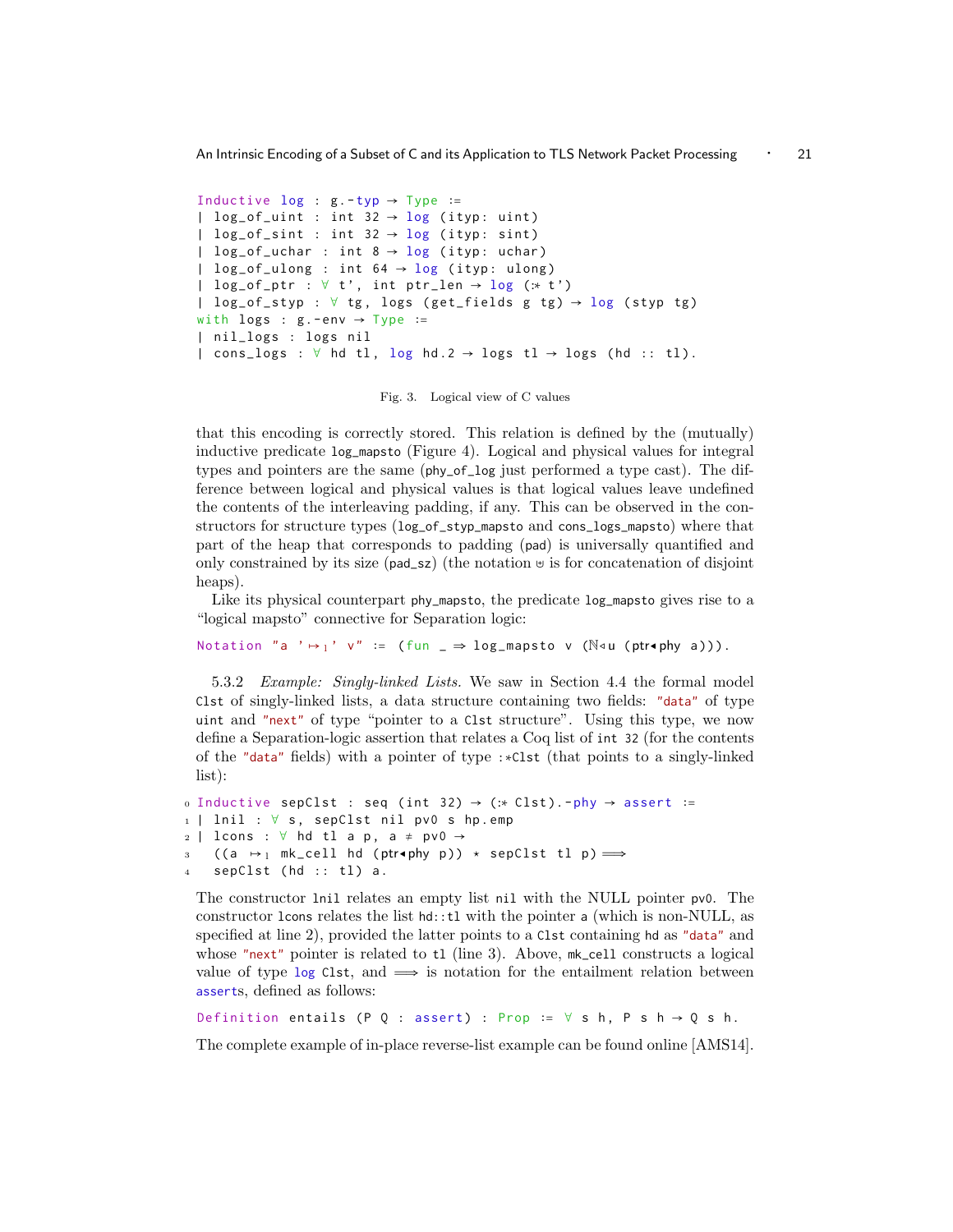```
Inductive log_mapsto {g} : \forall {t : g.-typ},
  t . -log \rightarrow nat \rightarrow hp . t \rightarrow Prop :=| log_of\_uint\_mapsto : \forall (v : (g.-ityp: uint). -log) a h,
  phy_mapsto (phy<1og v) a h \rightarrow log_mapsto v a h
| log_of_sint_mapsto : ∀ ( v : ( g . - ityp : sint ). - log) a h ,
  phy_mapsto (phy<1og v) a h \rightarrow log_mapsto v a h
| log_of_uchar_mapsto : ∀ ( v : ( g . - ityp : uchar ). - log) a h ,
  phy_mapsto (phy<1og v) a h \rightarrow log_mapsto v a h
| log_of_ulong_mapsto : ∀ ( v : ( g . - ityp : ulong ). - log) a h ,
  phy_mapsto (phy<1og v) a h \rightarrow log_mapsto v a h
| log_of_ptr_mapsto : ∀ t ( v : (:∗ t ). - log) a h ,
  phy_mapsto (phy<1og v) a h \rightarrow log_mapsto v a h
| log_of_styp_mapsto : ∀ t tg H vs a h pad pad_sz ,
  align t | a →
  \mathbb{Z} 4N (a + size (hp.dom h)) + \mathbb{Z} 4N pad_sz < 2 \degree ptr_len \rightarrowlogs_mapsto (get_fields g tg) vs a h \rightarrowpad_sz = padd (a + size (hp.dom h)) (align t) \rightarrowhp.dom pad = iota (a + size (hp.dom h)) pad_sz \rightarrowlog_mapsto (log_of_styp t tg H vs) a (h ⊎ pad)
with \log s mapsto \{g\}:
  ∀ (1 : g.-env), logs 1 → nat → hp.t → Prop :=| nil_logs_mapsto : ∀ a , logs_mapsto nil nil_logs a hp . emp
| cons_logs_mapsto : \forall hd tl v vs a pad pad_sz h<sub>1</sub> h<sub>2</sub>,
  pad_sz = padd a (align hd.2) \rightarrowhp.dom pad = iota a pad_sz \rightarrowlog_mapsto v (a + pad_sz) h_1 \rightarrowlogs_mapsto tl vs (a + pad_sz + sizeof hd.2) h_2 \rightarrowlogs_mapsto (hd :: tl) (cons_logs hd tl v vs) a (pad \forall h<sub>1</sub> \forall h<sub>2</sub>).
```
#### Fig. 4. Logical mapsto connective

5.3.3 Example of Derived Hoare Triple using Logical Values. We formalize a variant of the first backward-reasoning form for lookup that uses a logical value lv in the mapsto formula and a convertible physical value pv (i.e.,  $pv \odot lv$ ) for the substitution:

$$
\frac{pv \odot lv}{\{\exists lw\ pv. (e \mapsto lv) \star ((e \mapsto bv) \star P\{pv/x\})\}x \leftrightarrow e\{P\}}
$$

The definition of the relation © is currently such that the above rule does not make it possible to read/write complete padded structures. C programs that manipulate structures as first-class objects would require us to extend the definition of convertibility. Fortunately, the current definition is sufficient to already treat many programs, such as the non-trivial case study we present in Section 7.

Here follows the formalization of the Separation logic rule above:

Inductive wp\_lookup\_back\_conv {t} x H (e:exp  $\sigma$  (:\*t)) P : assert := | wp\_lkbr1\_conv :  $\forall$  s h (pv : t.-phy) (lv : t.-log), pv  $\circledcirc$  lv  $\rightarrow$ ([ e ]\_ s  $\mapsto_1$  lv \* ([ e ]\_ s  $\mapsto_1$  lv  $\star$  wp\_assign x H [ pv ]<sub>c</sub> P)) s h  $\rightarrow$ wp\_lookup\_back\_conv x H e P s h .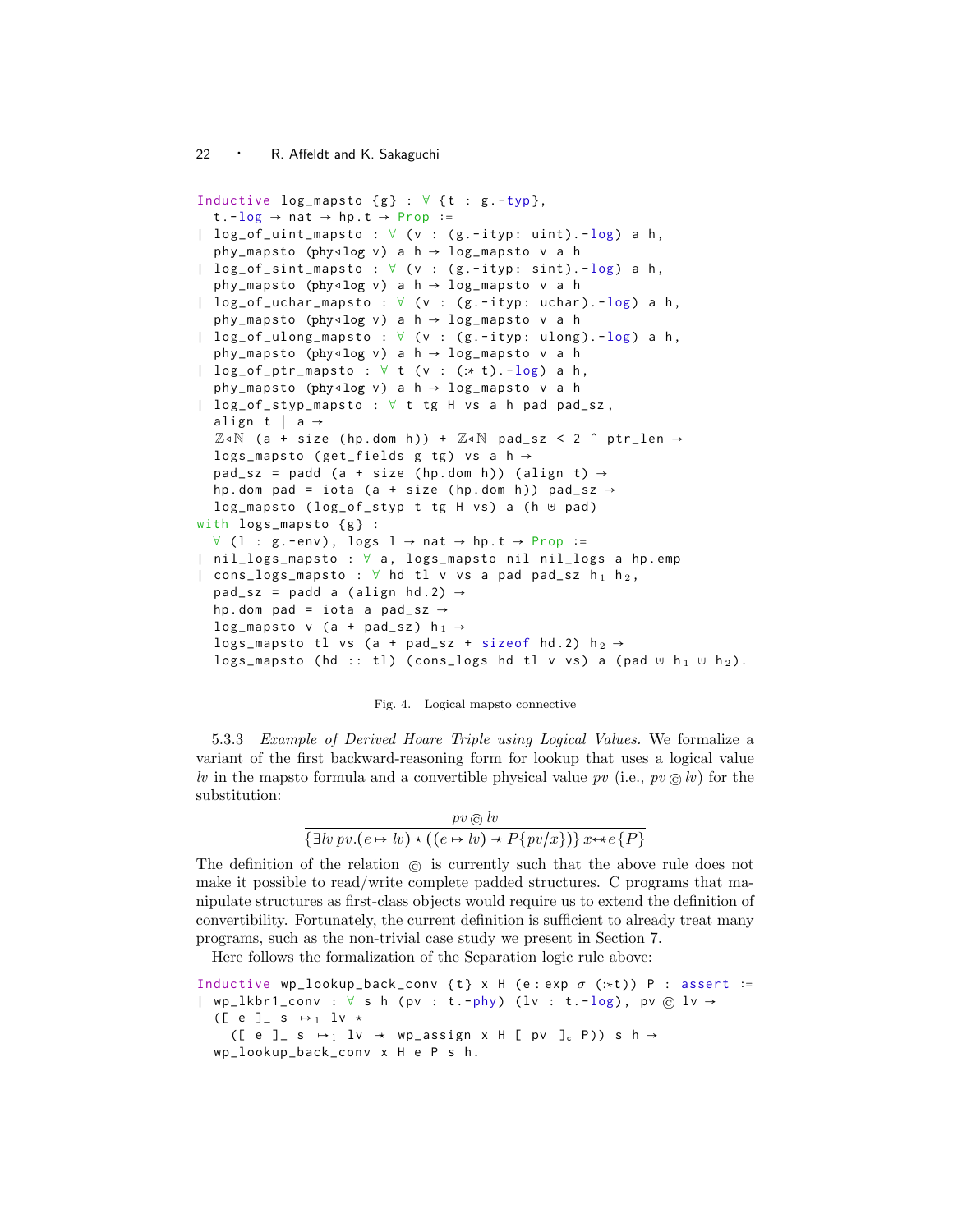| file                     | contents                                 | spec | proof          |
|--------------------------|------------------------------------------|------|----------------|
| $C_t$ types. $v$         | Sect. 2                                  | 284  | 821            |
| $C_t$ types $fp.v$       | Sect. 3                                  | 352  | 743            |
| $C$ value. $v$           | Sect. 4.1, 5.3.1                         | 671  | 1287           |
| $C$ _expr.v              | Sect. 4.2                                | 594  | 770            |
| $C$ _expr_equiv.v        | Lemmas about expression rewriting        | 142  | 434            |
| $C$ _expr_ground.v       | Lemmas about ground expressions          | 125  | 306            |
| $C$ _seplog.v            | Sect. 4.3, 5 (except $5.3.1$ , $5.3.2$ ) | 558  | 1102           |
| $C$ contrib. $v$         | Lemmas about Separation logic [Aff14]    | 583  | 866            |
| $C_{\text{-}}$ tactics.v | Ltac-based automation [Aff14]            | 1569 | 458            |
| $C$ _pp.v                | Sect. 4.4                                | 244  | 21             |
| $C_$ examples. $v$       | Sect. 2.4, 3.2                           | 57   | $\overline{2}$ |
| $C$ _swap. $v$           | Swap of two memory cells                 | 35   | 56             |
| C_reverse_list_header.v  | Sect. 4.4, 5.3.2                         | 95   | 51             |
| C_reverse_list_triple.v  | Verification with lemmas only            | 13   | 152            |
| C_reverse_list_tactics.v | Verification with Ltac tactics           | 30   | 200            |
|                          | Total                                    | 5352 | 7269           |

Table I. Overview of the formalization of Separation logic for C (in terms of l.o.c.)

```
Lemma hoare_lookup_back_conv {t} x H (e : exp \sigma (:* t)) P :
  { wp_lookup_back_conv x H e P } lookup x e H { P }.
```
#### 5.4 Overview of Our Separation Logic for the Core Subset of C

For reference and also to help navigation in the Coq scripts, Table I summarizes in terms of files and lines of code (as given by the standard coqwc command) our formalization of Separation Logic for the core subset of C. The contents of most files have actually been explained in the previous sections. In addition, we have also developed about 30 tactics to automate mundane reasoning steps about entailments between Separation logic formulas and about Hoare triples. We will comment a bit more about automation in Section 7.4 when reporting on the application of our Separation logic to the verification of a network packet parsing function (which is the purpose of Section 7).

#### 6. FORMALIZATION OF THE RFC OF TLS

TLS enhances network applications by providing, on top of TCP, a cryptographic layer consisting of four protocols: packets from the Record protocol carry packets from the Handshake, Alert, or Change Cipher Spec protocols. The description of all these packet formats in the RFC [DR08] is semi-formal: a dedicated syntax (the presentation language) is introduced, but its use is not entirely consistent and many conditions remain described in prose. Despite these defects, the RFC is still a useful document. Our purpose is therefore not to provide a formal alternative to the RFC for TLS but more modestly to improve it by providing formal definitions that can be used to verify programs, while still being convincingly mapped to their informal counterparts (as will be illustrated in Figures 5, 6 and 7). We use this formal RFC in Section 7.3 to specify a parsing function taken from an existing implementation of TLS. Since such a specification is mostly about the format of network packets, we believe that other parsing functions taken from different implementations can be specified using the same formal RFC.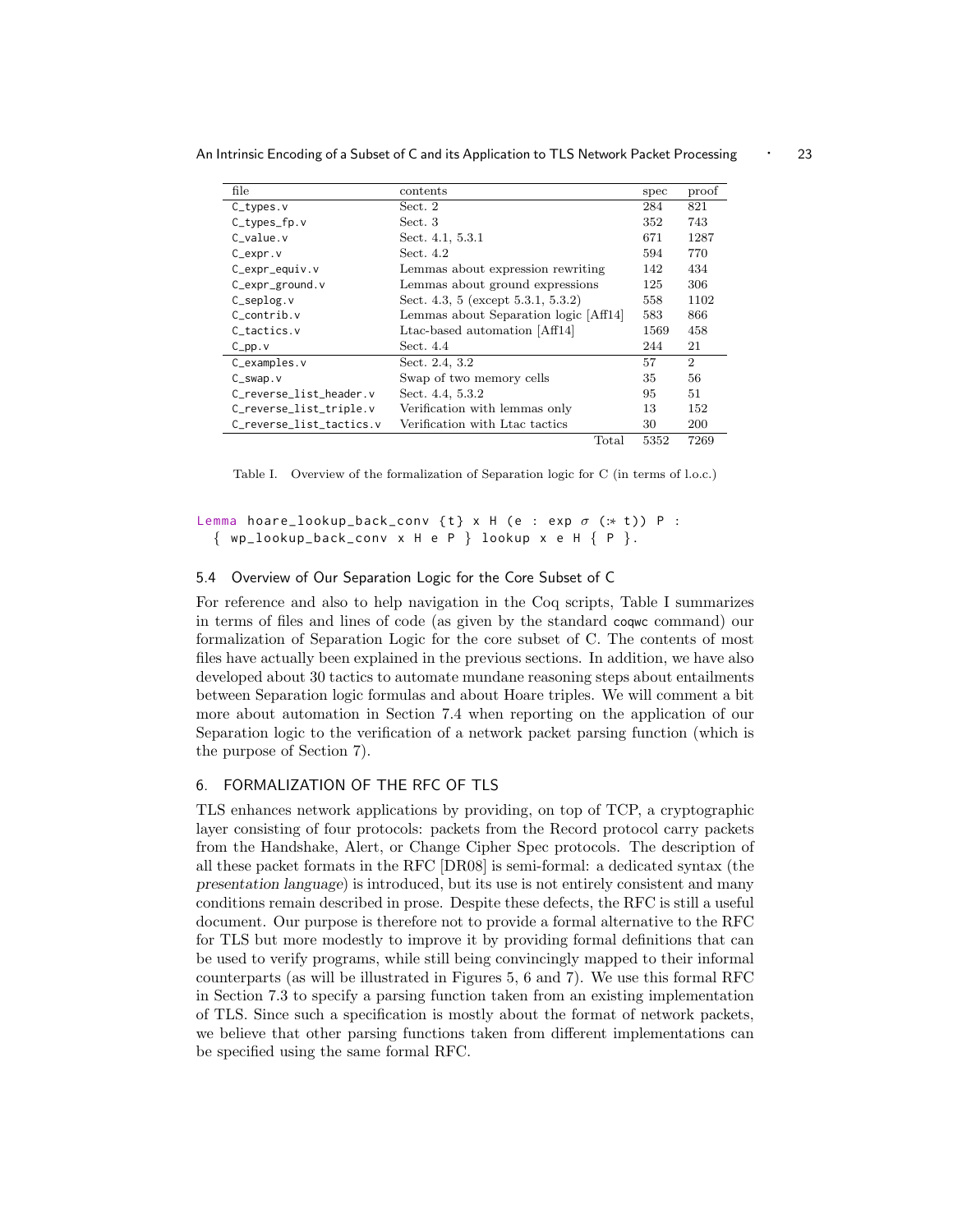#### 6.1 Encoding the TLS Presentation Language

The presentation language [DR08, §4] consists of six datatypes:

- (1) opaque is the type of bytes.
- (2)  $T T'$ [n] defines the type  $T'$  of fixed-size vectors made of n bytes, where n is a multiple of the size of T. This explicit number of bytes is an original feature of the presentation language used in the RFC for TLS.
- (3)  $\top$  T' $\leq$  b> defines the type  $\top$ ' of variable-size vectors. They comprise a payload, whose size lies between a and b and that encodes data structures of type T, and a header (the "length field") that is large enough (but no larger) to encode the size of the payload. Again, the explicit mention of the number of bytes used by data structures is peculiar among the various RFCs.
- (4) enum {  $e_1(v_1)$ , ...,  $e_n(v_n)$  [[, (m)]] } T defines the enumerated type T. The size of the payload must be sufficient to encode the largest value: one of the  $v_i$ 's or m (m is optional, hence the notation [[...]]). This payload is preceded by a "length field", like the variable-size vectors above.
- (5) Structure types are defined as being close to C structures but are in fact often used as dependent records (see below).
- (6) Variants extend structures with fields whose type depends "on some knowledge that is available within the environment" [DR08, §4.6.1]. This "knowledge" can be the (implicit) environment (e.g., the "length field" of the enclosing Handshake packet in the case of ClientHello [DR08, §7.4.1.2]) or the value of an enumerated that can come from preceding fields in the structure (e.g., the body field of Handshake [DR08, §7.4]) (in which case we are in fact dealing with a dependent record).

Putting dependent records aside (see Section 6.2), we encode the presentation language using the tls\_typ inductive type below. Since it is important for boundchecking in parsing functions, we give tls\_typ the minimum and maximum size of the underlying list of bytes as its arity. We use dependent types to automatically check divisibility constraints on fixed-length vectors (line 3), the "length field" (variable k below) of variable-size vectors (line 6) and enumerateds (line 9):

```
o Inductive tls_typ : Z \rightarrow Z \rightarrow Type :=
 1 | opaque : tls_typ 1 1
 2 | arr : \forall n, tls_typ n n \rightarrow \forall m, 0 \leq m \rightarrow3 m mod n == 0 \rightarrow4 tls_typ m m
 5 \mid \text{var } r : \forall \text{ n m (t : tls\_typ n m) (k : nat) a b, a \le b \rightarrow6 k \neq 0 \rightarrow b < 2 ^(k \star 8) \rightarrow 2 ^((k - 1) \star 8) \leq b \rightarrow m \leq \mathbb{Z} dN k + b \rightarrow7 tls_typ (\mathbb{Z} \triangleleft \mathbb{N} k + a) (\mathbb{Z} \triangleleft \mathbb{N} k + b)
 s | enum : \forall k 1 n, uniq 1 \rightarrow9 Zmax(1, n) < 2<sup>\hat{ }</sup> (k * 8) → 2<sup>\hat{ }</sup> ((k - 1) * 8) ≤ Zmax(1, n) →
10 tls_typ (\mathbb{Z} \triangleleft \mathbb{N} k) (\mathbb{Z} \triangleleft \mathbb{N} k)
11 | pair : ∀ {n<sub>1</sub> m<sub>1</sub> n<sub>2</sub> m<sub>2</sub>},
12 string * tls_typ n_1 m<sub>1</sub> \rightarrow tls_typ n<sub>2</sub> m<sub>2</sub> \rightarrow13 tls_{1}typ(n_1 + n_2) (m<sub>1</sub> + m<sub>2</sub>)
14 | typ_nil : tls_typ 0 0.
```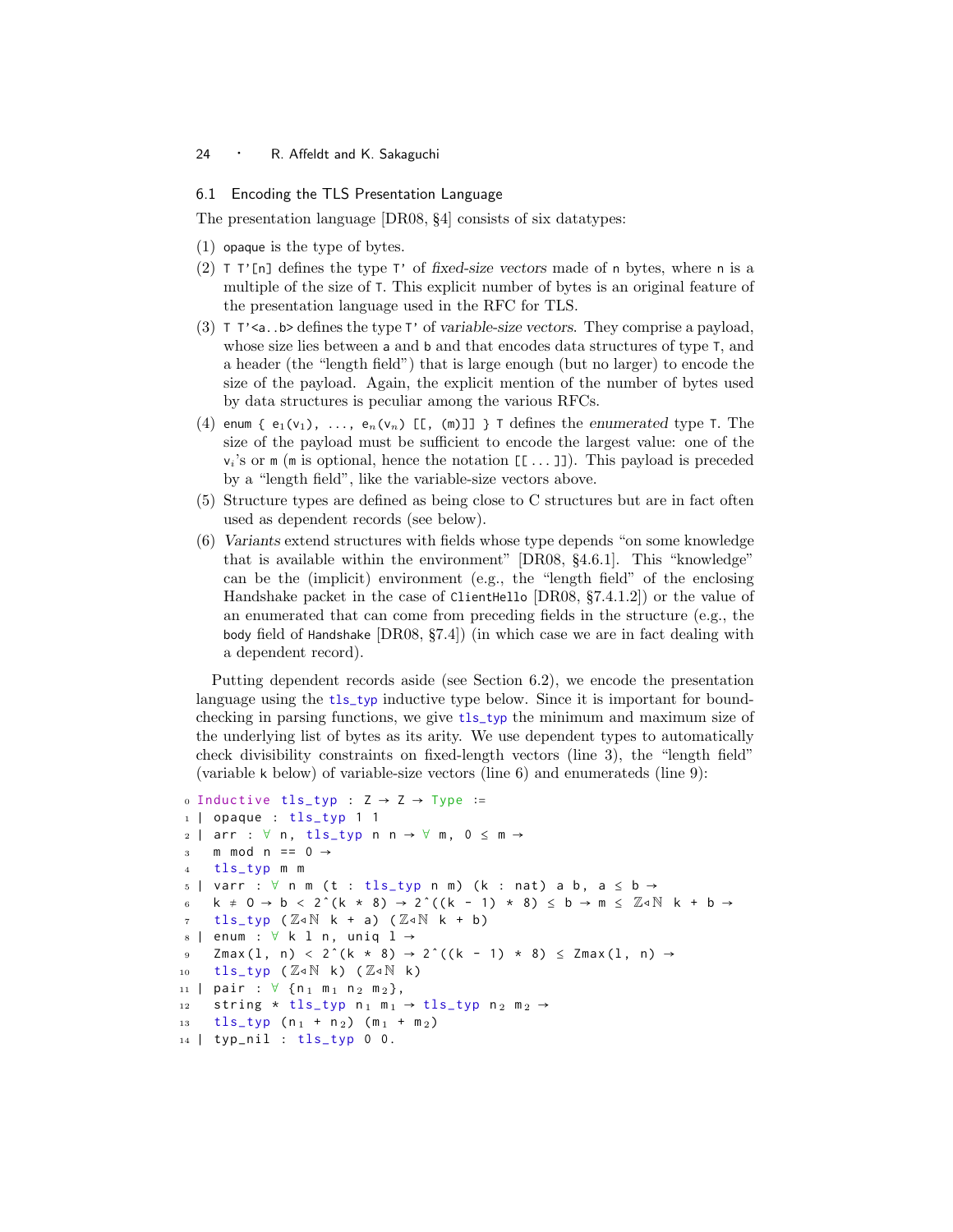An Intrinsic Encoding of a Subset of C and its Application to TLS Network Packet Processing ⋅ 25

```
enum {
 signature_a1g orithms(13), (65535)} ExtensionType ;
struct {
 ExtensionType extension_type;
 opaque extension data <0..2^16−1>;
} Extension ;
                                      Definition signature_algorithms := 13.
                                      Definition ExtensionType ∶=
                                       enum 2 \{[:: signature_algorithms] \} 65535.Definition extension_data_type :=opaque < 0 .. 2 ^ 16 − 1 > 2.
                                      Definition Extension ∶= struct{
                                      (" extension_type", ExtensionType) ;
                                      ("extension_data", extension_data.py).
```
Fig. 5. Formalization of the Extension type (left: TLS RFC; right: Coq formalization)

The arithmetic proofs that are necessary to craft a value of type tls\_typ can be automatically inferred by Coq. We can therefore hide them using Coq notations that mimic those used in the RFC. The only difference between our notations and those of the RFC is that we make explicit the "length field" of datatypes. For example, the second field of the structure type Extension appears as opaque extension\_data<0..2ˆ16-1> in the RFC; the fact that its "length field" is 2 is implicit. In the Coq formalization, we need to make it explicit, but still its correctness is ensured by type-checking:

```
Definition extension_data_type := opaque < 0.. 2 \hat{ } 16 - 1 > 2.
```
See Figures 5 and 6 for examples and the Coq scripts [AMS14] for definitions.

Consistency of Definitions in the RFC. The type tls\_typ gives a syntax to formalize many of the packet formats, and its use of dependent types led us to spot inconsistencies in the RFC. Here is a concrete example. Figure 5 shows on the left the Extension type [DR08, §7.4.1.4]. By definition, a value of type Extension is represented by at most  $2 + 2 + 2^{16}$  bytes. The right part of Figure 5 displays the Coq counterpart using tls\_typs: the syntactic match is obvious (the main difference with the informal syntax is that we make the length field of variable-size vectors and enumerateds explicit, as explained above). The problem with the Extension type defined as such is that it is used to define the type of the extensions field of ClientHello packets using the following declaration ([DR08, §7.4.1.2], or line 13 in Figure 7):

Extension extensions <0..2^16-1>;

The field extensions is therefore limited to  $2 + 2^{16}$  bytes, which is not consistent with the definition of Extension that accepts values 2 bytes larger. tls\_typ definitions cannot type because of this inconsistency. A fix is to restrict a bit more the definition of extension\_data\_type in Figure 5:

Definition extension\_data\_type ∶= opaque < 0 .. 2 ˆ 16 - 1 - 2 > 2.

Another example of dubious specification is about the size of variable-size vectors. According to the RFC, it "must be an even multiple of the length of a single element" [DR08, §4.3] which is not possible in general when variable-size vectors are nested such as in extensions.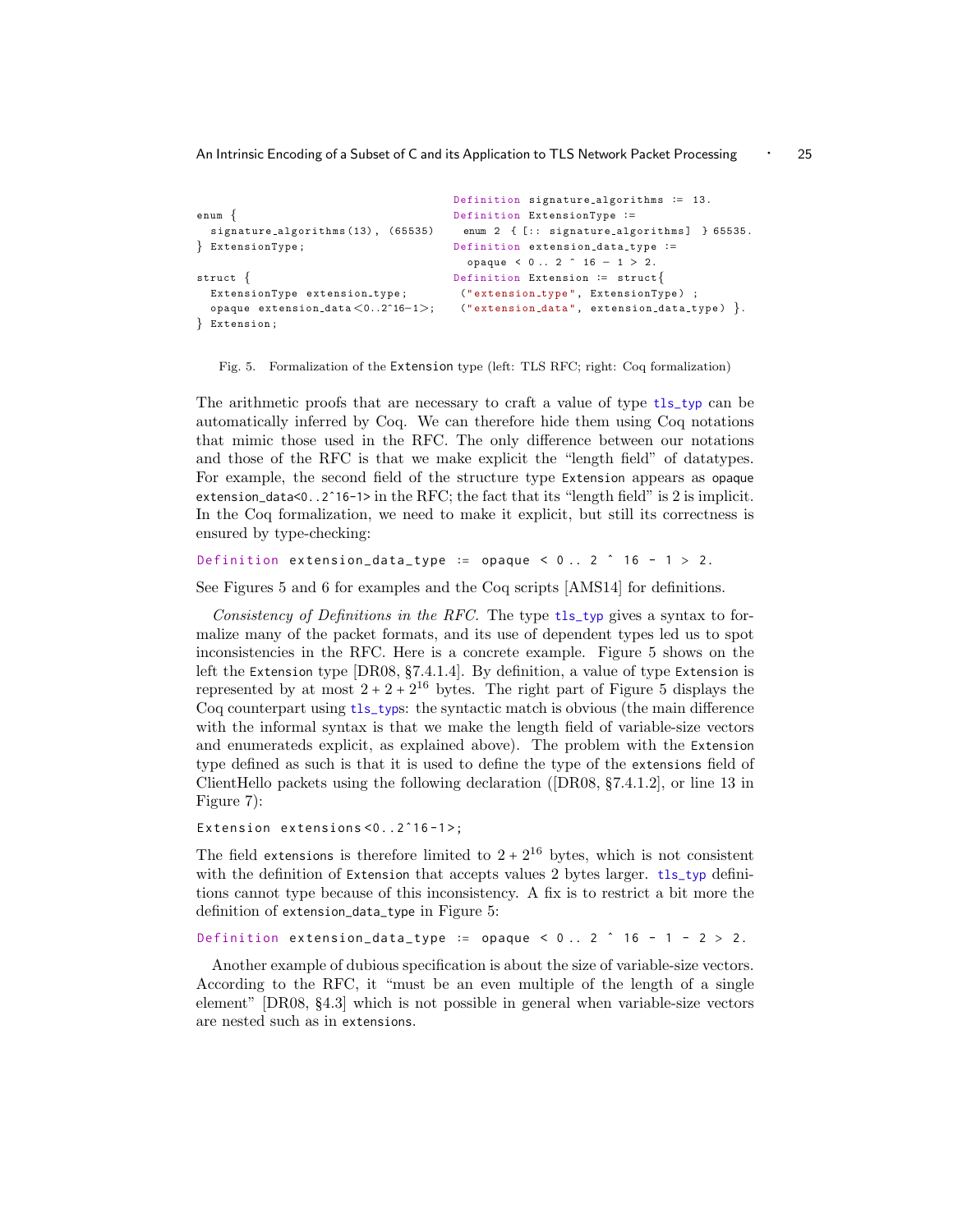```
struct {
uint8 major; uint8 minor;
} ProtocolVersion ;
struct {
uint32 gmt_unix_time;
 opaque random_bytes [28];
} Random ;
opaque SessionID <0..32>;
uint8 CipherSuite [2];
enum { null (0) , (255) }
 CompressionMethod ;
                                      Definition ProtocolVersion ∶= struct{
                                       ( "major", uint8) ; ( "minor", uint8) \}.
                                     Definition Random ∶= struct{
                                        ("gmt_unix_time", uint32) ;
                                        ('random_bytes", opaque [28]).
                                     Definition SessionID ∶= opaque < 0 .. 32 > 1.
                                     Definition CipherSuite ∶= uint8 [ 2 ].
                                     Definition cipher_suites_type :=
                                       CipherSuite < 2.. (2 \t16 - 2) > 2.
                                     Definition CompressionMethod ∶=
                                        enum 1 { [:: null] } 255.
                                      Definition compression_methods_type :=
                                        CompressionMethod < 1.. (2 \hat{ } 8 - 1) > 1.
                                      Definition extensions_type :=
                                        Extension < 0.. (2 \t16 - 1) > 2.
```
Fig. 6. Formal specification for the types of the fields of ClientHello packets (left: TLS RFC; right: Coq) (see Figure 5 for the type Extension and Figure 7 for the ClientHello packet itself)

#### 6.2 Dealing with Dependent Records in the Presentation Language

The type tls\_typ does not give a syntax for variants that are in fact dependent records. When this occurs, we resort to shallow-embedding using Coq dependent records. For this purpose, first, we introduce a generic function that decodes lists of bytes corresponding to the types tls\_typ.

```
Fixpoint decode' k {n m} (t : tls_typ n m) (l : seq byte)
  : bool * seq byte ∶= ...
Definition decode {n m} (t : tls_typ n m) := decode' (depth t) t.
Definition decodep {n = (t : tls_typ n =) (l : seq byte) :=
 let (a, 1') := decode t l in a && (size l' == 0).
```
The function decode' takes as arguments a tls\_typ (parameterized by n and m, the minimum and maximum size of the list of bytes it represents, see Section 6.1) and a list of bytes, and returns a boolean indicating whether the first bytes of the list conform to this tls\_typ, together with the rest of the bytes. The parameter  $k$  is a bound for the recursion. The function decode instantiate this bound to the depth of the tls\_typ being matched. Finally, the boolean predicate decodep decides whether a list of bytes conforms to a tls\_typ. Second, we also introduce the type packet p of lists of bytes that satisfy the predicate p, where p is typically a decoding function:

```
Record packet (p : seq byte \rightarrow bool) : Type := {
  body :> seq byte ;
  decodable : p body }.
```
As an example of dependent record from TLS, let us consider the specification of ClientHello packets ([DR08, § 6.2.1], reproduced on the left of Figure 7). First, observe that the structure ClientHellop\_packet is parameterized by m which is a list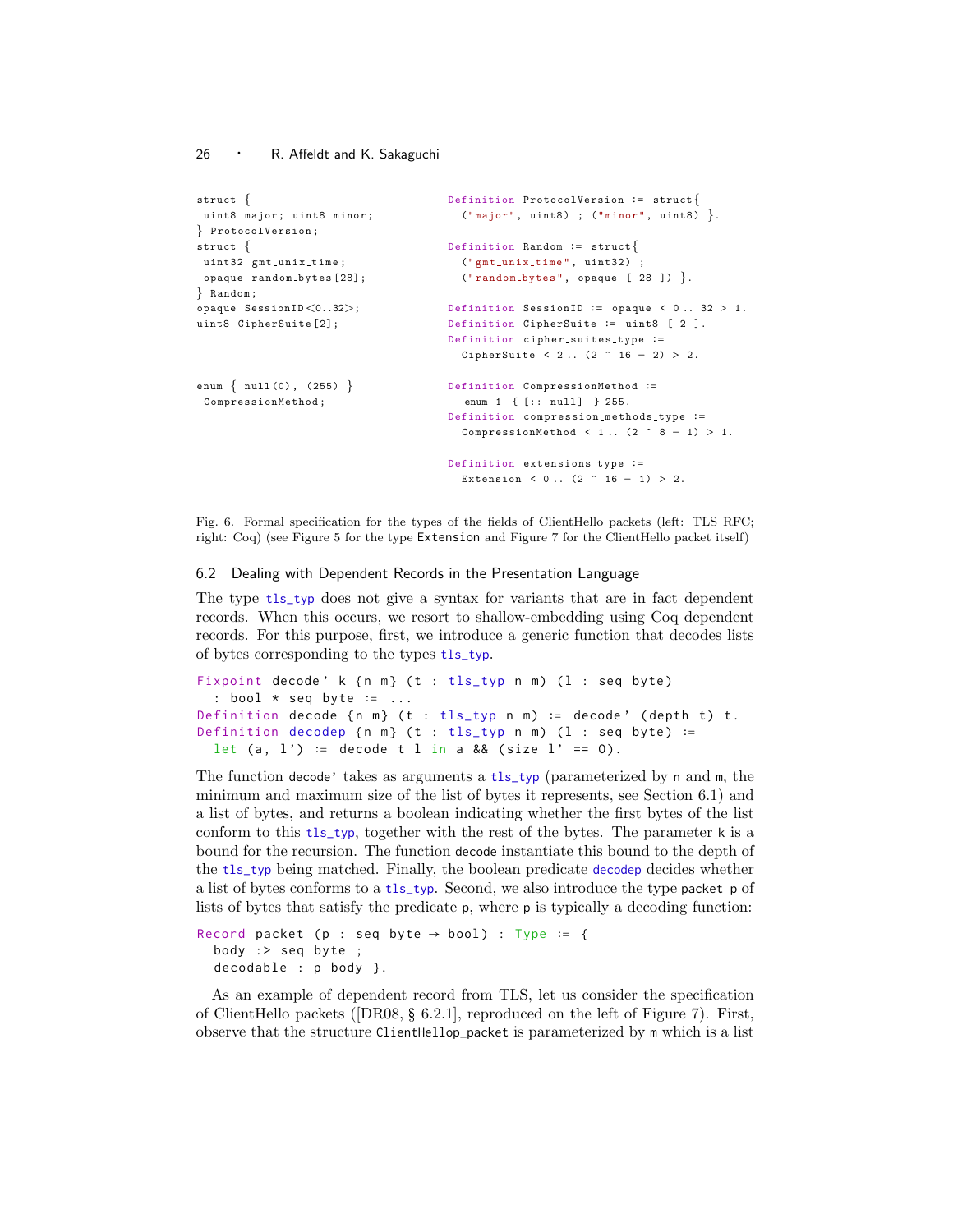```
0 \text{ struct }1 ProtocolVersion client_version;
\overline{2}3 Random random ;
4 SessionID session_id;
5 CipherSuite
6 cipher suites <2..2^16−2>;
7 CompressionMethod
8 compression methods <1..2^8−1>;
9 select (extensions_present) {
10 case false :
11 struct \{\};12 case true :
13 Extension extensions <0..2^16−1>;
14 };
15 } ClientHello ;
                                        Structure ClientHello_packet
                                         {m} (H : decodep uint24 m) := {
                                         client_version : packet (fun x \Rightarrow decodep
                                          ProtocolVersion x & & proverp x) ;
                                         random : packet (decodep Random) ;
                                         session_id : packet (decodep SessionID) ;
                                        cipher_suites :
                                         packet (decodep cipher_suites_type) ;
                                        compression_methods :
                                         packet ( decodep compression methods type) ;
                                         extensions : packet ( dselectb (
                                          client_extensions_present (N \triangleleft i8 \text{ m})(var_sz session_id) (var_sz cipher_suites)
                                          (var_sz compression_methods) ) {
                                           (false, decodep struct\{\}\);
                                            (true, decodep extensions_type) }) }.
```
Fig. 7. Formal specification of ClientHello packets (left: TLS RFC; right: Coq) (see Figure 6 for the definition of the types of the fields)

of bytes coming from an outer packet $\rm ^4.$  Each field of <code>ClientHellop\_packet</code> is a packet that conforms to the appropriate tls\_typ. For example, the field cipher\_suites is for list of bytes that conforms to cipher\_suites\_type (defined in Figure 6) according to the boolean predicate decodep. There is a dependency between the field extensions (see line 13 on the left) and its predecessors: the predicate extensions\_present decides the presence of extensions depending on the sizes of session\_id, cipher\_suites, and compression\_methods (and also the value of m). Yet, this relation is only expressed in prose in the RFC. In our Coq formalization, each field is represented by a packet of some predicate. Checking whether extensions\_present is true can therefore be formally expressed by the following boolean predicate (see Figure 7 on the right where it is used for the meaning of parameters):

```
Definition client_extensions_present m sid cys cpm ∶=
  ClientHello_sz sid cys cpm < \mathbb{Z} \triangleleft \mathbb{N} m.
```
Contrary to tls\_typs, we have no generic decoding function such as decode for TLS packets formalized as Coq dependent records but we can write case-by-case decoders in a systematic way using the generic decoding function for tls\_typs. For example, the following function provably decodes the sequence of the fields of ClientHello packets formalized as in Figure 7:

```
Definition ClientHello_decode m l : bool * seq byte ∶=
if \neg decodep uint24 m then (false, 1) else
let (a_1, 1_1) := \text{let } (a_1', 1_1) := \text{decode ProtocolVersion 1 in}(a<sub>1</sub>' && proverp (take (\mathbb{N} \triangleleft \mathbb{Z} (fixed_sz ProtocolVersion)) l), l_1) in
let (a 2, l_2) := decode Random l_1 in
let (a_3, 1_3) := decode SessionID 1_2 in
let (a_4, 1_4) := decode cipher_suites_type l_3 in
```
 $^4\rm ClientHello \ packets$  belong to the Handshake protocol (whose packets are themselves encapsulated into the Record protocol). This is illustrated by Figure 8.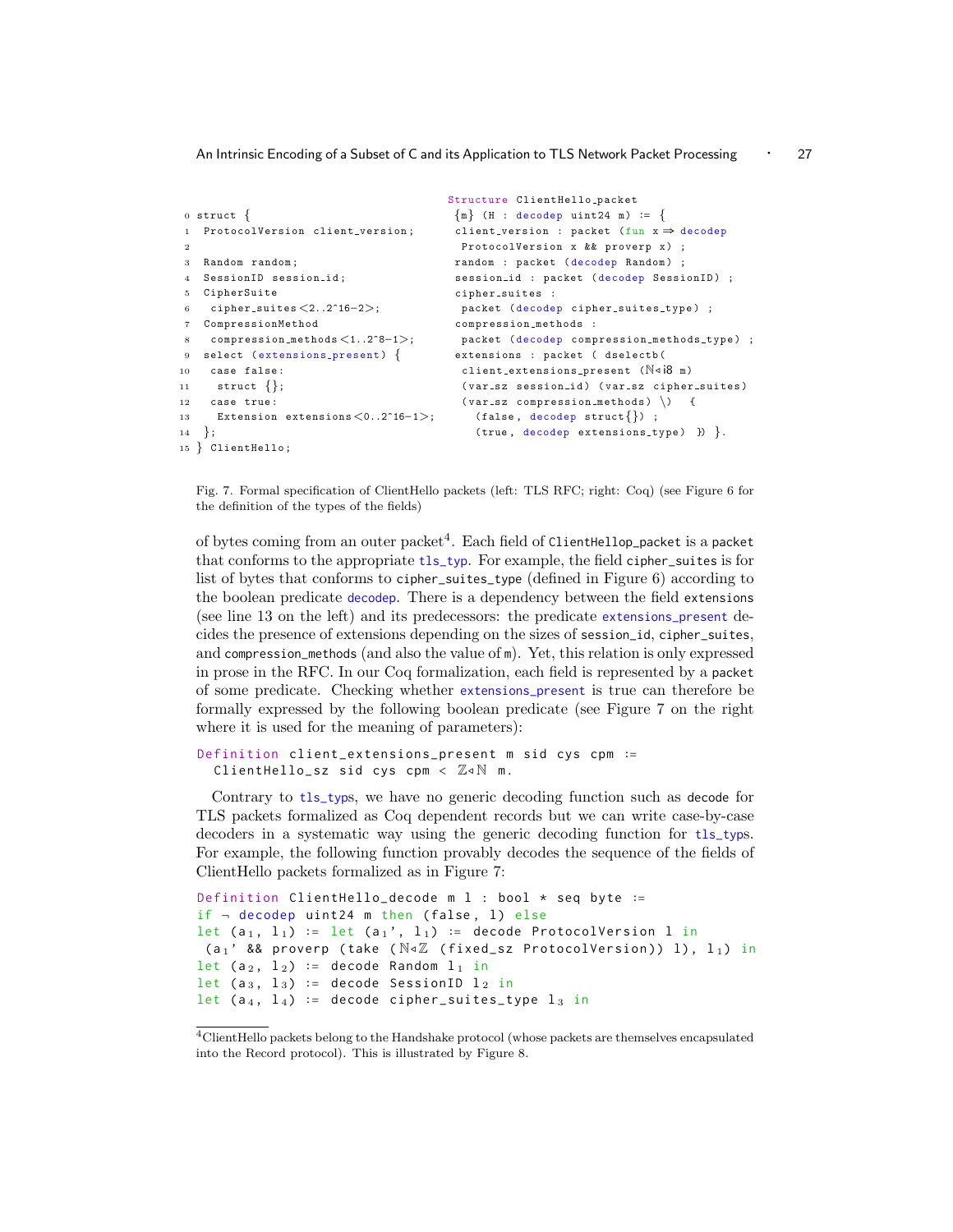

Fig. 8. Format of a Record packet containing a Handshake packet of size n containing a ClientHello packet of size  $m$ . RFC [DR08] definition on the top; internal representation used by PolarSSL [POL] at the bottom.

```
let (a<sub>5</sub>, 1_5) := decode compression_methods_type 1_4 in
if client_extensions_present (N \triangleleft i8 \ m)( size l_2 - size l_3 - \mathbb{N} \triangleleft \mathbb{Z} (fixed_sz SessionID))
   ( size l_3 - size l_4 - \mathbb{N} \triangleleft \mathbb{Z} (fixed_sz cipher_suites_type))
   (size l_4 - size l_5 - \mathbb{N} \triangleleft \mathbb{Z} (fixed_sz compression_methods_type)) then
 let (a<sub>6</sub>, l<sub>6</sub>) := decode extensions_type l<sub>5</sub> in
 ([&amp; 2, a<sub>1</sub>, a<sub>2</sub>, a<sub>3</sub>, a<sub>4</sub>, a<sub>5</sub>, a<sub>6</sub>], 1<sub>6</sub>)else
 ([& a_1, a_2, a_3, a_4 & a_5], 1_5).
```
#### $(N \triangleleft \mathbb{Z}$  denotes the absolute value.)

Using above ideas, we have formalized many of the packet formats of the TLS protocol. This gives us all the definitions we need to perform the formal verification of source code implementations of TLS, as we see in the next section.

#### 7. VERIFICATION OF POLARSSL CLIENTHELLO PARSING

We experiment our framework with the verification of the source code of a parsing function from PolarSSL [POL], an implementation of the TLS protocol. As already explained in Section 1, this experiment is motivated by the fact that many security vulnerabilities arise from parsing functions that do not implement all the checks required by the RFC.

Precisely, We verify the function ssl\_parse\_client\_hello (library/ssl\_srv.c, version 0.14.0) that parses initialization ClientHello packets. Figure 8 displays a bytelevel representation of the packets that ssl\_parse\_client\_hello is intended to parse. They are Record protocol packets, containing a Handshake protocol packet starting at byte index 5 (as indicated by the magic number 22 at byte index 0), the latter supposed to be a ClientHello packet (as indicated by the magic number 1 at byte index 5). We also provide in Figure 8 the byte representation used internally by PolarSSL. In particular, PolarSSL is a bit more restrictive than the RFC; we indicate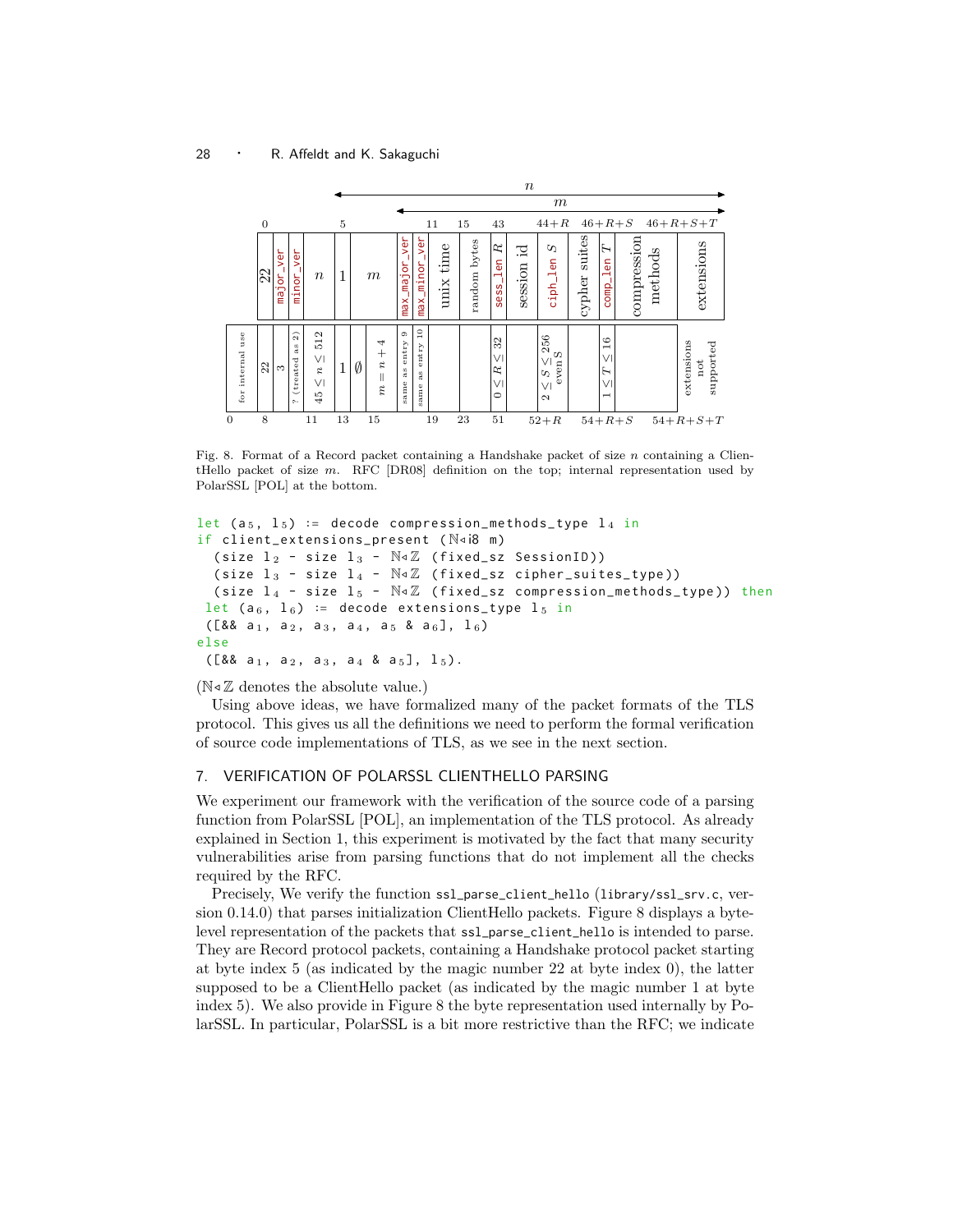for example some of the restrictions it imposes on incoming ClientHello packets (see Sections 7.3 and 7.5 for a more precise discussion about these restrictions).

## 7.1 The Main Data Structure

The central data structure in a PolarSSL server is of C type ssl\_context. It records the characteristics of the TLS connection: the stage of the protocol (field "state"), the version used (fields " $\star$ -ver"), the session number (field "session"), the negotiated cipher suite (field "cipher" of ssl\_session), the session id (field "id" of ssl\_session, the field "length" is the length of the session id), cipher suites of the server (field "ciphers"), and the nonce for this session (field "randbytes"). The other fields ("in\_hdr", "in\_msg", "in\_left") are for navigation into the buffer that stores the bytes coming from the network (bottom part of Figure 8). Here follows the corresponding typ definition (Figure 9 provides a pictorial representation):

```
Definition ssl_sess ∶=
 (" cipher", ityp sint) ::("length", ityp sint) ::
 ("id", ptyp (ityp uchar)) :: nil.
Definition ssl_session ∶= styp ( mkTag " ssl_session ").
Definition ssl_ctxt ∶=
 ("state", ityp sint) ::
 ("major_ver", ityp sint) ::
 ("minor_ver", ityp sint) ::
 ("max_major_ver", ityp sint) ::
 ("max_minor_ver", ityp sint) ::
 (" session", ptyp ssl_session) ::<br>(" in_hdr", ptyp (ityp uchar)) :
 ("in_hdr", ptyp (ityp uchar)) ::<br>("in_msg", ptyp (ityp uchar)) ::
                  ptyp (ityp uchar)) ::
 ("in_left", ityp sint) ::
 ("fin_m d5", \tmd05\_context) ::("fin_sha_1", sha<sub>1</sub>_context) ::
 ("ciphers", ptyp (ityp sint)) ::
 ("randbytes", ptyp (ityp uchar)) :: nil.
Definition ssl_context ∶= styp ( mkTag " ssl_context ").
```
We can now define the type context g containing the definitions of PolarSSL for ssl\_context, ssl\_session, etc.:

```
Definition g := \wfctxt{"ssl_context" ⊳ ssl_ctxt,
 " ssl_session " ▹ ssl_sess , " md5_context " ▹ md5_cont ,
 "sha<sub>1</sub>_context" \triangleright sha<sub>1</sub>_cont, \emptyset }.
```
## 7.2 Formalization of The ClientHello Parsing Function

Roughly, the original C function ssl\_parse\_client\_hello is 161 lines long, about 85 lines if we remove comments (many of them are important because they explain the magic numbers coming from the RFC of TLS) and debugging information. Once converted to Coq, it is 132 lines long (this includes about 12 lines that had to be added afterwards to correct implementation errors in the original source code, see Section 7.5). The language of arithmetic expressions of our subset of C is sufficiently rich so that C expressions can be almost ported as they are. Yet, we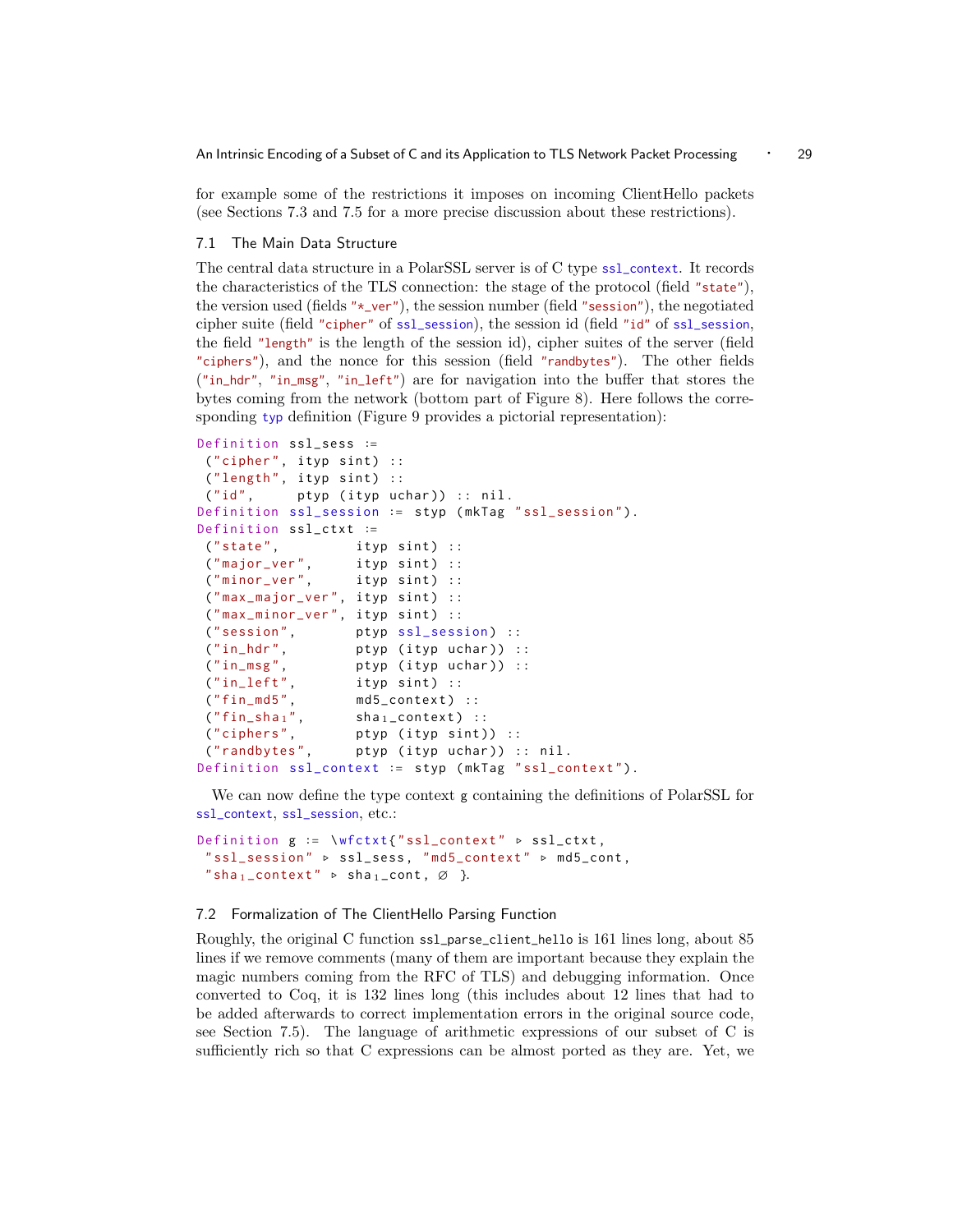

Fig. 9. Pictorial representation of PolarSSL's memory state before parsing a ClientHello packet (see Figure 10 for the state after)



Fig. 10. Pictorial representation of PolarSSL's memory state after parsing a ClientHello packet (see Figure 9 for the state before)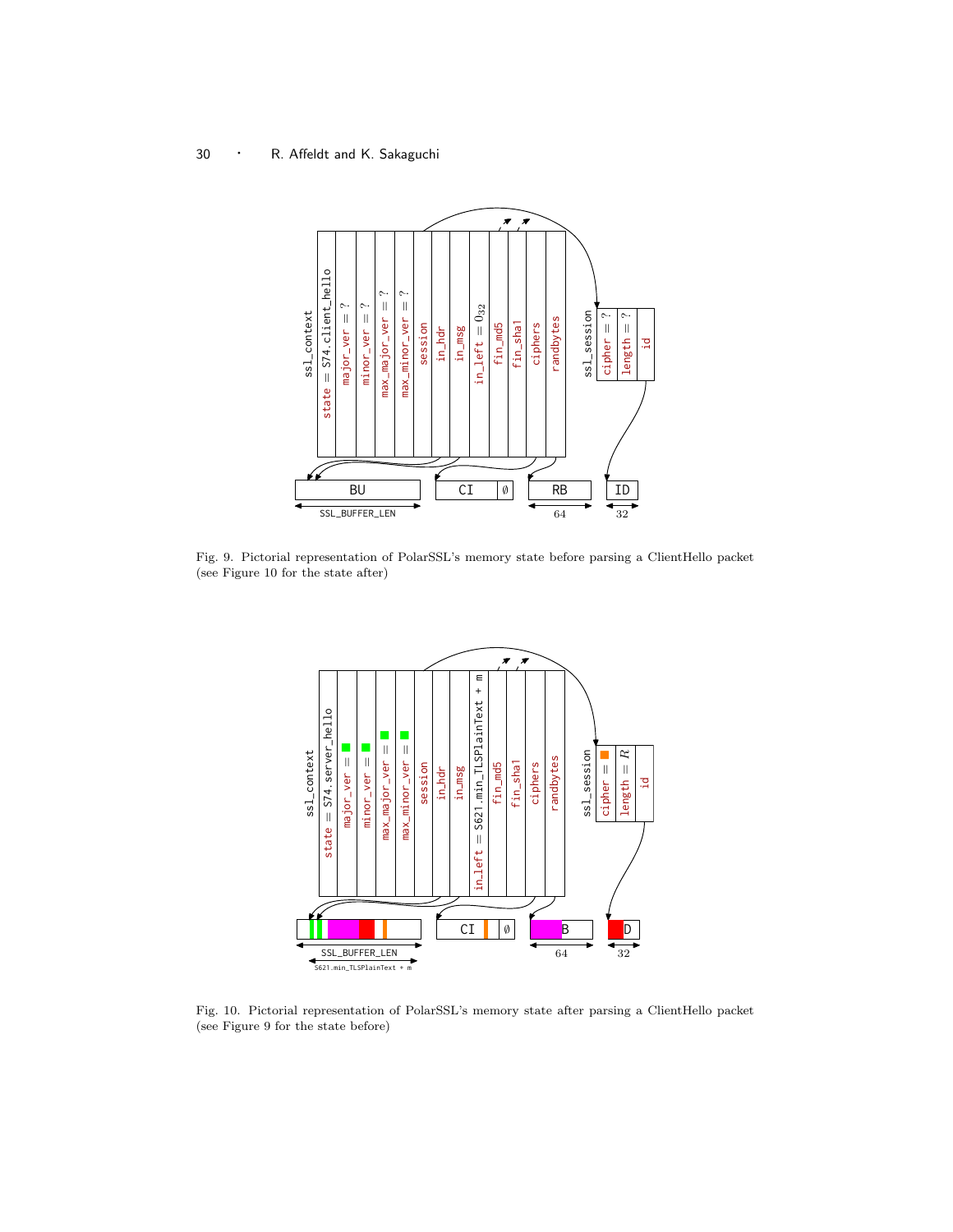An Intrinsic Encoding of a Subset of C and its Application to TLS Network Packet Processing 
: 31

need to adapt the original code to structured control-flow by replacing one goto with if-then-else's and by merging returns. Moreover, since the expression language is side-effect free, some C expressions need to be split into several commands using temporary variables. This makes the target program longer in terms of lines of code but reasoning on individual lines is actually simpler. The main drawback is maybe the program transformation in itself that needs to be trusted. This is systematic enough to be automated, and, indeed, this is actually what is done in other proof assistant-based verification projects such as seL4 [WKS<sup>+</sup> 09].

The formal model of the PolarSSL function that parses ClientHello packets of TLS can be found online [AMS14]. Its variables are typed according to the following environment  $\sigma$ :

```
Definition \sigma : g.-env :=
 ("ret", ityp: sint) ::("ssl", :: (g.-typ: ss1\_context)) ::("buf", :: (ityp: uchar)) ::("buf0", ityp: uchar) ::
 ("buf1", ityp: uchar) ::
 ("buf2", ityp: uchar) :: ...
```
Equipped with the environment  $\sigma$ , we use the syntax defined in Section 4 to translate the original C source code into its Coq model, whose first lines follow for illustration (recall that the notation  $\lambda \rightarrow$  is for field access—see Section 4.2.1; see [AMS14] for the complete model):

```
Definition ssl_parse_client_hello1 cont ∶=
  " ret " ∶=ssl_fetch_input (%"ssl", [ 5 ]sc ) ;
  If \b %"ret" \neq [ 0 ]<sub>sc</sub> Then
    Return
  Else (
  " buf " ∶=∗ %" ssl " &→ " in_hdr " ;
  " buf0 " ∶=∗ %" buf " ;
  If \b (%"buf0" \& [ 128 ]uc) \neq [ 0 ]uc Then
    " ret " ∶= [ POLARSSL_ERR_SSL_BAD_HS_CLIENT_HELLO ]c ;
    Return
  Else ( ...
```
Dealing with Calls to External Functions. ssl\_parse\_client\_hello calls several library functions, such as PolarSSL-specific functions (e.g., ssl\_fetch\_input, a function that reads bytes from the input socket to fill a buffer), or standard C functions (memset, memcpy, etc.). We axiomatize their correctness in the form of Separationlogic triples.

Since we do not have yet an encoding of function calls, we formalize external functions by augmenting the cmd type with axioms. To respect the scoping rules of C, we axiomatize the fact that no local variable is modified by calls to external functions. Here follows the example of the standard memcpy function that copies the contents of the array pointed to by src to the array of the same length pointed to by dest:

```
(* MEMCPY (3): void * memcpy ( void *d, const void *s, size_t l); *)
Definition size_t := g.-ityp: uint.
```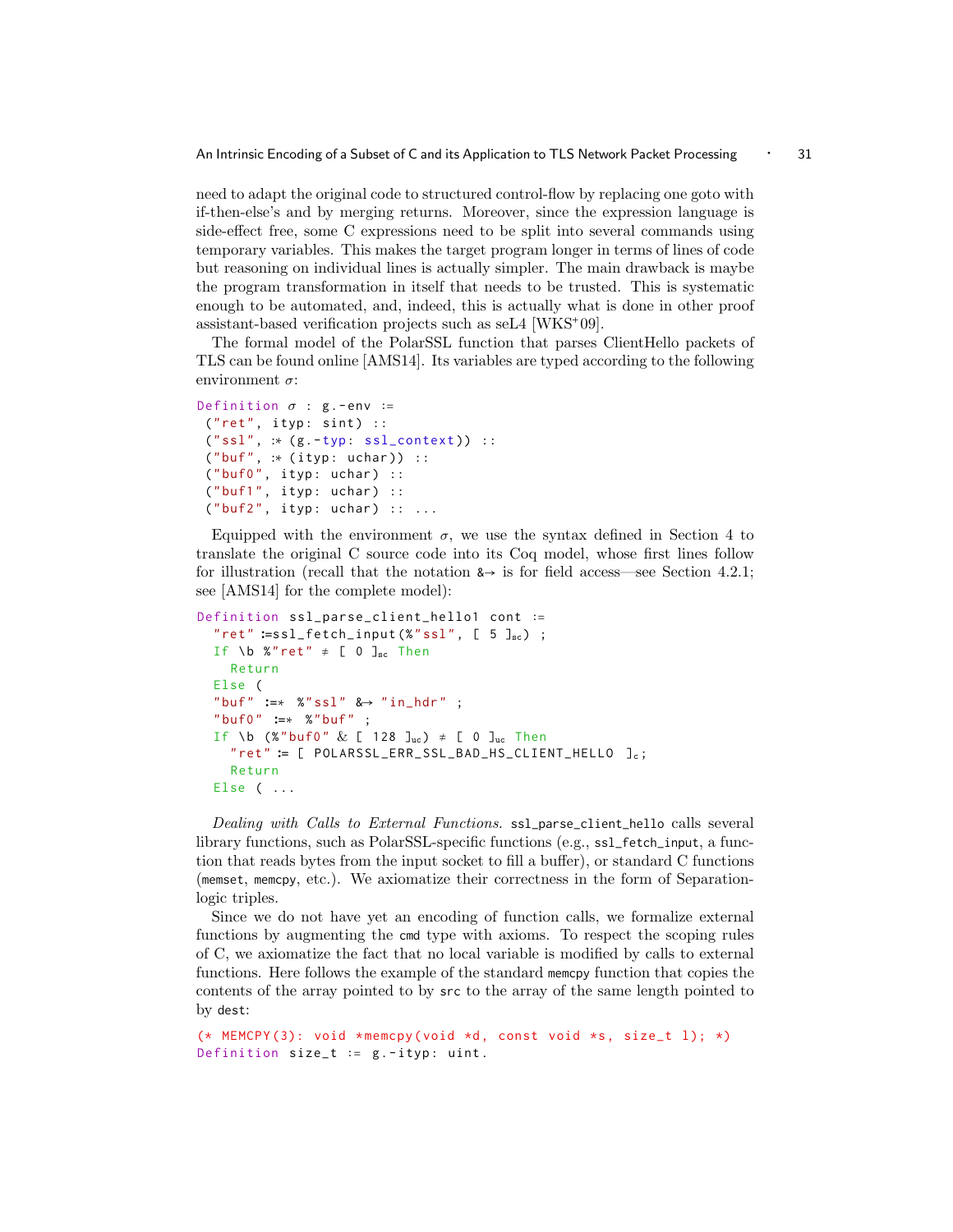```
Definition void_p ∶= g . -typ: ptyp ( ityp uchar ).
Axiom memcpy : \forall ret, env_get ret \sigma = |\nabla \text{void}\_p| \rightarrowexp \sigma void_p \rightarrow exp \sigma void_p \rightarrow exp \sigma size_t \rightarrow cmd.
Lemma memcpy_triple ret H e dest src len DEST SRC :
   \mathbb{Z} \triangleleft \mathbb{N} (size SRC) = \mathbb{Z} \triangleleft u len \rightarrow \mathbb{Z} \triangleleft \mathbb{N} (size DEST) = \mathbb{Z} \triangleleft u len \rightarrow\{ '! \b e = [ len ]pc \star src \mapsto SRC \star dest \mapsto DEST \}memcpy ret H dest src e
   \{ '! \text{ b } e = [ \text{ len } ]pc \star src \mapsto SRC \star dest \mapsto SRC \}.Admitted .
Lemma memcpy_input_inde ret H dest src len :
   modified_vars (memcpy ret H dest src len) = nil.
```
Admitted .

(The notation '! ... is for Separation logic assertions that do not depend on the heap.)

## 7.3 Formal Specification of the ClientHello Parsing Function

We want to prove that, given any input from the network (modeled as a list of bytes SI, for "socket input"), ssl\_parse\_client\_hello either fails (by returning a non-zero value, assertion error below) or succeeds (by returning 0, assertion success) in checking that the incoming ClientHello packet is valid. As pictured in Figure 8, a ClientHello packet is contained in a Handshake protocol packet that is itself contained in a Record protocol packet. In Section 6.2, we explained how we specified a ClientHello packet and how we write a decoding function (ClientHello\_decode) to test whether a list of bytes represents a ClientHello packet. Similarly, we provide decoding functions (TLSPlainText\_header\_decode and Handshake\_header\_decode) for headers of Handshake and Record protocol packets. We use above functions to form a decoding function for complete ClientHello packets, which are the packets that the function ssl\_parse\_client\_hello expects:

```
Definition RecordHandshakeClientHello_decode l ∶=
  let (a_1, 1_1) := S621. TLSPlainText_header_decode l in
  let '(a<sub>2</sub>, m, l_2) := S74. Handshake_header_decode l_1 in
  let (a_3, 1_3) := S7412. ClientHello_decode m l_2 in
  (a_1 88 a_2 88 a_3, 1_3).
```
We are now in a position to formally state the correctness of the parsing function ssl\_parse\_client\_hello. The most important point of the specification is the use of the formal specification of ClientHello packets explained just above. It appears in the postcondition of the following Hoare triple:

```
0 Lemma POLAR_parse_client_hello_triple ( SI : seq ( int 8)) ...
1 PolarSSLAssumptions SI →
2 \{ init_ssl_var \star init_bu \star init_rb \star init_id \star init_ses \star3 init_ciphers * init_ssl_context }
4 ssl_parse_client_hello
5 { error ∨ ( success ⋆
6 !!((RecordHandshakeClientHello_decode SI).1)) *
7 final_bu ★ final_rb ★ final_id ★ final_ses ★ init_ciphers ★
8 final_ssl_context }.
```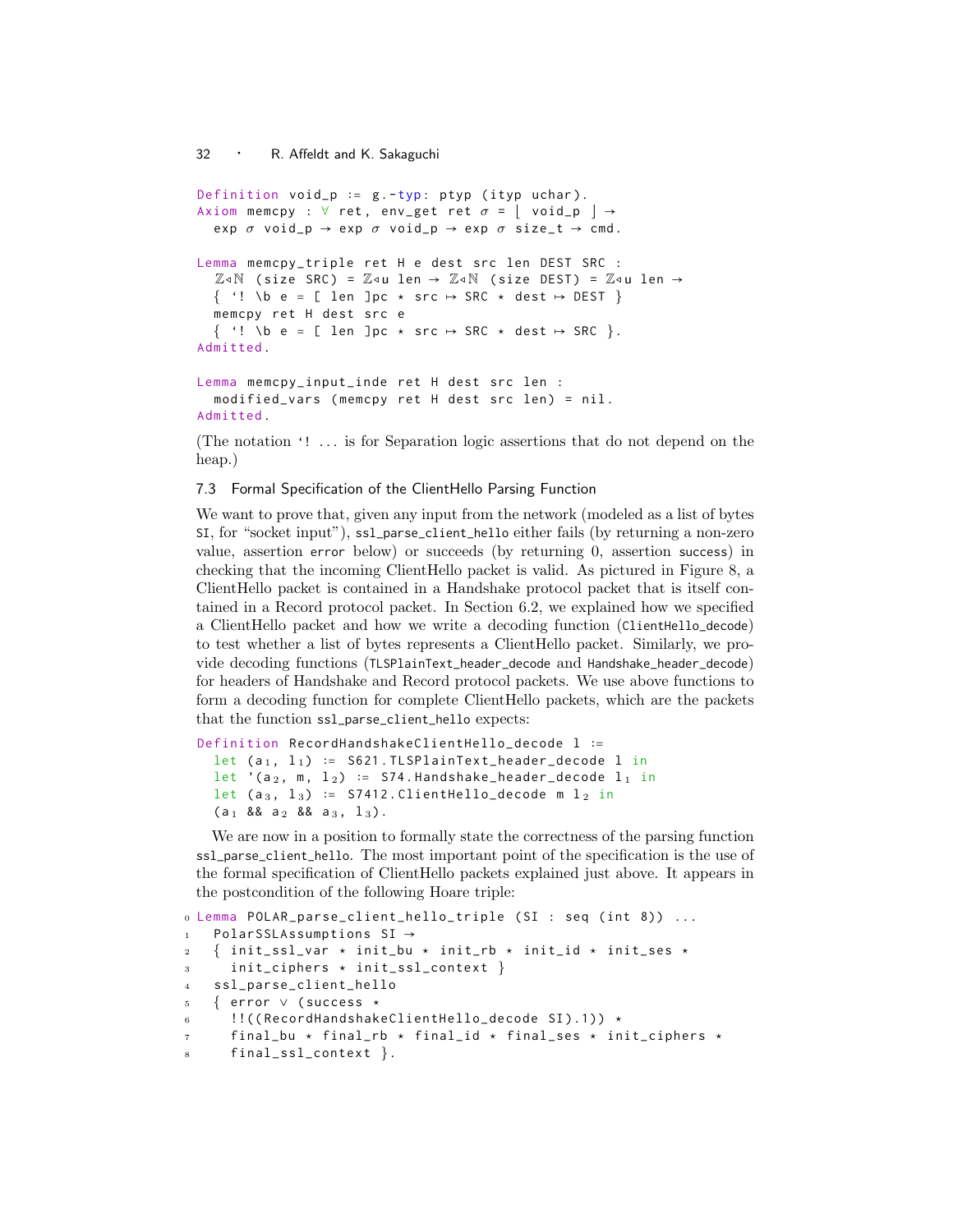An Intrinsic Encoding of a Subset of C and its Application to TLS Network Packet Processing 
∴ 33

(The notation !!( ... ) is for Separation logic assertions that do not depend on the state of the program.)

About the Precondition. The precondition (lines 2–3) specifies the initial state: the initial value of the variable "ssl" (assertion init\_ssl\_var) and the initial state of the heap. The latter is captured by a Separation logic formula that, intuitively, formalizes Figure 9. init\_bu specifies the existence of a buffer for the incoming bytes; it is a sensitive storage space and verification must make sure that it is not overrun. Similarly, init\_rb (resp. init\_id, init\_ses, init\_ciphers, init\_ssl\_context) is space for the nonce of the TLS connection (resp. space for the session id, for the session id data structure, for the ciphers known by the server, and for the ssl\_context data structure).

By way of example, let us look at the init\_ssl\_context assertion. It formalizes in terms of a mapsto formula the central data structure of Figures 9 and 10. Initially, the stage of the protocol is  $574$ .client\_hello<sup>5</sup>, version fields are uninitialized (variables majv0, minv0, mmaj0, mmin0), in\_left is set to 0 (no byte read so far), and other fields are pointers to other data structures:

```
Definition Ssl_context server_status majv minv mmaj mmin ses bu
  inleft md5s sha1s ciphers rb ∶=
  \%" ssl" \mapsto<sub>1</sub> mk_ssl_context server_status majv minv mmaj mmin
    (ptr∢phy ses) (ptr∢phy bu '+ '( 8 )_ptr_len)
    (ptr∢phy bu '+ '( 13 )_ ptr_len) inleft md5s sha1s
    (ptr◂phy ciphers ) (ptr◂phy rb ).
...
let init_ssl_context ∶= Ssl_context ( zext 24 S74 . client_hello )
  majv0 minv0 mmaj0 mmin0 ses bu '( 0 ) _32 md5s sha1s ciphers rb in
...
```
 $($  ( $\in$  i  $)$  n converts the mathematical integer i to a machine integer of n bits;  $\cdot$ is for the addition of machine integers; zext performs zero-extension of machine integers.) Parameters md5s and sha1s are for cryptographic functions but we are not concerned with them in parsing.

About the Postcondition. The postcondition (lines 5–8) specifies in particular that the state of the heap after parsing has been updated correctly with the incoming data. As for the precondition, this is captured by a Separation logic formula: Figure 10 provides a pictorial representation that can be compared with the initial heap state (Figure 9). final\_bu says that the buffer array is filled with the incoming bytes (note that it is also proved during the verification that this buffer contains a prefix of the socket input). final\_rb says that the array for random bytes RB has been half-filled with the client nonce. final\_id says that the session id has been saved. final\_ses says that the client and the server have agreed on a common cipher, that the server indeed knows (i.e., it appears in the array CI), and that is recorded in the session id data structure. final\_ssl\_context says that the state of the protocol has moved to S74.server\_hello state, that the version fields have been initialized, etc. For illustration, we display below the definition of final\_ses:

<sup>5</sup>S74 is a Coq module named after the Section 7.4 of the RFC of TLS. We use this nomenclature to keep track of the magic numbers from the RFC.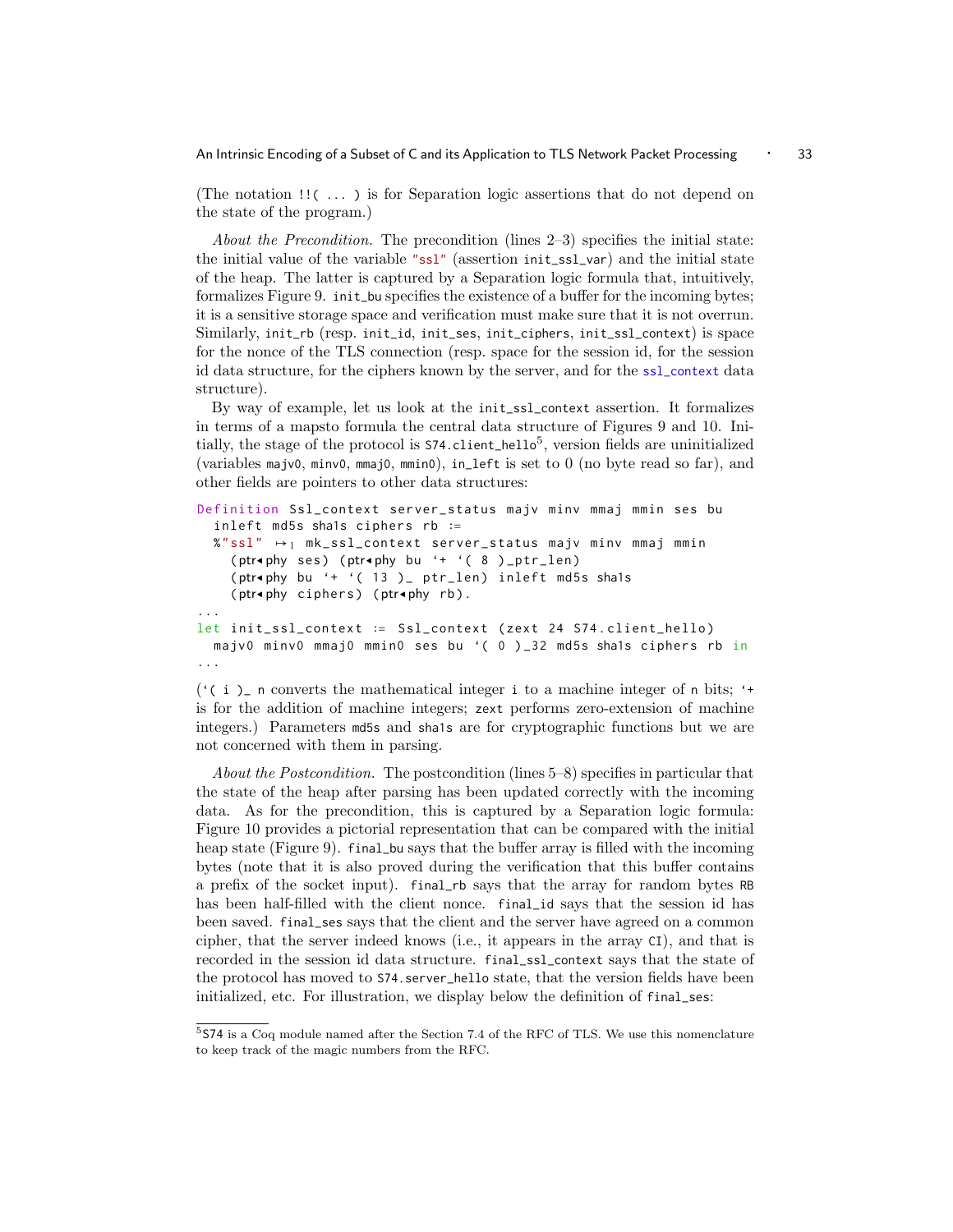```
Definition Final_ses SI CI ses id := ∃ i, ∃ k, ∃ chosen_cipher,
  let j := 2 * k in
  ! (chosen_cipher = zext 16 (SI \prime (compmeth + sess_len SI + j))
                  '|| (SI ' (compreth + sess\_len SI + j + 1))) *!!( chosen_cipher = CI '32 i) *
  (ses \rightarrow_1 m k_s s l_s e s s i o nchosen_cipher '(Z∢N (sess_len SI))_32 (ptr∢phy id)).
...
let final_ses ∶= Final_ses SI CI ses id in
...
```
The first assertion gives the name chosen\_cipher to two consecutive bytes sent by the client in the socket input SI and this value can also be found at index i in the CI array that contains the ciphers known by the server ('\_ and '32\_ are notations for indexing arrays of resp. 8-bit characters and 32-bit integers). compmeth is the starting index of the compression method field and sess\_len is the length of the session id. They are defined according to the RFC for TLS by using the formal definitions introduced in Section 6 (i.e., not as magic numbers).

About the Assumptions made by the Programmer. The last part of the specification is the assumptions (line 1) made by the programmer of PolarSSL. First, it turns out that PolarSSL ignores the minor version fields and treats them as S621.TLSv11\_min (i.e., "2" for "TLS version 1.1") (actually, we already anticipated on this discussion when providing Figure 8). The original source code does not perform any check at all, so that we think it is deliberate and indicates an assumption rather than an error. Second, the original source code considers that the only compression method is the "null" compression method [DR08, §6.1]. This is a customary assumption because this is indeed the only compression method defined in the RFC, but this must be clearly stated to complete formal verification:

```
Definition PolarSSLAssumptions l ∶=
 l '_ min_ver = S621 . TLSv11_min ∧
  l '_ min_req = S621 . TLSv11_min ∧
  l |{ compmeth+1 + sess_len l + ciph_len l, comp_len l) =
    nseq (comp_len 1) '(0)_8.
```
(Like compmeth and sess\_len seen above, min\_ver, min\_req, ciph\_len, and comp\_len are indices and lengths of payloads defined using the formalization of the RFC; nseq n a is for the list of length n that contains only a's.)

The formal specification we just explained is the soundness of parsing. One may also think about checking its completeness but it would not be possible to guarantee that parsing succeeds for any correct packet because of PolarSSL's restrictions. For example, PolarSSL assumes that Record packets are larger that the Handshake packets they embed. This is nevertheless a reasonable restriction because "theoretically, a single handshake message might span multiple records, but in practice this does not occur" [Res00, p.70]. See Section 7.5 for more such restrictions.

#### 7.4 Technical Overview of the Formal Verification

We have completed the formal verification of the lemma presented in the previous section (POLAR\_parse\_client\_hello\_triple). This shows that the C function that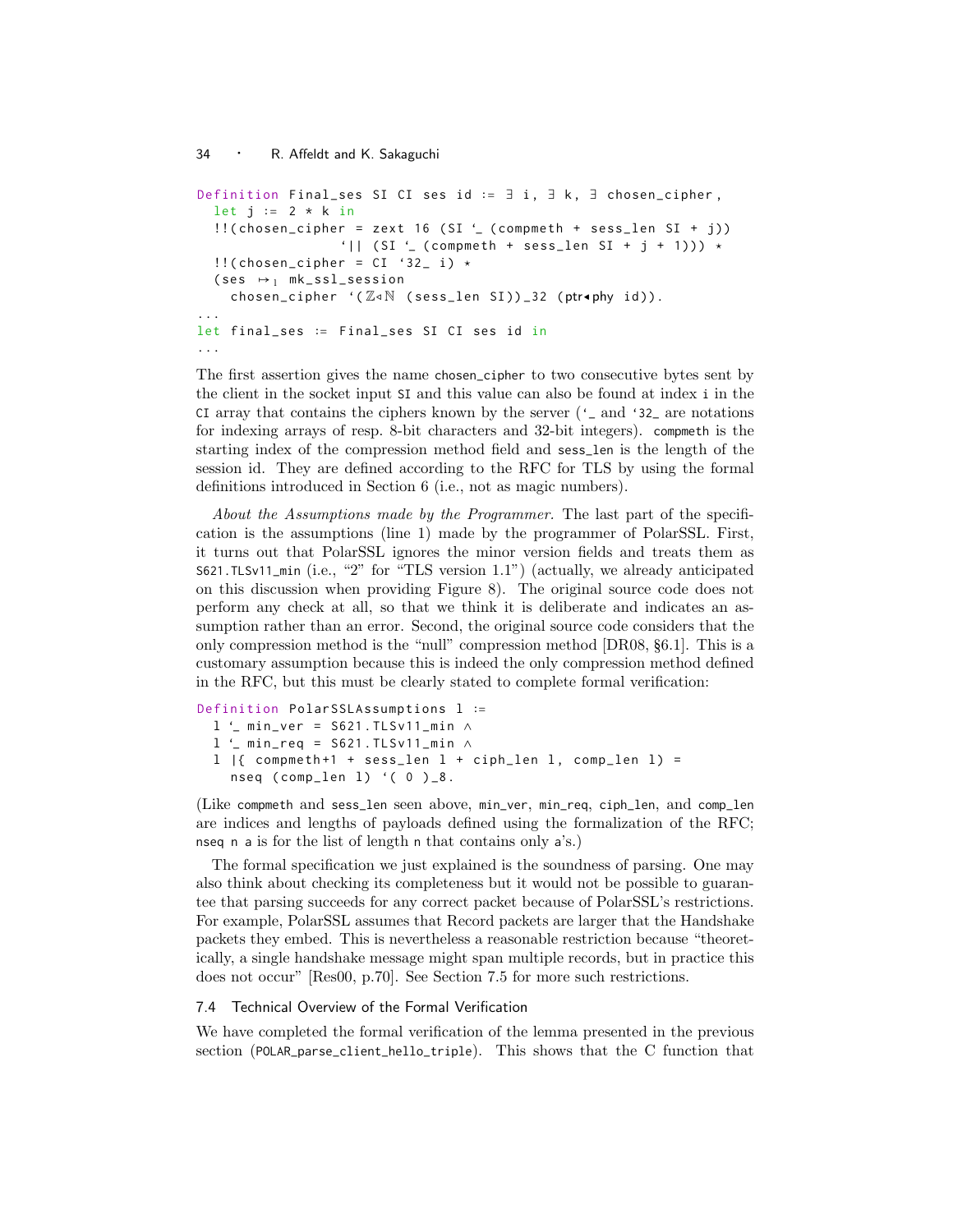| file                               | contents                    | spec | proof    |
|------------------------------------|-----------------------------|------|----------|
| rc5246.v                           | Sect. 6                     | 924  | 334      |
| POLAR ssl ctxt.v                   | Sect. 7.1                   | 287  | 163      |
| POLAR_library_functions.v          | Sect. 7.2                   | 31   | 0        |
| POLAR_library_functions_pp.v       | Pretty-printing             | 32   | 0        |
| POLAR_library_functions_triple.v   | Sect. 7.2                   | 100  | 24       |
| POLAR_parse_client_hello.v         | Sect. 7.2                   | 203  | $\Omega$ |
| POLAR_parse_client_hello_pp.v      | Pretty-printing             | 29   | 65       |
| POLAR_parse_client_hello_header.v  | Sect. 7.3 (definitions)     | 117  | 275      |
| POLAR_parse_client_hello_triple1.v | Sect. 7.3 (spec.+ $proof$ ) | 95   | 731      |
| POLAR_parse_client_hello_triple2.v | Proof                       | 90   | 706      |
| POLAR_parse_client_hello_triple3.v | Proof                       | 118  | 1213     |
| POLAR_parse_client_hello_triple4.v | Proof                       | 134  | 642      |
|                                    | Total                       | 2160 | 4153     |

An Intrinsic Encoding of a Subset of C and its Application to TLS Network Packet Processing 
∴ 35

Table II. Overview of the verification of ClientHello parsing (in terms of l.o.c.)

parses ClientHello packets in PolarSSL, once properly patched (see Section 7.5), is sound, i.e., that it only succeeds for packets correct w.r.t. the RFC for TLS. This claim has to be moderated by the trusted computing base of our experiment. Besides the soundness of Coq, we assume here that we have faithfully formalized the operational semantics of C, the RFC for TLS, and the target C function. Our formalization of the operational semantics of C makes assumptions about the size of integral types and of pointers; we do not think that our case study depends on these assumptions but, generally speaking, C programs verified in this framework may not be portable. One may also fear errors when manually modeling the target C function; automation would mitigate this issue but also become a non-trivial part of the trusted computing base. Our opinion is that the verified function should be pretty-printed (like in Section 4.4) to be used instead of the original one, in which case the pretty-printer would fall into the trusted computing base. Observe that the Hoare logic is not part of the trusted computing base since it is proved sound w.r.t. the operational semantics.

Table II provides a line count for the various files involved in this experiment. This completes the quantitative overview of our formalization (see also Section 5.4). Regarding our case study, it turns out at the end that we needed to write about 24 lines of Coq proof script per line of C code. As we already pointed at in Section 5.4, we developed several tactics to reduce the size of proof scripts. Yet, this effort was limited by the performance of Coq's type-checking: as it often happens, automation using tactics leads to bigger proof terms, which slows down type-checking, and in our case this became a real hindrance. The type-checking performance bottleneck seems to be the formal verification of the (large) loop invariant of the nested loop in which the TLS server looks for a cipher matching the client's request. The size of proof scripts also owes much to technical subgoals dealing with integer overflow and pointer overrun checking for which we have not developed any specific automation yet.

#### 7.5 Errors Found in the Source Code and Clarifications of the Specification

We found several bugs in the course of verification that led us to patch the original C source code. In particular, checks performed by the ssl\_parse\_client\_hello function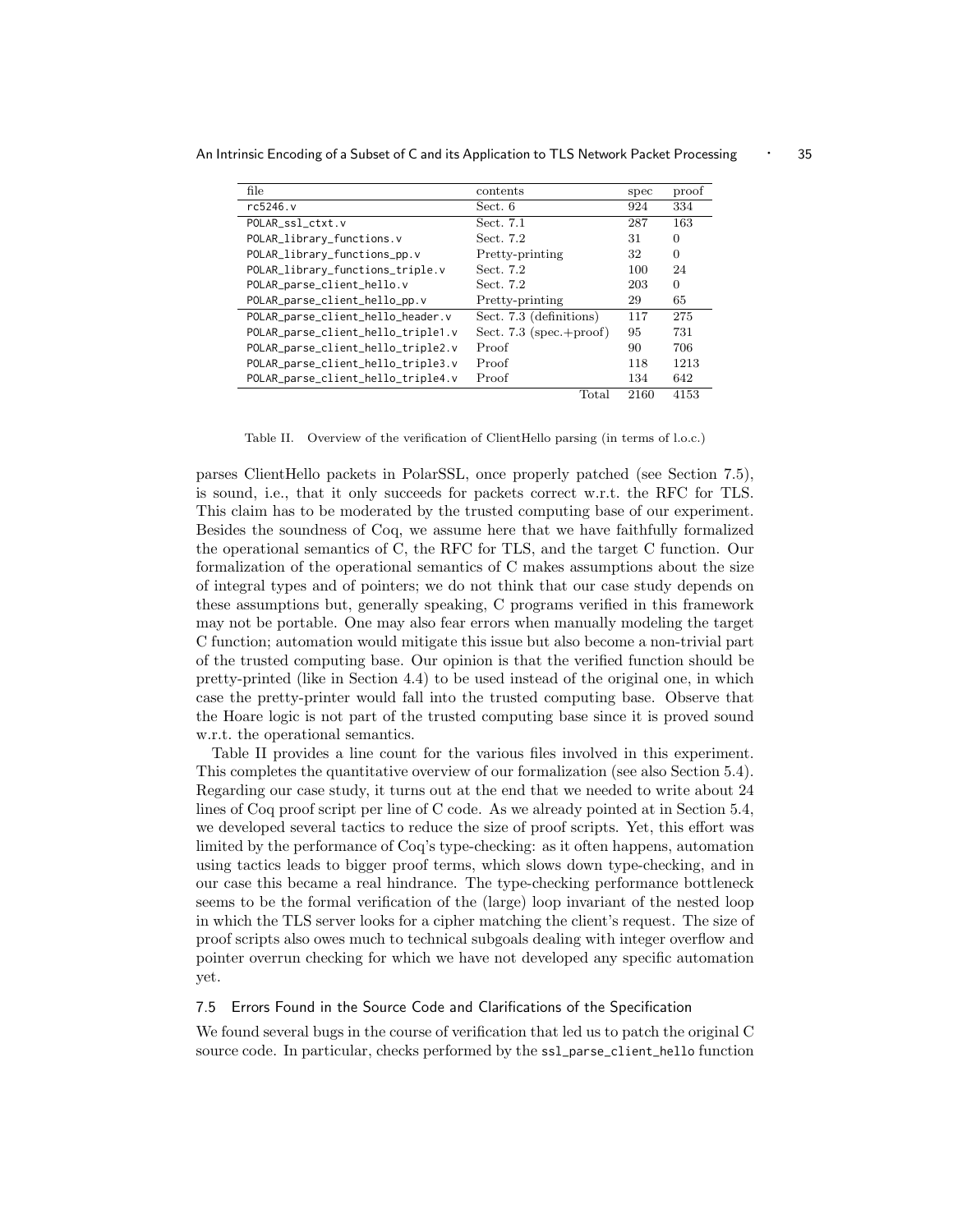are not sufficient to ensure the packets are well-formed. For a concrete example, at the beginning of the execution, ssl\_parse\_client\_hello retrieves the length of the Handshake packet and checks its value:

 $n = (buf[3] << 8) |buf[4];$ if(  $n < 45$  ||  $n > 512$  ) { return ( POLARSSL\_ERR\_SSL\_BAD\_HS\_CLIENT\_HELLO ); }

It later retrieves the length of the session id and also checks its value:

```
sess_len = buf[38];if( sess_len < 0 || sess_len > 32 )
{ return ( POLARSSL_ERR_SSL_BAD_HS_CLIENT_HELLO ); }
```
But it does not check that the session id is actually contained in the Handshake message (in other words, that sess\_len is not too large w.r.t. n). Formal verification stumbles here because we later try to memcpy the contents of the session id to a n bytes buffer that may not be large enough to welcome sess\_len more bytes. The solution is to augment the check of sess\_len's value as follows:

```
n-old = n;
...
sess len = buf[38]:if( (sess_{1}len < 0 \mid \mid sess_{1}len > 32) \mid \mid 45 + sess_{1}len >= 5 + n_{old})
{ return ( POLARSSL_ERR_SSL_BAD_HS_CLIENT_HELLO ); }
```
We have to record the value of n in n\_old because n is modified before the test we want to perform. 5 is the size of the header of the ClientHello packet. 45 + sess\_len is the length of the packet up to the session id. This magic number can actually be obtained in a systematic way by summing up all the fixed parts (i.e., removing the payloads of sub-packets) of the different packet sections up to session id (see Figure 8):

```
Definition csuites ∶=
  N◃Z ( S621 . TLSPlainText_hd + S74 . Handshake_hd +
  fixed_sz S621 . ProtocolVersion + fixed_sz S7412 . Random +
  fixed_sz S7412 . SessionID ).
```
(csuites+1 is actually 45).

There are similar implementation errors for the checks for ciph\_len and comp\_len. Besides the obvious problem of potentially addressing unintented memory, there is another reason why the check regarding comp\_len is important. Its value is used to check whether the incoming packet has a TLS extension (boolean predicate client\_extensions\_present in Section 6.2), and PolarSSL is supposed not to treat TLS extensions.

It should be noted that above implementation errors and their fixes are similar to the Heartbleed bug found in OpenSSL (CVE-2014-0160) or the GnuTLS buggy parsing of session IDs (CVE-2014-3466). The programmers simply forgot to exhaustively check the size of payloads because their specifications in the RFC is not explicit enough.

In addition to fix implementation errors, the formal verification of the parsing function ssl\_parse\_client\_hello also helped clarify some of the restrictions imposed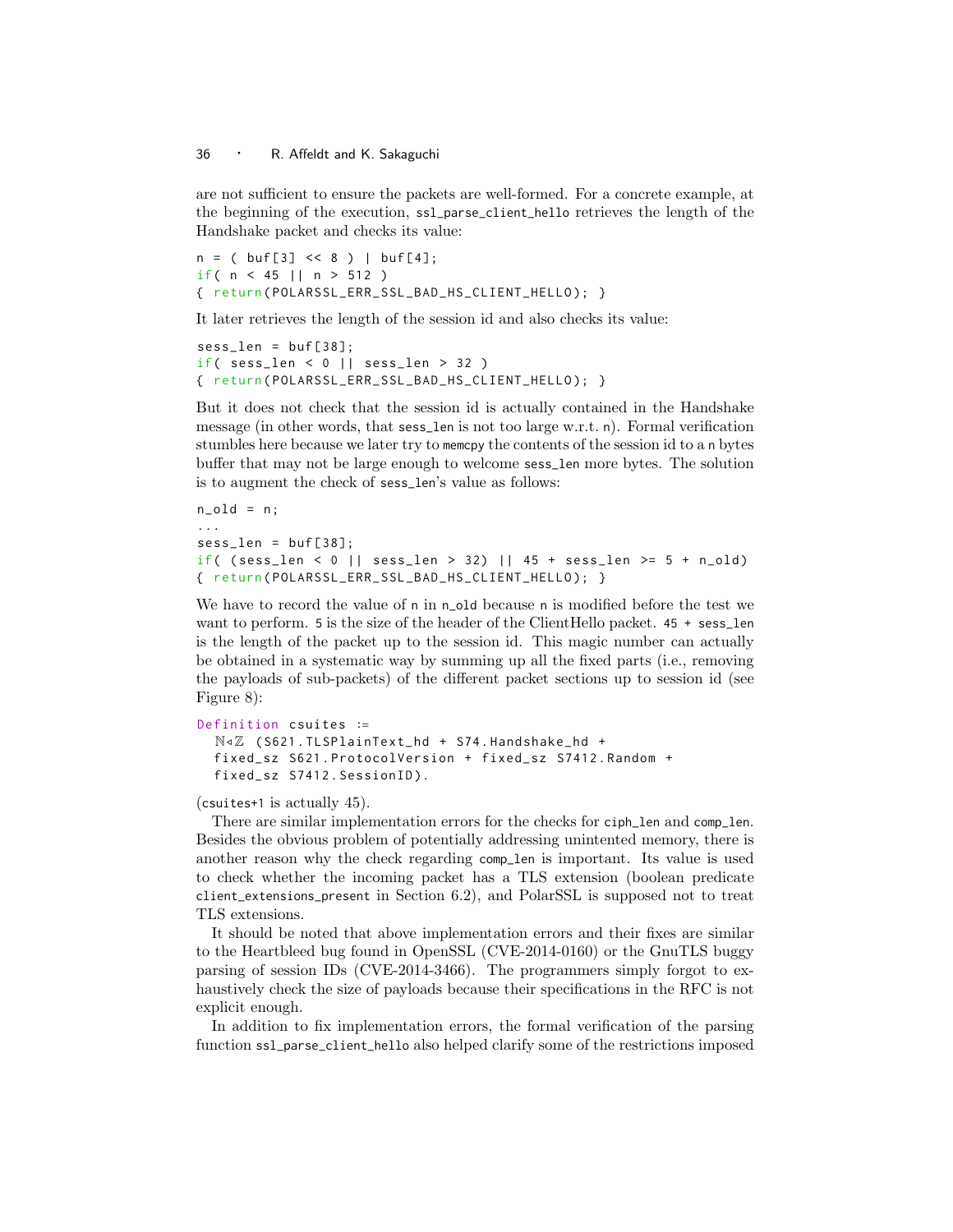by PolarSSL. We already mentioned, for example, the fact that minor version numbers are treated as 2 (see Section 7.3). Also, PolarSSL requires the payload of the Handshake to be such that  $45 \le n \le 512$  whereas the upper-bound indicated in the RFC is actually  $2^{14}$  (see Section 6.2.1). We have informally indicated these restrictions in Figure 8 and they are captured in the formal verification by an intermediate step (see [AMS14]).

#### 8. RELATED WORK

Formalization of the Semantics of C. Since we are aiming at concrete experiments of verification of C programs, we need not only an encoding of C but also to equip it with reasoning facilities, in particular Separation logic rules. We restricted ourselves to the core subset of C partly to keep our work manageable. There are several pieces of work that focus in greater depth on the sole formalization of C.

CompCert is a comprehensive formalization of C that supports most of ANSI C. In CompCert, recursive structures must be encoded "structurally": inner fields can only refer to enclosing fields [BL09,  $\S$  2.1]. This obviates the need to carry a typing environment. We did not choose this direction because it requires to rework the types from the original program. We do carry around a typing environment: this makes the writing of the sizeof function more subtle (Section 2.2) but it becomes more natural to write mutually recursive structures (Section 2.4). Also, we use dependent types so that the Coq type-checker guarantees that programs are well-typed, thus obviating the need for explicit type-checking functions in the formalization (Section 4). There are side-effects in CompCert expressions but when it comes to formal reasoning this is something that is difficult to handle (this is a simplification that we made and that is also made in related work on mechanization of Separation logic, e.g., [WKS<sup>+</sup> 09]).

Work on the formalization of C now focuses on the more recent C11 standard [Kre13].

Ellison et al. [ER12] proposed a formalization of C that consists of an executable semantics built on top of the Maude rewriting system. It allows for the derivation of an interpreter and a debugger, thus paving the road for a formal runtime analysis system. However, it has not been designed for formal verification so that it remains elusive if, and how, one might build a reasoning system on top of it.

Nita et al. formally explore the platform dependency of the C semantics [NGC08]. By collecting the platform-dependent parts of a program, they build a logical formula encoding memory layout conditions under which the program is memory-safe. The theory is wrapped up into a static safety analysis tool. In comparison, our work is oriented towards verification of functional properties, which are more general than safety. Our model of C instantiates some platform-dependent values (such as pointer size) to ease the type-checking of dependently-typed syntax. While this is a must-have for verification of embedded software, one may also want to verify portable source code. We believe that this can be achieved with a reasonable amount of work by making the size of pointers a parameter of our library.

Mechanization of Hoare Logics. Tuch proposed a formalization in the Isabelle proof-assistant of Hoare logic for C and applied it to a memory allocator [Tuc09]. A trusted C-to-HOL translation is responsible for encoding C types as Isabelle/HOL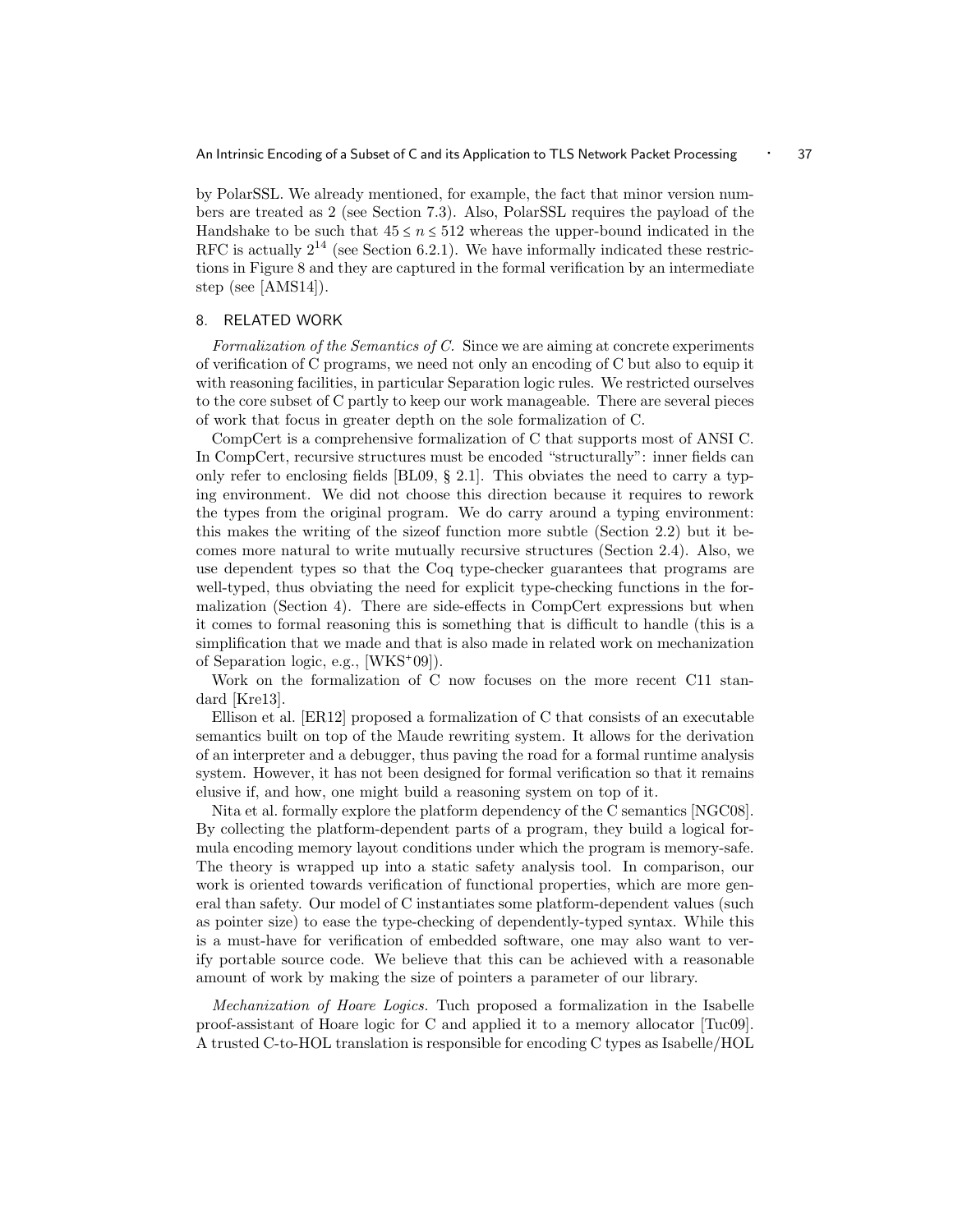records accompanied with lemmas [Tuc09, §5.3]; padding is encoded in the form of extra fields [Tuc09, p.140]. Proofs do not fail when types are correct but "this is fragile and does not scale well" [Tuc09, p.146]. In contrast, we formalize the alignment/sizeof functions completely in Coq and therefore avoid external trusted machinery. Tuch favors a variant of Burstall-Bornat memory model for heap access, but this causes problems with C structures: What is the type of the start address? The type of the whole structure or of the first field? In comparison, we favor direct, byte-level heap access annotated with types. It is in our Separation logic that we accommodate a logical view of datatypes to hide low-level details such as padding (Section 5.3). Like us, Tuch disallows access to the address of local variables, but this is a common restriction in Hoare logics for C (e.g., [AB07]).

There are several other mechanizations of Separation logic in proof-assistants but they address archetypal languages, so that encoding of types and typed expressions is not as important as in our case. Ynot [NMS<sup>+</sup> 08] is a Coq axiomatization of Hoare Type Theory allowing for Separation logic-like reasoning for an imperative language with advanced features such as strong updates. Bedrock [Chl11] is a framework that emphasizes "mostly automated verification". It uses an "idealized machine language" with arbitrary-precision words and infinite memory, without notion of alignment or padding. In contrast, our formalization of C takes into account realistic hardware constraints. In order to perform verification (Section 7.3), we use semiautomation with tactics similar to the one developed by Appel [App06].

Winwood et al. propose a different approach to interactive verification of C programs [WKS<sup>+</sup> 09]. There is no Separation logic per se, but Hoare logic is used to establish simulations [WKS<sup>+</sup> 09, § 5.2]. Application of this approach to PolarSSL verification would require the construction of a reference implementation, what would be a different way to formalize the RFC for TLS.

In CompCert, Separation logic was originally a side-project for the intermediate language Cminor only [AB07]. A Separation logic for the C encoding of CompCert has recently been formalized in Coq [DA13]. The absence of an intrinsic encoding like ours translates into additional type-checking side-conditions in reasoning rules that can nevertheless by discharged by programming a type-checker.

Specification of Network Packets. The formal verification of a parsing function naturally calls for a formalization of network packet formats. This is an issue that we have already tackled with parsing combinators based on invertible syntax descriptions to simplify the programming of reference implementations [ANO12]. The formalization introduced in Section 6 can be seen as a stripped-down version with more emphasis on producing a formalization that can be convincingly compared with the RFC. This turned out to be important to handle the magic numbers that pop up here and there in implementations. Producing formal specifications of packet formats has been a long-standing issue for which types has long been seen as a promising solution [MC00].

Automated Source Code Verification. The software stack Frama-C/Jessie/Why3 proposes a pragmatic approach for verification by relaxing the minimal trusted base constraint. Frama-C is a plugin-based framework for analysis of C source code. Hoare-style annotations can be processed by the Jessie plugin to generate verification conditions. These goals are generated for Why3 (a framework for ex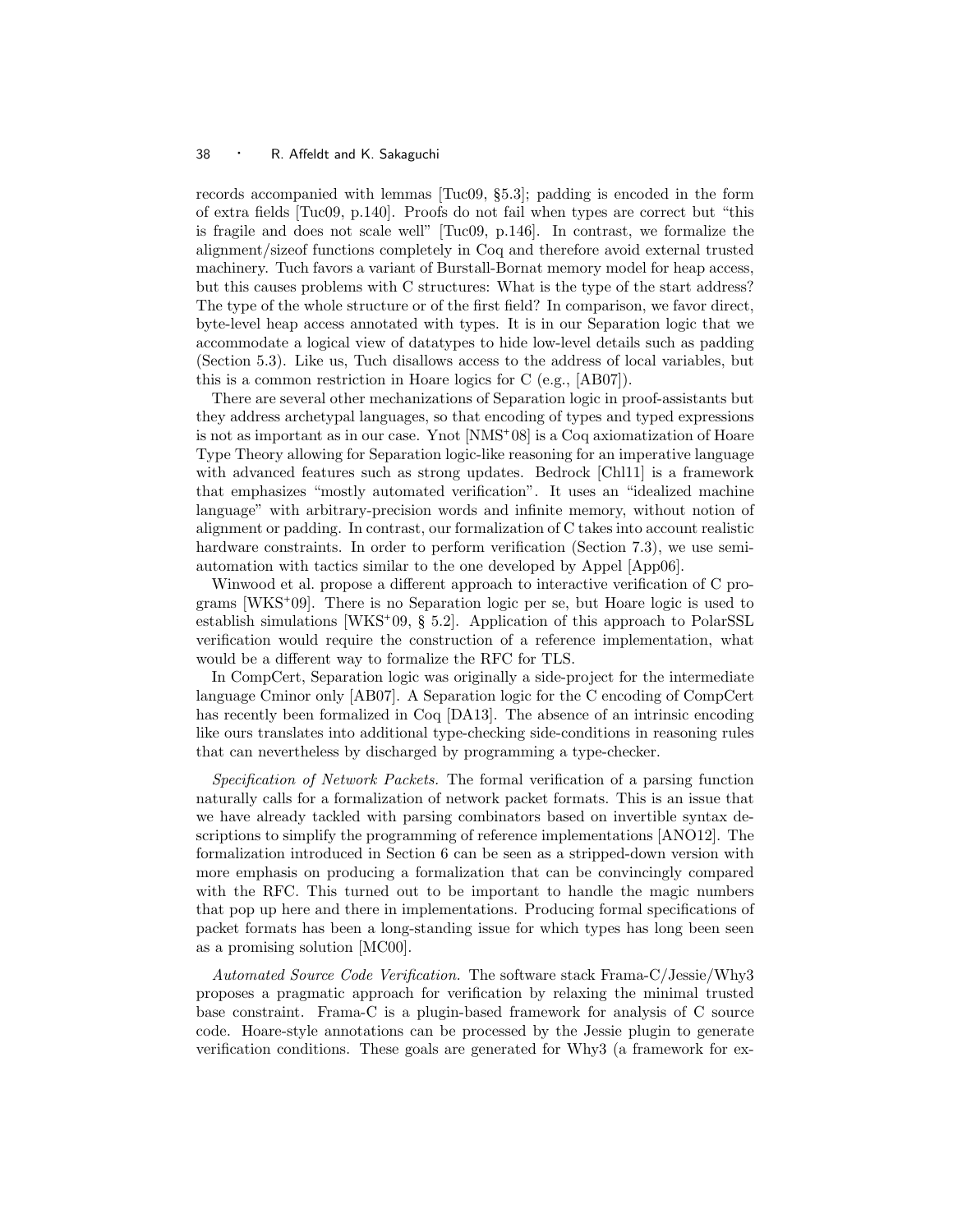pressing multi-sorted first-order theories) that can discharge them by using a wide set of automated theorem provers, or by generating Coq goals as a last resort. The whole stack has been used for example to verify C functions for numerical analysis [BCF<sup>+</sup>13]. No experiment about communication protocols seems to have been carried out yet. Regarding automated verification of TLS implementations, Bhargavan et al. successfully verified a small reference implementation but written with a functional language [BFCZ12].

## 9. CONCLUSION

TLS is a pervasive security protocol whose implementation errors can be disastrous, as exemplified by the recent Heartbleed bug (CVE-2014-0160). This indicates a real need for the formal verification of an implementation of TLS and our purpose here was to perform a concrete experiment with the Coq proof-assistant in that direction. For this purpose, we first introduced a new encoding of the core subset of the C language that only allows for correctly-typed programs to be modeled. The dependent types of Coq's language were instrumental in providing this intrinsic encoding. Though addressing only a subset of C, we took great care in providing a byte-level encoding that conforms to the C standard. We then went on providing a Separation logic to reason about C programs. In order to apply the above framework to a concrete implementation, we also formalized the packet formats from the standard RFC for TLS. Here again, dependent types came in handy to capture succinctly the length of payloads embedded in packet headers. In the process, we found some ambiguities in the original RFC document. Finally, we applied the above formalizations to the formal verification of a parsing function taken from an existing implementation of TLS, namely PolarSSL. We were able to discover and fix implementation errors and to provide a formal specification that exactly sorts out what this function is really doing.

Future Work. We would like to extend our subset of C with functions and local variables to avoid the axiomatic encoding of calls to external functions. We developed many tactics to shorten proof scripts but automation appears to slow down proof-checking. It seems important to us to optimize the formal verification task for larger experiments to be possible in practice. Once scalability issues are addressed, we plan to verify more parsing functions, hopefully leading to the construction of a formally-verified API for TLS implementations in C.

#### ACKNOWLEDGMENTS

This work is based on joint work with Nicolas Marti. A progress report was presented at the 7th Workshop on Programming Languages meets Program Verification (PLPV 2013) [AM13]. We are grateful to the anonymous reviewers whose comments have improved our work.

#### References

[AB07] Andrew W. Appel and Sandrine Blazy. Separation logic for small-step Cminor. In Theorem Proving in Higher Order Logics, 20th International Conference, TPHOLs 2007, Kaiserslautern, Germany, September 10–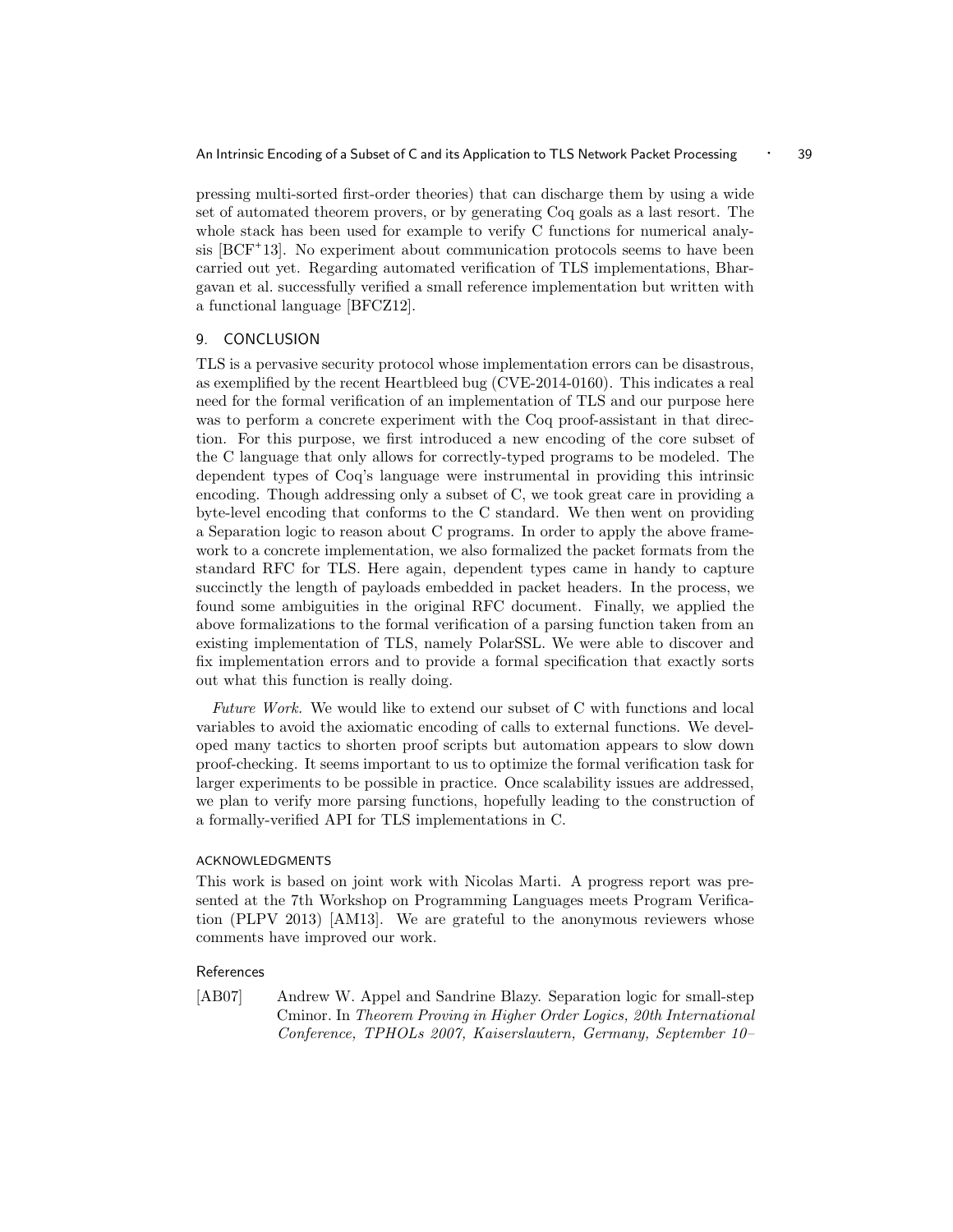13, 2007, volume 4732 of Lecture Notes in Computer Science, pages 5–21. Springer, 2007.

- [Aff14] Reynald Affeldt. Overview of the seplogC library. Available at http:// staff.aist.go.jp/reynald.affeldt/seplogC, 2014. Implementation Notes.
- [AM13] Reynald Affeldt and Nicolas Marti. Towards formal verification of TLS network packet processing written in C. In 7th Workshop on Programming Languages meets Program Verification, PLPV 2013, Rome, Italy, January 22, 2013, pages 35–46. ACM, 2013.
- [AMS14] Reynald Affeldt, Nicolas Marti, and Kazuhiko Sakaguchi. An intrinsic encoding of a subset of C and its application to TLS network packet processing. Coq scripts available at http://staff.aist.go. jp/reynald.affeldt/seplogC, 2014. Coq documentation available at http://staff.aist.go.jp/reynald.affeldt/coqdev.
- [ANO12] Reynald Affeldt, David Nowak, and Yutaka Oiwa. Formal network packet processing with minimal fuss: invertible syntax descriptions at work. In 6th Workshop on Programming Languages meets Program Verification, PLPV 2012, Philadelphia, PA, USA, January 24, 2012, pages 27–36. ACM, 2012.
- [ANY12] Reynald Affeldt, David Nowak, and Kiyoshi Yamada. Certifying assembly with formal security proofs: the case of BBS. Sci. Comput. Program., 77(10–11):1058–1074, 2012.
- [App06] Andrew W. Appel. Tactics for separation logic. Available at http:// www.cs.princeton.edu/˜appel/papers/septacs.pdf, Jan. 2006. Early draft.
- $|BCF^+13|$ Sylvie Boldo, François Clément, Jean-Christophe Filliâtre, Micaela Mayero, Guillaume Melquiond, and Pierre Weis. Wave equation numerical resolution: A comprehensive mechanized proof of a C program. J. Autom. Reasoning, 50(4):423–456, 2013.
- [BFCZ12] Karthikeyan Bhargavan, C´edric Fournet, Ricardo Corin, and Eugen Zalinescu. Verified cryptographic implementations for TLS. ACM Trans. Inf. Syst. Secur., 15(1):3, 2012.
- $[BFN+06]$ Steve Bishop, Matthew Fairbairn, Michael Norrish, Peter Sewell, Michael Smith, and Keith Wansbrough. Engineering with logic: HOL specification and symbolic-evaluation testing for TCP implementations. In 33rd ACM SIGPLAN-SIGACT Symposium on Principles of Programming Languages, POPL 2006, Charleston, South Carolina, USA, January 11–13, 2006, pages 55–66. ACM, 2006.
- [BHKM12] Nick Benton, Chung-Kil Hur, Andrew Kennedy, and Conor McBride. Strongly typed term representations in Coq. J. Autom. Reasoning, 49(2):141–159, 2012.
- [BL09] Sandrine Blazy and Xavier Leroy. Mechanized semantics for the Clight subset of the C language. J. Autom. Reasoning, 43(3):263–288, 2009.
- [Bra11] Edwin Brady. Idris systems programming meets full dependent types. In 5th ACM Workshop Programming Languages meets Program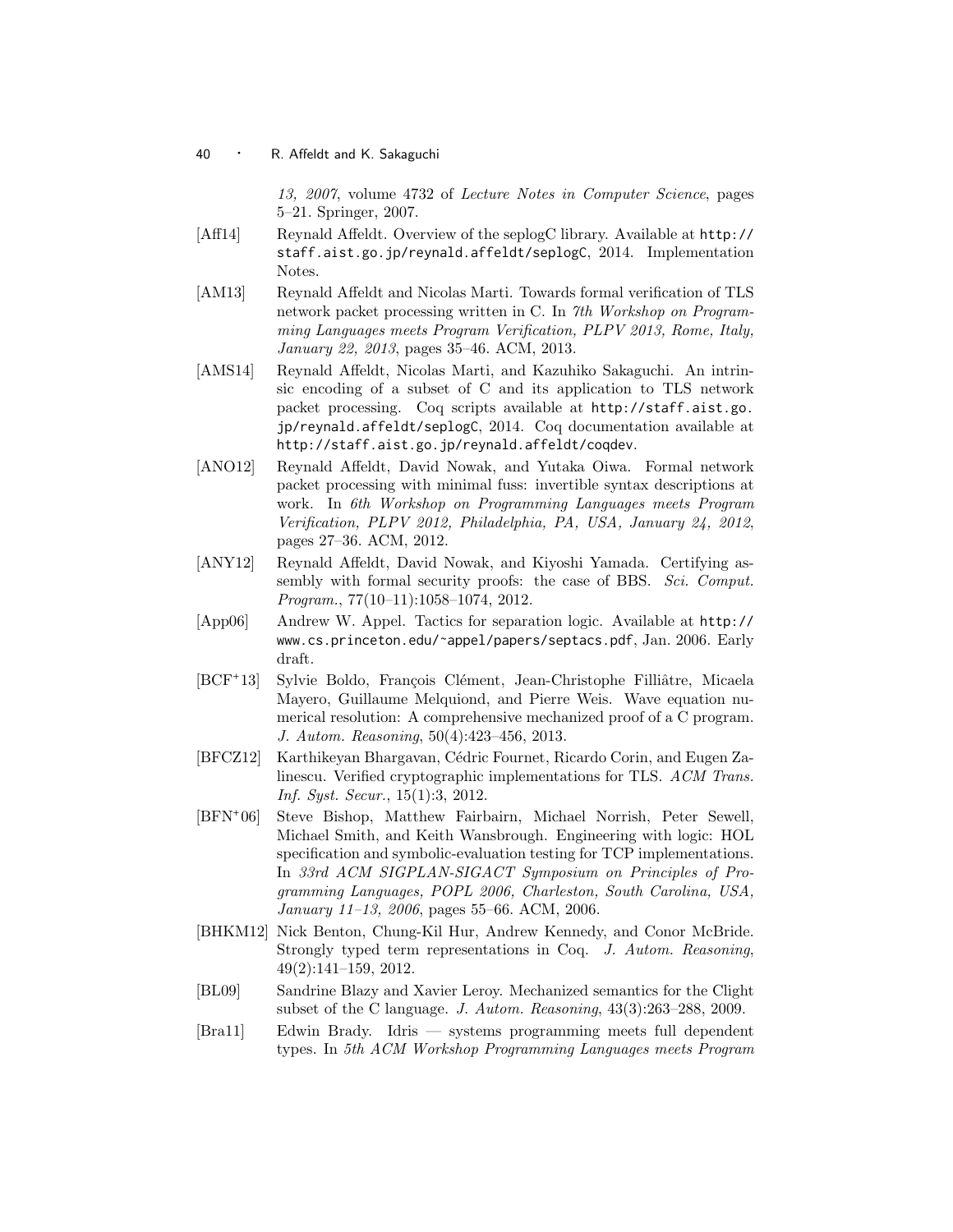Verification, PLPV 2011, Austin, TX, USA, January 29, 2011, pages 43–54. ACM, 2011.

- [CDT14] The Coq Development Team. The Coq Proof Assistant: Reference Manual. INRIA, 2014. Version 8.4pl3. Available at http://coq.inria.fr.
- [Chl11] Adam Chlipala. Mostly-automated verification of low-level programs in computational separation logic. In 32nd ACM SIGPLAN Conference on Programming Language Design and Implementation, PLDI 2011, San Jose, CA, USA, June 4-8, 2011, pages 234–245. ACM, 2011.
- [DA13] Josiah Dodds and Andrew W. Appel. Mostly sound type system improves a foundational program verifier. In 3rd International Conference on Certified Programs and Proofs, CPP 2013, Melbourne, VIC, Australia, December 11–13, 2013, volume 8307 of Lecture Notes in Computer Science, pages 17–32. Springer, 2013.
- [DR08] Tim Dierks and Eric Rescorla. The transport layer security (TLS) protocol version 1.2. Available at http://tools.ietf.org/html/rfc5246, Aug. 2008. IETF RFC 5246.
- [ER12] Chucky Ellison and Grigore Rosu. An executable formal semantics of C with applications. In 39th ACM SIGPLAN-SIGACT Symposium on Principles of Programming Languages, POPL 2012, Philadelphia, Pennsylvania, USA, January 22–28, 2012, pages 534–544. ACM, 2012.
- [GM10] Georges Gonthier and Assia Mahboubi. An introduction to small scale reflection in Coq. J. Formalized Reasoning, 3(2):95–152, 2010.
- [IJ02] Samuel P. Harbison III and Guy L. Steele Jr. C: A Reference Manual. Prentice Hall, 2002. 5th edition.
- [Jen13] Jonas B. Jensen. Techniques for model construction in separation logic. Available at http://itu.dk/˜jobr/research/sl-model.pdf, Sep. 2013.
- [Kre13] Robbert Krebbers. Aliasing restriction of C11 formalized in Coq. In 3rd International Conference on Certified Programs and Proofs, CPP 2013, Melbourne, VIC, Australia, December 11–13, 2013, volume 8307 of Lecture Notes in Computer Science, pages 50–65. Springer, 2013.
- [Ler12] Xavier Leroy. The Compcert verified compiler, commented Coq development. Available at http://compcert.inria.fr/doc/, 2012. Version 1.11, 2012-07-13.
- [MC00] Peter J. McCann and Satish Chandra. Packet types: Abstract specifications of network protocol messages. In SIGCOMM, pages 321–333, 2000.
- [NGC08] Marius Nita, Dan Grossman, and Craig Chambers. A theory of platform-dependent low-level software. In 35th ACM SIGPLAN-SIGACT Symposium on Principles of Programming Languages, POPL 2008, San Francisco, California, USA, January 7–12, 2008, pages 209– 220. ACM, 2008.
- $[NMS+08]$ 08] Aleksandar Nanevski, Greg Morrisett, Avraham Shinnar, Paul Govereau, and Lars Birkedal. Ynot: dependent types for imperative programs. In 13th ACM SIGPLAN International Conference on Functional